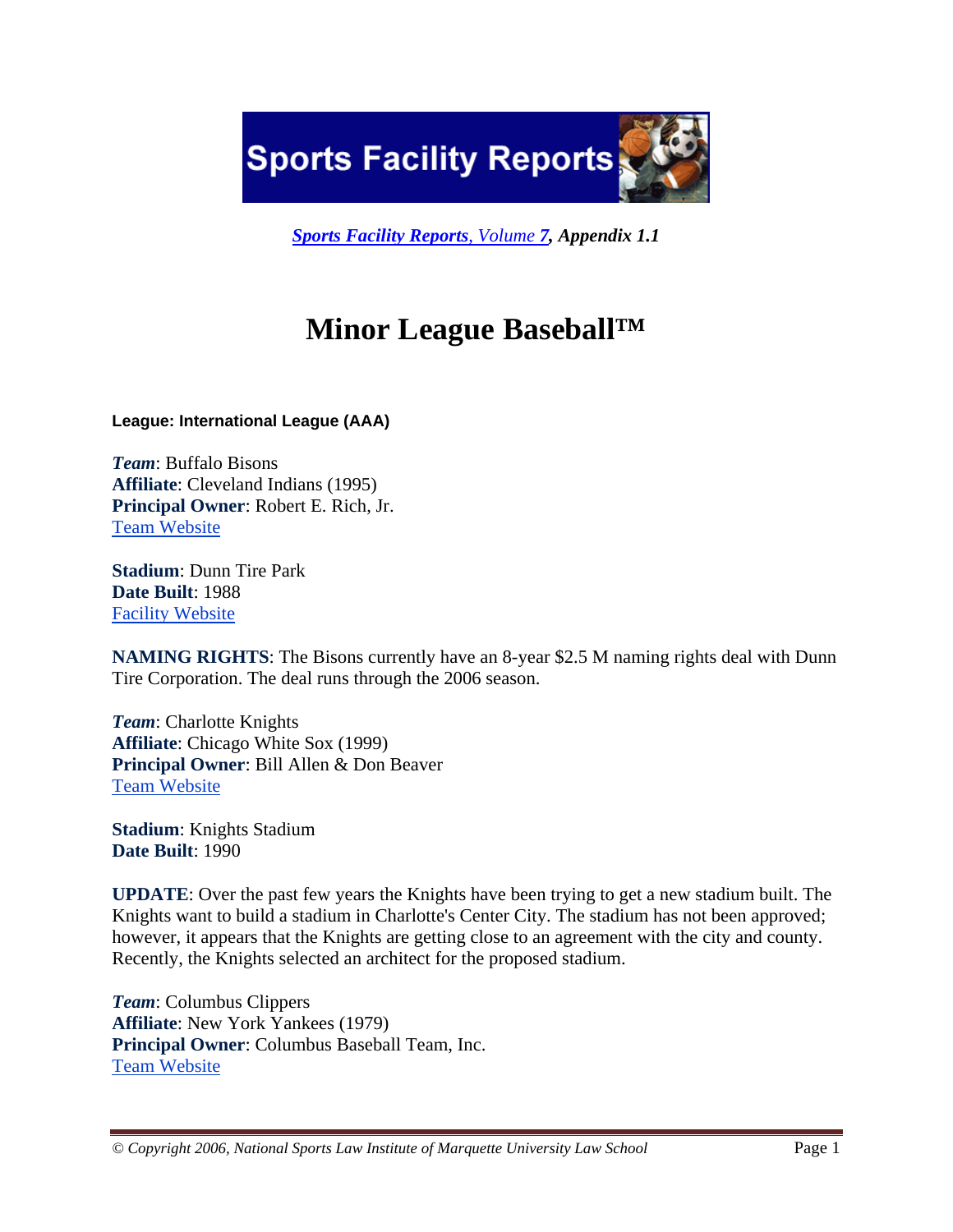**Stadium**: Cooper Stadium **Date Built**: 1932 (renovated and reopened in 1977) Facility Website

**UPDATE**: In 2005, the Franklin County Commissioners announced plans to move the Clippers to a new downtown stadium. Construction of the new Clippers' stadium is scheduled to begin in the fall of 2006. The new stadium is scheduled to open during the 2008 season.

**NAMING RIGHTS**: Huntington Bancshares, Inc. has entered an agreement to purchase the naming rights for the Clippers' new ballpark, which is expected to open in 2008. The deal is worth \$12 M over a 23 year period.

*Team*: Durham Bulls **Affiliate**: Tampa Bay Devil Rays (1998) **Principal Owner**: Capitol Broadcasting Co. Team Website

**Stadium**: Durham Bulls Athletic Park **Date Built**: 1995 **Facility Cost (millions)**: \$16 Facility Website

*Team*: Indianapolis Indians **Affiliate**: Pittsburgh Pirates (2005) **Principal Owner**: Indians, Inc. Team Website

**Stadium**: Victory Field **Date Built**: 1996 **Facility Cost (millions)**: \$20 Facility Website

*Team*: Louisville Bats **Affiliate**: Cincinnati Reds (2000) **Principal Owner**: Louisville Baseball Club, Inc. Team Website

**Stadium**: Louisville Slugger Field **Date Built**: 2000 **Facility Cost (millions)**: \$39 **Facility Financing**: The field was financed through a partnership between the City of Louisville, the Bats, Hillerich & Bradsby, the Brown Foundation, Human Inc. and the Humana Foundation. Facility Website

**NAMING RIGHTS**: The Louisville Slugger baseball bat company paid \$2 M for lifetime naming rights to the stadium.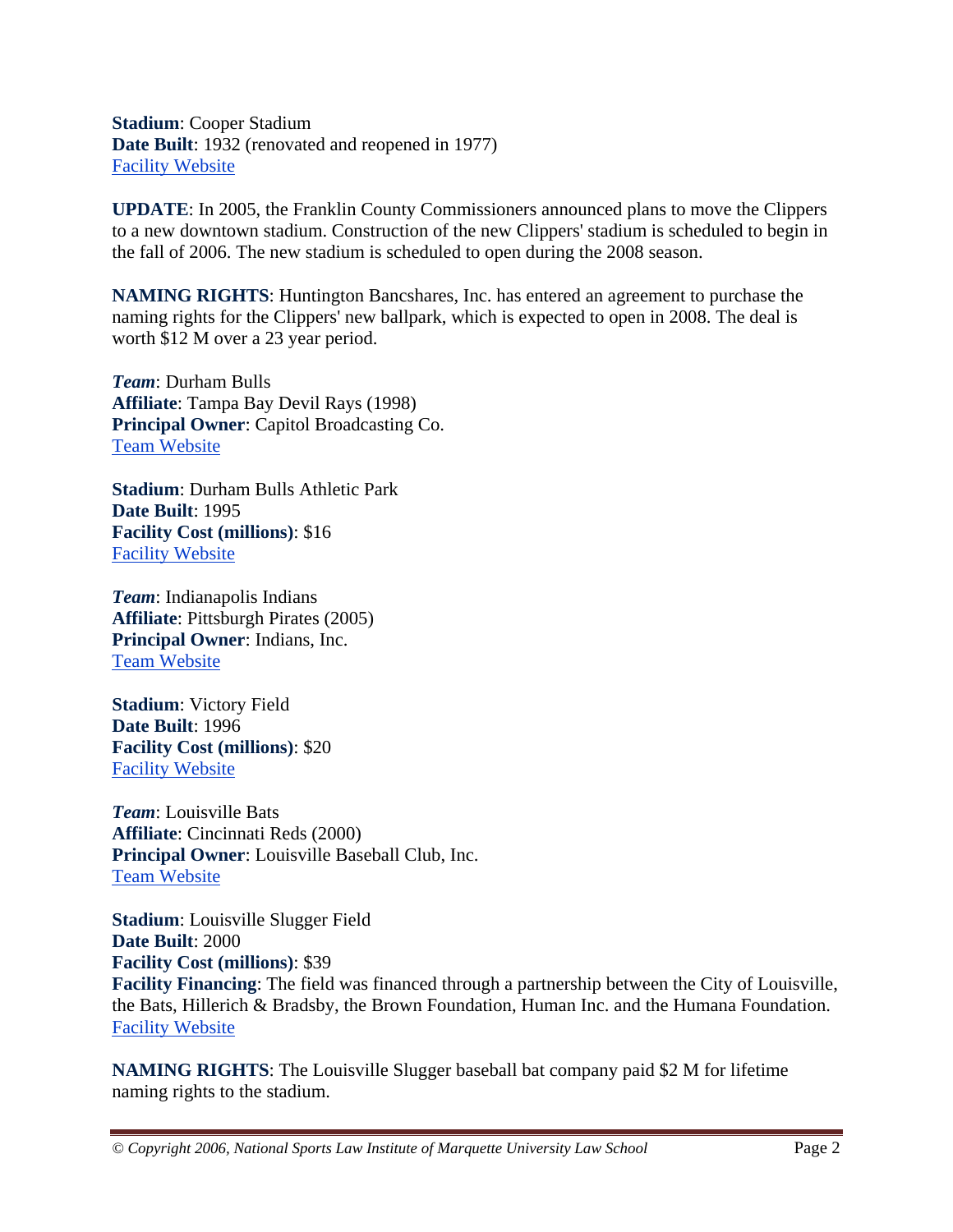*Team*: Norfolk Tides **Affiliate**: New York Mets (1969) **Principal Owner**: Tides Baseball Club, LP Team Website

**Stadium**: Harbor Park **Date Built**: 1993 **Facility Cost (millions)**: \$16 **Facility Financing**: Harbor Park was financed through rent from the Tides and revenue from non-sports events held at the park. Facility Website

*Team*: Ottawa Lynx **Affiliate**: Baltimore Orioles **Principal Owner**: Joseph Finley and Craig Stein Team Website

**Stadium**: Lynx Stadium **Date Built**: 1993 **Facility Cost (millions)**: \$17 Facility Website

*Team*: Pawtucket Red Sox **Affiliate**: Boston Red Sox (1973) **Principal Owner**: Pawtucket Red Sox Baseball Club Inc. Team Website

**Stadium**: McCoy Stadium **Date Built**: 1942 Facility Website

*Team*: Richmond Braves **Affiliate**: Atlanta Braves (1966) **Principal Owner**: Ted Turner Team Website

**Stadium**: The Diamond **Date Built**: 1985 **Facility Cost (millions)**: \$8

**UPDATE**: The Richmond Braves opened the Diamond Bar & Grill in 2005. The grill is located on the first base side of the stadium. It is a full service, air-conditioned, sports bar that is open 45 minutes prior to every home game and remains open throughout the course of the game.

*Team*: Rochester Red Wings **Affiliate**: Minnesota Twins (2003)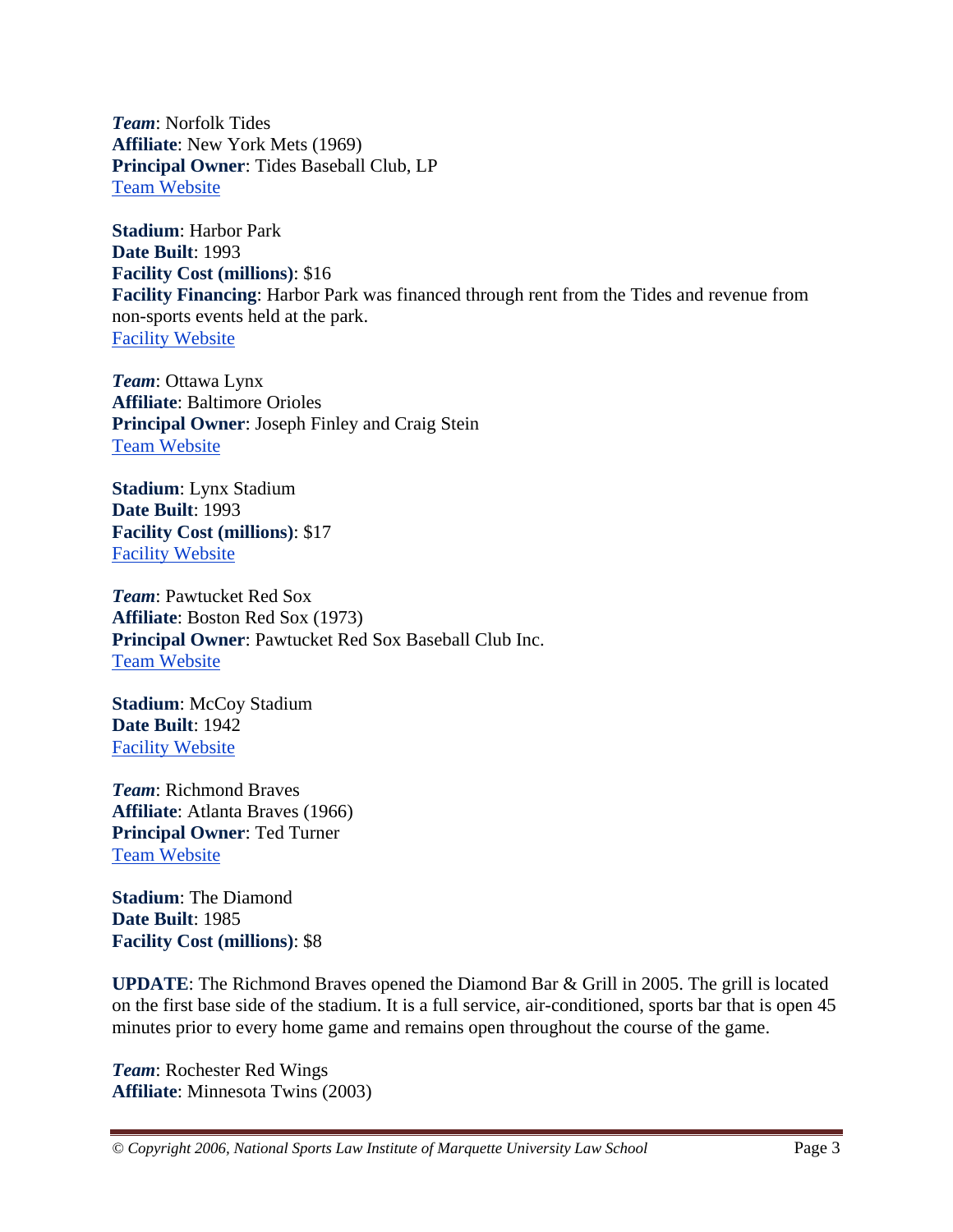**Principal Owner**: Rochester Community Baseball Inc. Team Website

**Stadium**: Frontier Field **Date Built**: 1996 Facility Website

**NAMING RIGHTS**: In 1996 Frontier Telephone entered into a naming rights agreement. The deal is for 20 years and is worth \$3.5 M.

*Team*: Scranton/Wilkes-Barre Red Barons **Affiliate**: Philadelphia Phillies (1989) **Principal Owner**: Joseph Finley and Craig Stein Team Website

**Stadium**: Lackawanna County Stadium **Date Built**: 1989

**UPDATE**: The team was recently sold to Joseph Finley and Craig Stein. Finley and Stein will be moving the team to Allentown, PA in 2008 to play in a new \$34 M ballpark. The team will spend one year playing in Ottawa, Canada during the 2007 season. The team's name and logo will also change, but a decision on the name and logo has not been made.

*Team*: Syracuse Sky Chiefs **Affiliate**: Toronto Blue Jays (1978) **Principal Owner**: Community Owned Baseball Club of Central New York, Inc. Team Website

**Stadium**: Alliance Bank Stadium **Date Built**: 1997 **Facility Cost (millions)**: \$16 Facility Website

**NAMING RIGHTS**: In 2005, Alliance Bank signed a \$2.8 M, 20 year naming rights deal with the Syracuse Sky Chiefs. The deal runs through the 2025 season.

*Team*: Toledo Mud Hens **Affiliate**: Detroit Tigers (1987) **Principal Owner**: Toledo Mud Hens Baseball Club Inc. Team Website

**Stadium**: Fifth Third Field **Date Built**: 2002 **Facility Cost (millions)**: \$39.2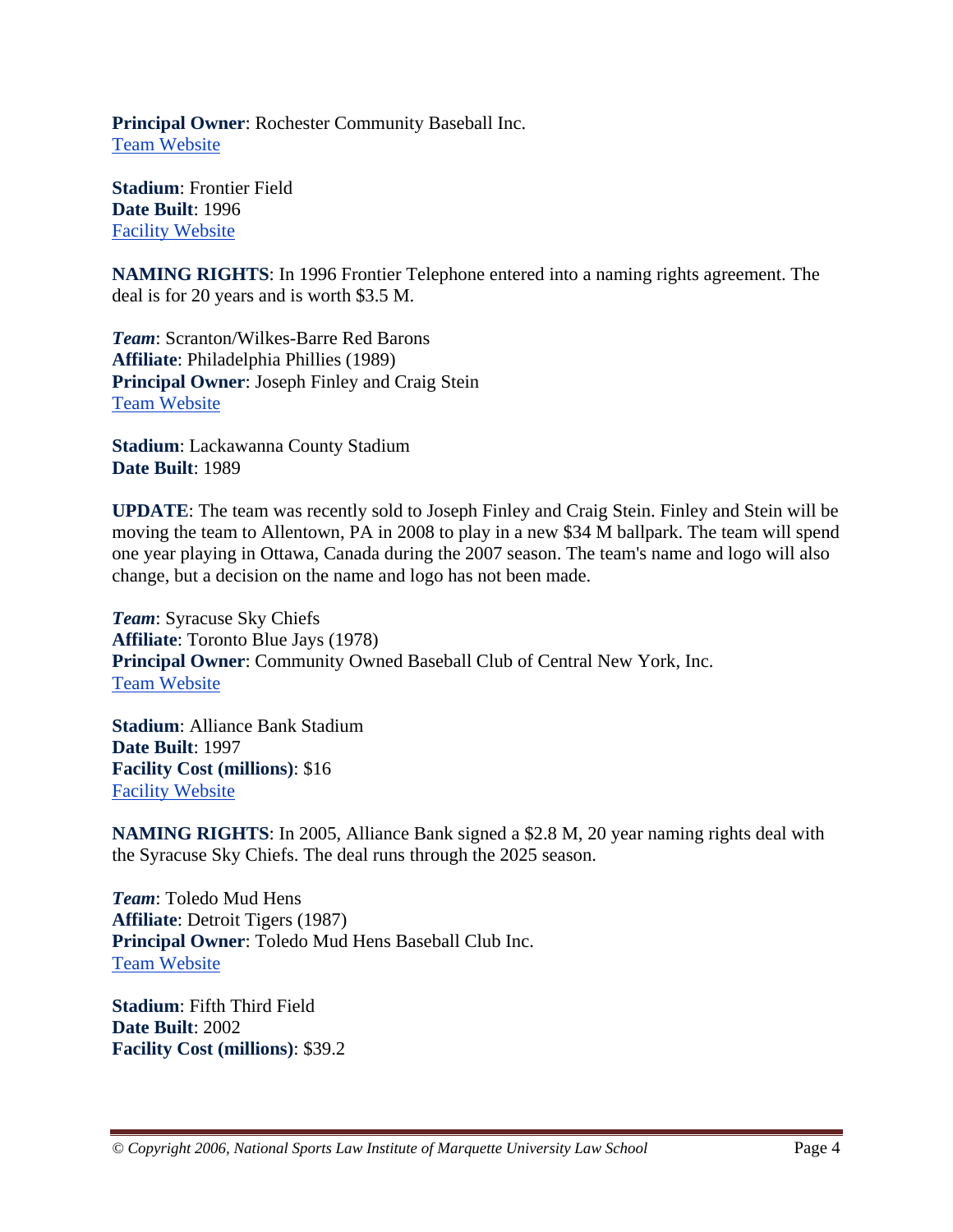**NAMING RIGHTS**: The Toledo Mud Hens have a 15 year, \$5 M naming rights deal with Fifth Third Bank that began in 2002.

#### **League: Mexican League (AAA)**

*Team*: Acereros de Monclova **Principal Owner**: N/A Team Website

**Stadium**: Estadio Monclova **Date Built**: N/A

*Team*: Cafeteros de Cordoba **Principal Owner**: N/A Team Website

**Stadium**: Nuestro Estadio **Date Built**: N/A

*Team*: Diablos Rojos del Mexico **Principal Owner**: N/A Team Website

**Stadium**: Foro Sol **Date Built**: 2000

*Team*: Guerreros de Oaxaca **Principal Owner**: N/A Team Website

**Stadium**: Parque L.E. Vasconcelos **Date Built**: 1950 Facility Website

*Team*: Leones de Yucatan **Principal Owner**: N/A Team Website

**Stadium**: Estadio Kukulcán **Date Built**: 1982

*Team*: Olmecas de Tabasco **Principal Owner**: N/A Team Website

*© Copyright 2006, National Sports Law Institute of Marquette University Law School* Page 5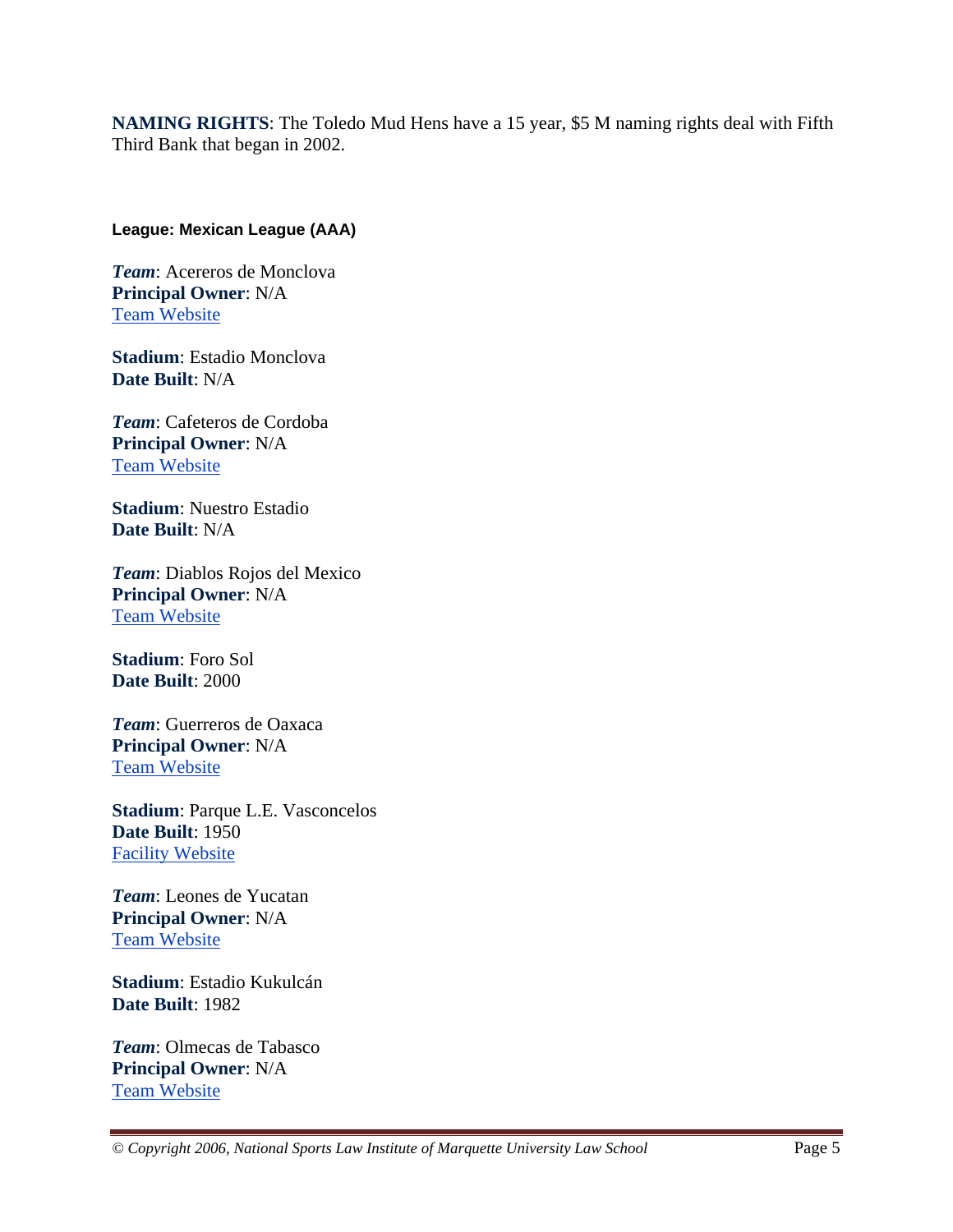**Stadium**: Centenario 27 de Febrero **Date Built**: N/A

*Team*: Pericos de Puebla **Principal Owner**: N/A Team Website

**Stadium**: Parque Hermanos Serdan **Date Built**: N/A

*Team*: Piratas de Campeche **Principal Owner**: N/A Team Website

**Stadium**: Nelson Barrera Romellón **Date Built**: N/A

*Team*: Potros de Tijuana **Principal Owner**: N/A Team Website

**Stadium**: Estadio Calimax **Date Built**: 1976

*Team*: Rieleros de Aguascalientes **Principal Owner**: N/A Team Website

**Stadium**: Alberto Romo Chavez **Date Built**: 1938

*Team*: Rojos del Aguila de Veracruz **Principal Owner**: N/A Team Website

**Stadium**: D. Universitario Beto Avila **Date Built**: N/A

*Team*: Saraperos de Saltillo **Principal Owner**: N/A Team Website

**Stadium**: Parque Francisco I. Madero **Date Built**: N/A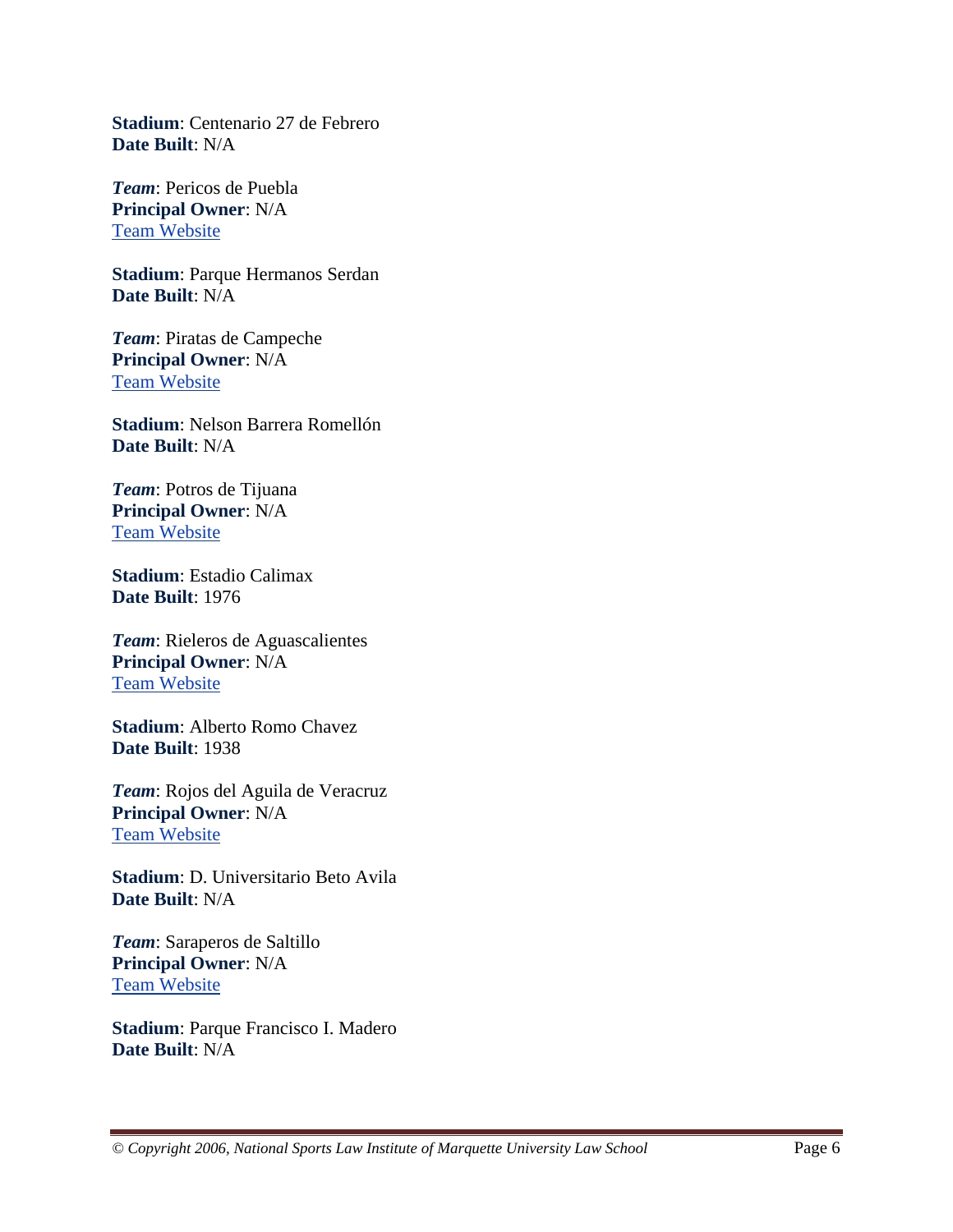*Team*: Sultanes de Monterrey **Principal Owner**: N/A Team Website

**Stadium**: Estadio Monterrey **Date Built**: 1997

*Team*: Tigres de la Angelopolis **Principal Owner**: N/A Team Website

**Stadium**: Estadio Hermanos Serdán **Date Built**: N/A

*Team*: Tuneros de San Luis **Principal Owner**: N/A Team Website

**Stadium**: 20 de Noviembre **Date Built**: N/A

*Team*: Vaqueros Laguna **Principal Owner**: N/A Team Website

**Stadium**: Estadio Revolucion **Date Built**: N/A Facility Website

#### **League: Pacific Coast League (AAA)**

*Team*: Albuquerque Isotopes **Affiliate**: Florida Marlins (2003) **Principal Owner**: Ken Young Team Website

**Stadium**: Isotopes Park **Date Built**: 2003 **Facility Cost (millions)**: \$30

*Team*: Colorado Springs Sky Sox **Affiliate**: Colorado Rockies (1993) **Principal Owner**: David G. Elmore Team Website

*© Copyright 2006, National Sports Law Institute of Marquette University Law School* Page 7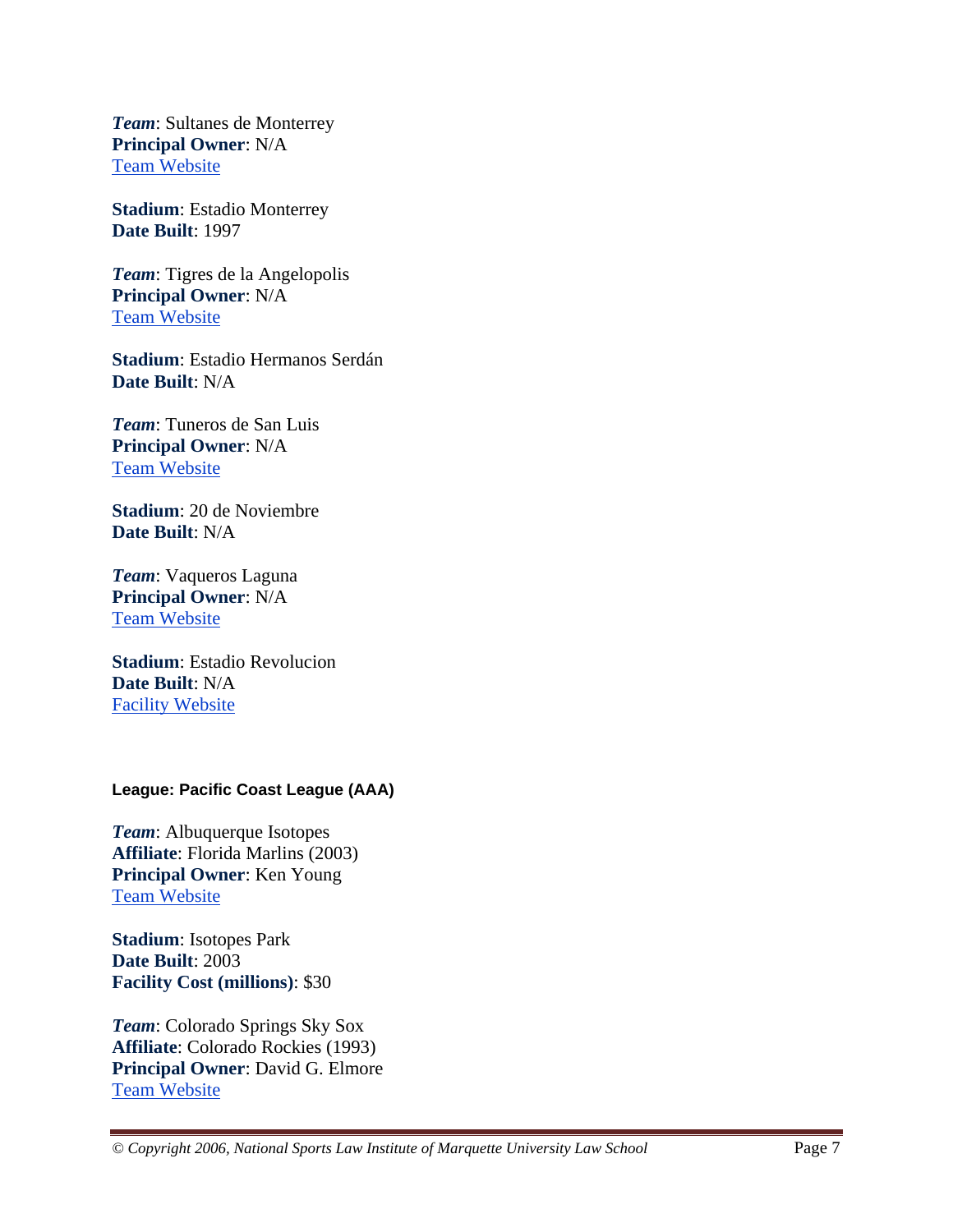**Stadium**: Security Service Field **Date Built**: 1988 **Facility Cost (millions)**: \$3.7 Facility Website

**UPDATE**: Security Service Field just completed a \$4 M renovation in time for the 2005 season. The renovation included a new state-of-the-art home clubhouse for the Sky Sox, new umpire facilities, upgraded luxury boxes, a new main gate, plaza and entrance area, and new seats in the lower bowl.

**NAMING RIGHTS**: Security Service Credit Union entered into a 12-year naming rights agreement beginning in 2005. Terms of the deal were not disclosed.

*Team*: Fresno Grizzlies **Affiliate**: San Francisco Giants (1998) **Principal Owner**: Fresno Diamond Group Team Website

**Stadium**: Grizzlies Stadium **Date Built**: 2002 **Facility Cost (millions)**: \$46 Facility Website

*Team*: Iowa Cubs **Affiliate**: Chicago Cubs (1981) **Principal Owner**: Michael Gartner Team Website

**Stadium**: Principal Park **Date Built**: 1992

*Team*: Las Vegas 51s **Affiliate**: Los Angeles Dodgers (2001) **Principal Owner**: Peter Guber, Paul Schaeffer, Hank Stickney, Ken Stickney Team Website

**Stadium**: Cashman Field **Date Built**: 1983 **Facility Cost (millions)**: \$26 (including 100,000 sq. ft. convention center and 1,954 seat theatre) Facility Website

**UPDATE**: In the summer of 2005 Mandalay Entertainment put the 51's on the market. As of August 2006, Mandalay remains the owner of the 51's. Mandalay is seeking at least \$20 M for the team.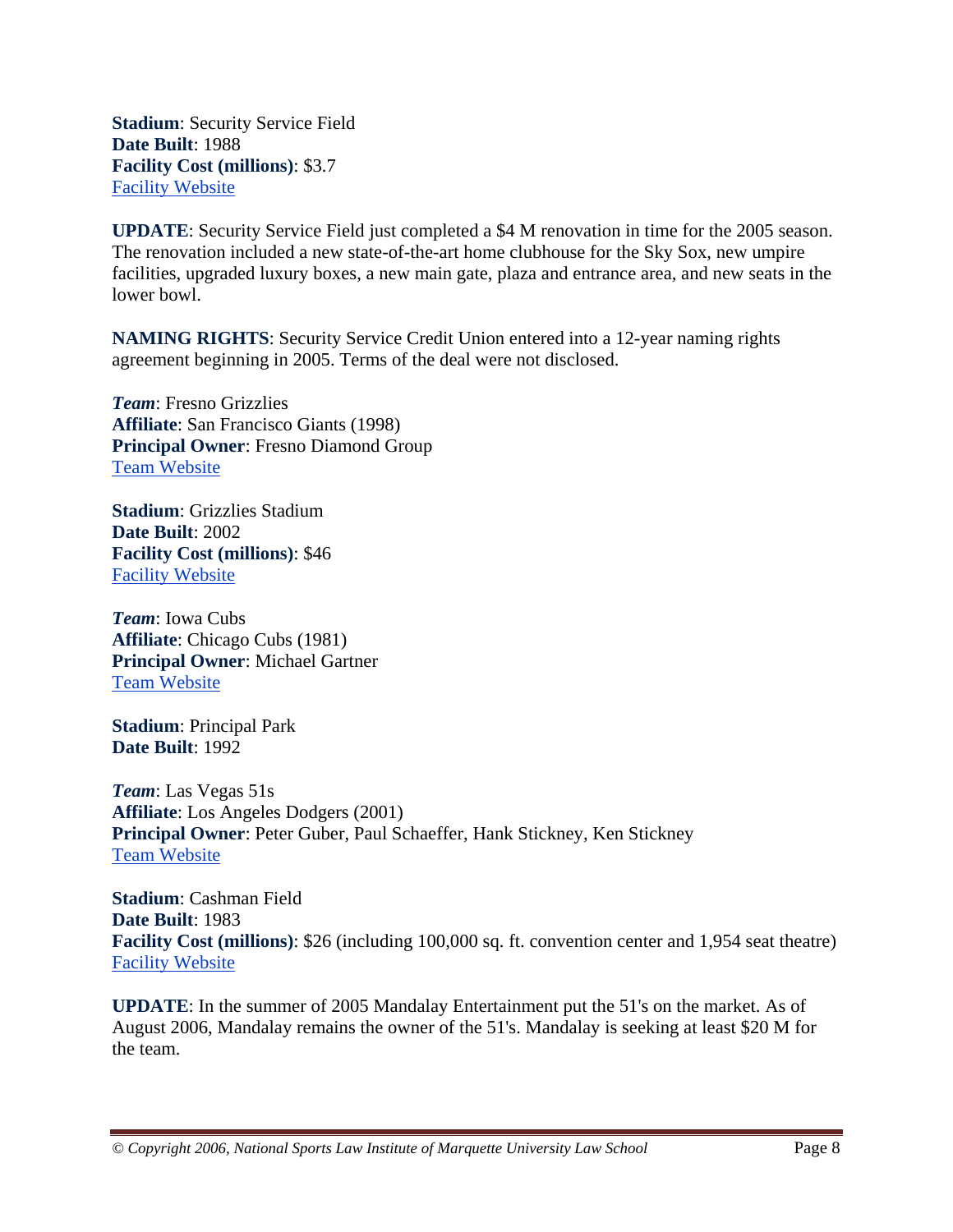*Team*: Memphis Redbirds **Affiliate**: St. Louis Cardinals (1998) **Principal Owner**: Memphis Redbirds Baseball Foundation Inc. Team Website

**Stadium**: AutoZone Park **Date Built**: 2000 **Facility Cost (millions)**: \$46 Facility Website

**NAMING RIGHTS**: AutoZone entered into a 25-year, \$4.7 M naming rights deal with the Memphis Redbirds that runs through the 2024 season

*Team*: Nashville Sounds **Affiliate**: Milwaukee Brewers (2005) **Principal Owner**: Al Gordon Team Website

**Stadium**: Herschel Greer Stadium **Date Built**: 1978 Facility Website

**UPDATE**: In February 2006, the Nashville Metro Council approved a new \$43 M stadium for the Sounds. The stadium will be named First Tennessee Field and will be located on the Cumberland River. It will hold approximately 11,000 fans and is scheduled to be completed in time for the opening of the 2008 season.

**NAMING RIGHTS**: First Tennessee Bank entered into a naming rights agreement for the new stadium. The agreement is worth \$4.125 M over a 15 year term.

*Team*: New Orleans Zephyrs **Affiliate**: Washington Nationals (2005) **Principal Owner**: Donald Beaver Team Website

**Stadium**: Zephyr Field **Date Built**: 1997 **Facility Cost (millions)**: \$25 Facility Website

**UPDATE**: The Zephyrs cancelled its final home games of 2005 due to Hurricane Katrina. Zephyr Field suffered some wind and water damage from Katrina. However, the Zephyrs were able to return to New Orleans for the 2006 season and opened the season at Zephyr Field.

*Team*: Oklahoma Redhawks **Affiliate**: Texas Rangers (1983)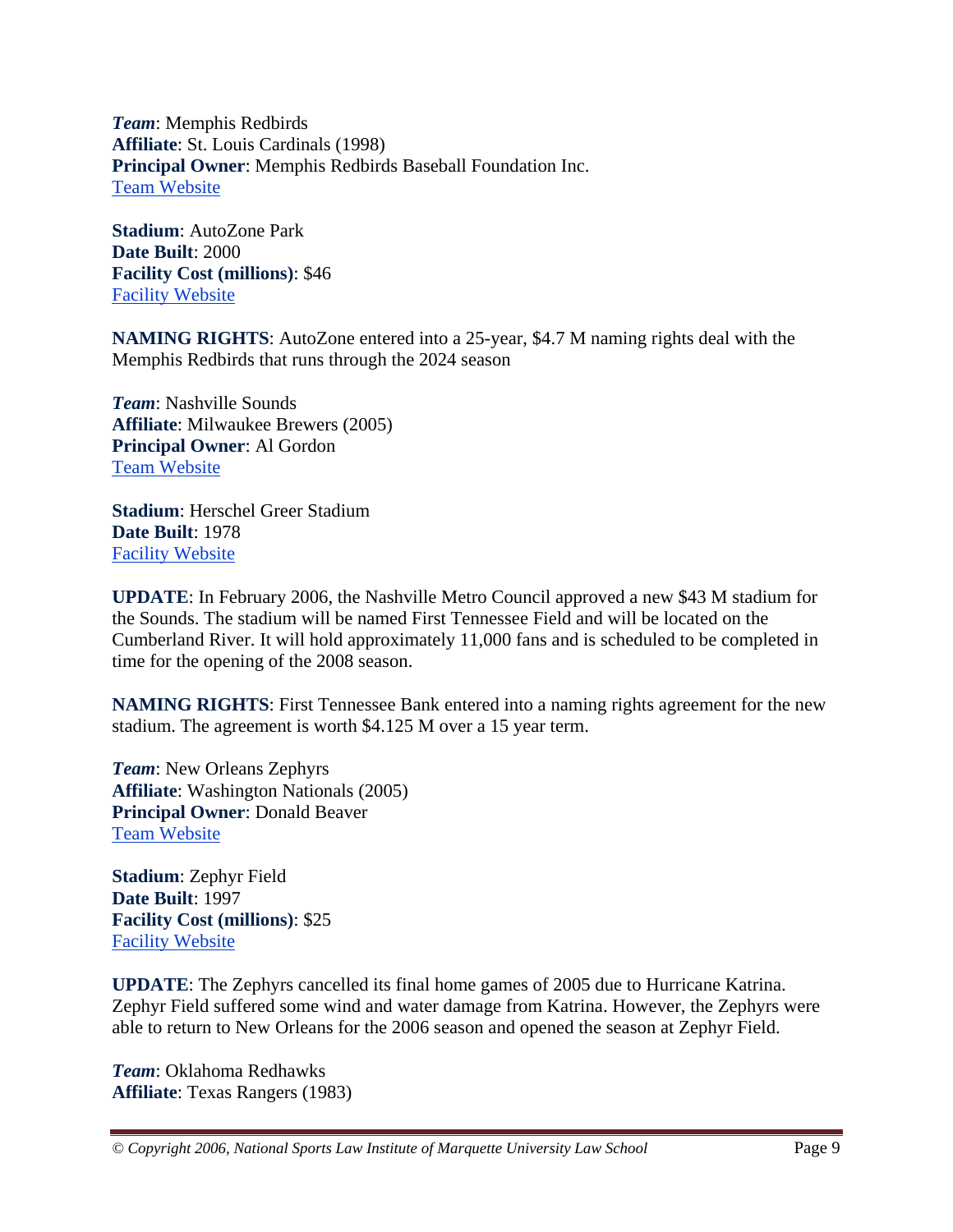**Principal Owner**: Oklahoma Baseball Club, LLC Team Website

**Stadium**: AT&T Bricktown Ballpark **Date Built**: 1998 **Facility Cost (millions)**: \$34.2 Facility Website

**UPDATE**: AT&T, formerly SBC Communications Inc., has a 10-year naming rights deal with the Redhawks. Terms of the deal were not disclosed. In March 2006, the name of the ballpark was changed from SBC Bricktown Ballpark to AT&T Bricktown Ballpark.

*Team*: Omaha Royals **Affiliate**: Kansas City Royals (1969) **Principal Owner**: Matt Minker, Warren Buffett, Walter Scott Team Website

**Stadium**: Rosenblatt Stadium **Date Built**: 1948 **Facility Cost (millions)**: \$7.5 M renovation in 2002. Facility Website

**UPDATE**: In early 2006, Rosenblatt Stadium put in a \$1.26 M screen above the left field stands. The video screen is the most recent of over \$30 M of improvements that have been made to Rosenblatt Stadium since the late 1980's in order to keep the College World Series ("CWS"). Rosenblatt Stadium has hosted the CWS since 1950. Currently, an agreement is in place to keep the CWS at Rosenblatt through 2010.

*Team*: Portland Beavers **Affiliate**: San Diego Padres (2001) **Principal Owner**: Beavers PCL Baseball LLC Team Website

**Stadium**: PGE Park **Date Built**: 1926 **Facility Cost (millions)**: \$.5; \$38 M renovation completed in 2001. **Facility Financing**: The stadium was financed in 1926 by selling plaques, a.k.a. seat-licenses for \$100. After only two months, it had raised \$300,000. Facility Website

**UPDATE**: In late 2005, the Beavers and the City of Portland reached an agreement that will keep the Beavers in Portland through at least 2010.

**NAMING RIGHTS**: The stadium currently is under a 10-year, \$7 M naming rights deal with Pacific Gas and Electric (PGE).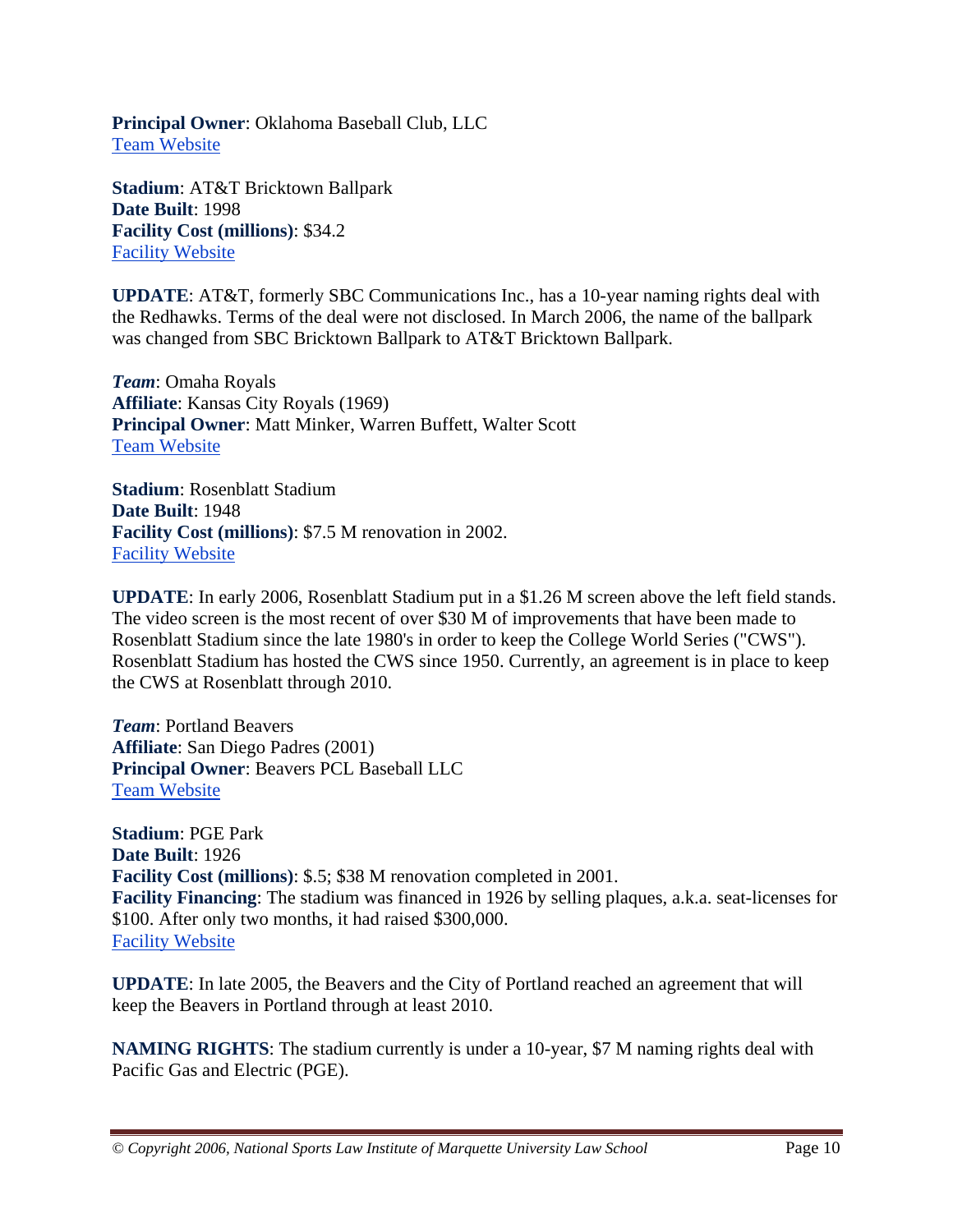*Team*: Round Rock Express **Affiliate**: Houston Astros (2005) **Principal Owner**: Nolan Ryan, Reid Ryan, Don Sanders, Con Maloney, Rich Hollander Team Website

**Stadium**: The Dell Diamond **Date Built**: 2000 **Facility Cost (millions)**: \$20; \$1.6 M expansion (2004) Facility Website

**NAMING RIGHTS**: Dell Computers currently has a 15-year, \$2.5 M naming rights deal with the Express. The deal runs through the 2014 season.

*Team*: Sacramento River Cats **Affiliate**: Oakland Athletics (2000) **Principal Owner**: Sacramento River Cats Baseball Club LLC Team Website

**Stadium**: Raley Field **Date Built**: 2000 **Facility Cost (millions)**: \$40 Facility Website

*Team*: Salt Lake Bees **Affiliate**: Los Angeles Angels of Anaheim (2001) **Principal Owner**: Larry Miller Team Website

**Stadium**: Franklin Covey Field **Date Built**: 1994 **Facility Cost (millions)**: \$22 Facility Website

**UPDATE**: Utah Jazz owner, Larry Miller purchased the Bees in early 2005. When Miller purchased the team, they were named the Salt Lake Stingers. Miller decided to change the team's name, and thus, the team opened the 2006 season as the Bees.

**NAMING RIGHTS**: Franklin Covey currently has a 10-year, \$1.4 M naming rights deal with the Salt Lake Bees that will expire in 2007.

*Team*: Tacoma Rainiers **Affiliate**: Seattle Mariners (1995) **Principal Owner**: George Foster Team Website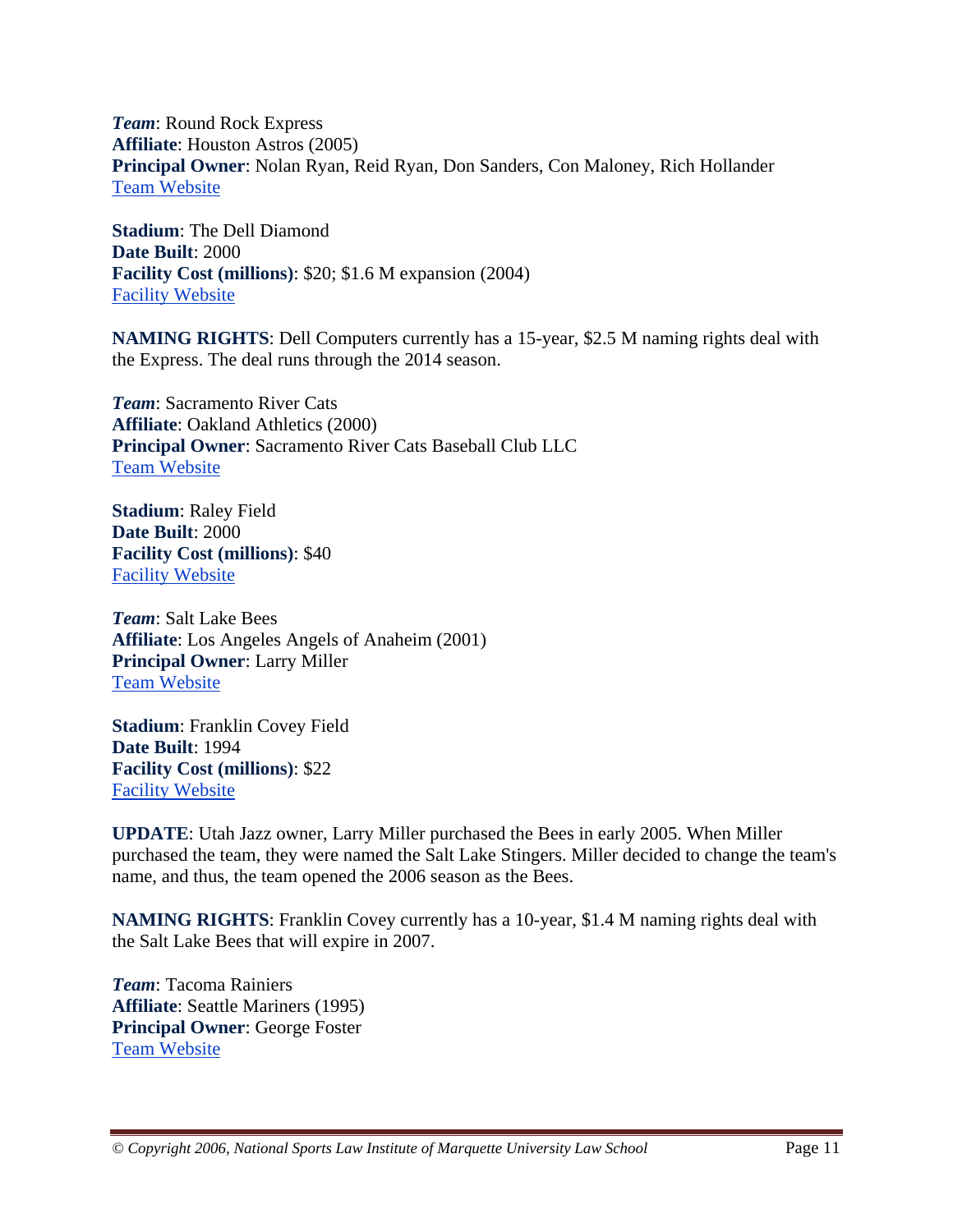**Stadium**: Cheney Stadium **Date Built**: 1960 **Facility Cost (millions)**: \$.940 **Facility Financing**: The stadium was publicly financed by the city, while Ben Cheney provided \$100,000 for cost overruns. Facility Website

*Team*: Tucson Sidewinders **Affiliate**: Arizona Diamondbacks (1998) **Principal Owner**: Tucson Baseball LLC Team Website

**Stadium**: Tucson Electric Park **Date Built**: 1998 **Facility Cost (millions)**: \$35 **Facility Financing**: The stadium was publicly financed by Pima County. Facility Website

**NAMING RIGHTS**: Tucson Electric currently has a 10 year, \$2 M naming rights deal for the stadium with the Sidewinders. The deal expires in 2008.

**League: Eastern League (AA)** 

*Team*: Akron Aeros **Affiliate**: Cleveland Indians (1989) **Principal Owner**: Mike Agganis, Greg Agganis Team Website

**Stadium**: Canal Park **Date Built**: 1997 **Facility Cost (millions)**: \$31 Facility Website

*Team*: Altoona Curve **Affiliate**: Pittsburgh Pirates (1999) **Principal Owner**: Curve Baseball LP Team Website

**Stadium**: Blair County Ballpark **Date Built**: 1999 **Facility Cost (millions)**: \$12 Facility Website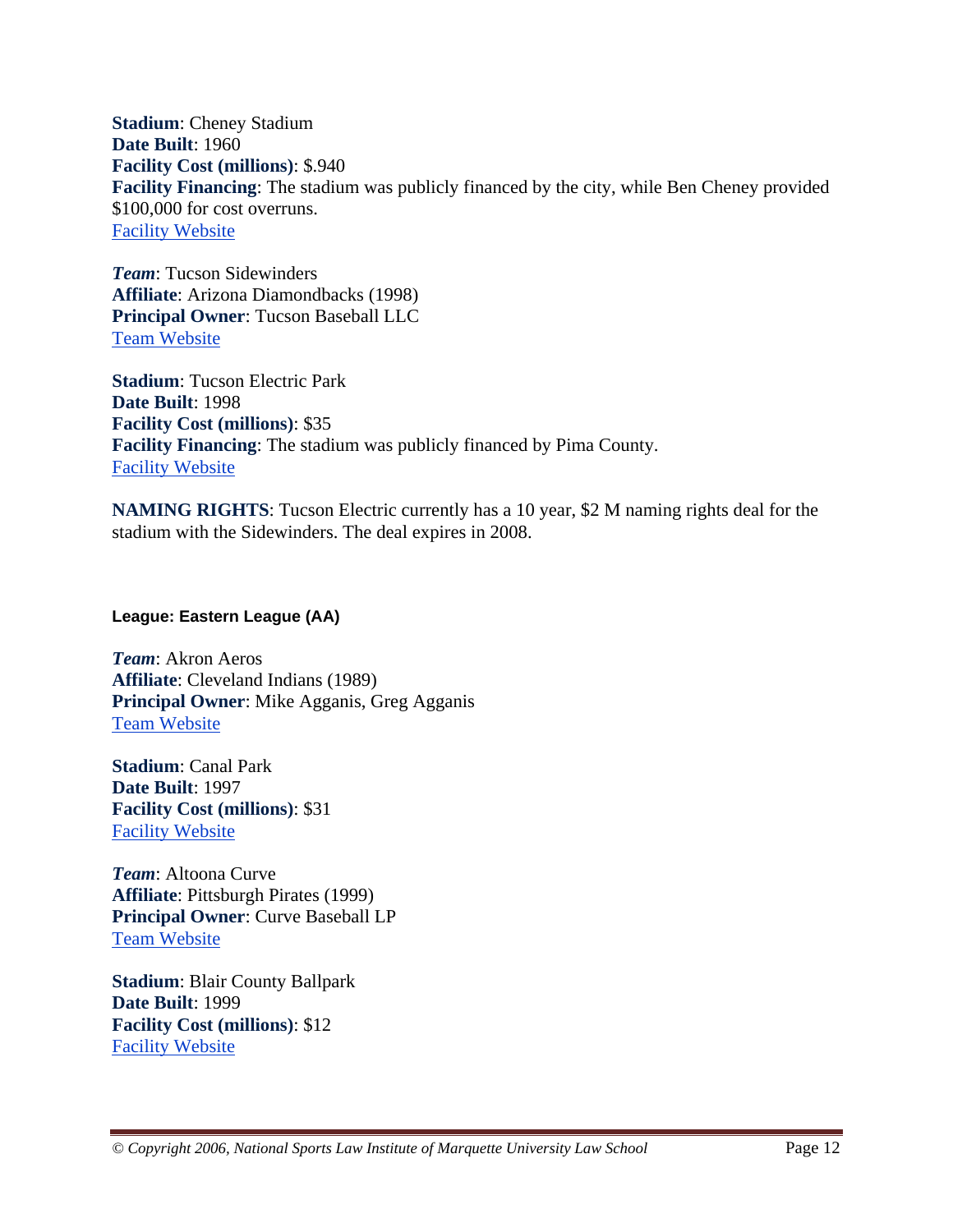*Team*: Binghamton Mets **Affiliate**: New York Mets (1992) **Principal Owner**: David Maines, William Maines, George Scherer, Michael Urda Team Website

**Stadium**: NYSEG Stadium **Date Built**: 1992

**NAMING RIGHTS**: New York State Electric and Gas has a naming rights agreement with the Binghamton Mets for its stadium. Terms of the deal were not disclosed.

*Team*: Bowie Baysox **Affiliate**: Baltimore Orioles (1993) **Principal Owner**: Comcast-Spectacor, LP Team Website

**Stadium**: Prince George's Stadium **Date Built**: 1994

*Team*: Connecticut Defenders **Affiliate**: San Francisco Giants (2003) **Principal Owner**: Lou DiBella Team Website

**Stadium**: Senator Thomas J. Dodd Memorial Stadium **Date Built**: 1995

**UPDATE**: In 2005, boxing promoter Lou DiBella purchased the Norwich Navigators. DiBella subsequently changed the team's name to the Connecticut Defenders. The team began 2006 as the Defenders.

*Team*: Erie SeaWolves **Affiliate**: Detroit Tigers (2001) **Principal Owner**: Alan Levin Team Website

**Stadium**: Jerry Uht Park **Date Built**: 1995

*Team*: Harrisburg Senators **Affiliate**: Washington Nationals (1991) **Principal Owner**: Harrisburg Civic Baseball Club, Inc. Team Website

**Stadium**: Commerce Bank Park **Date Built**: 1987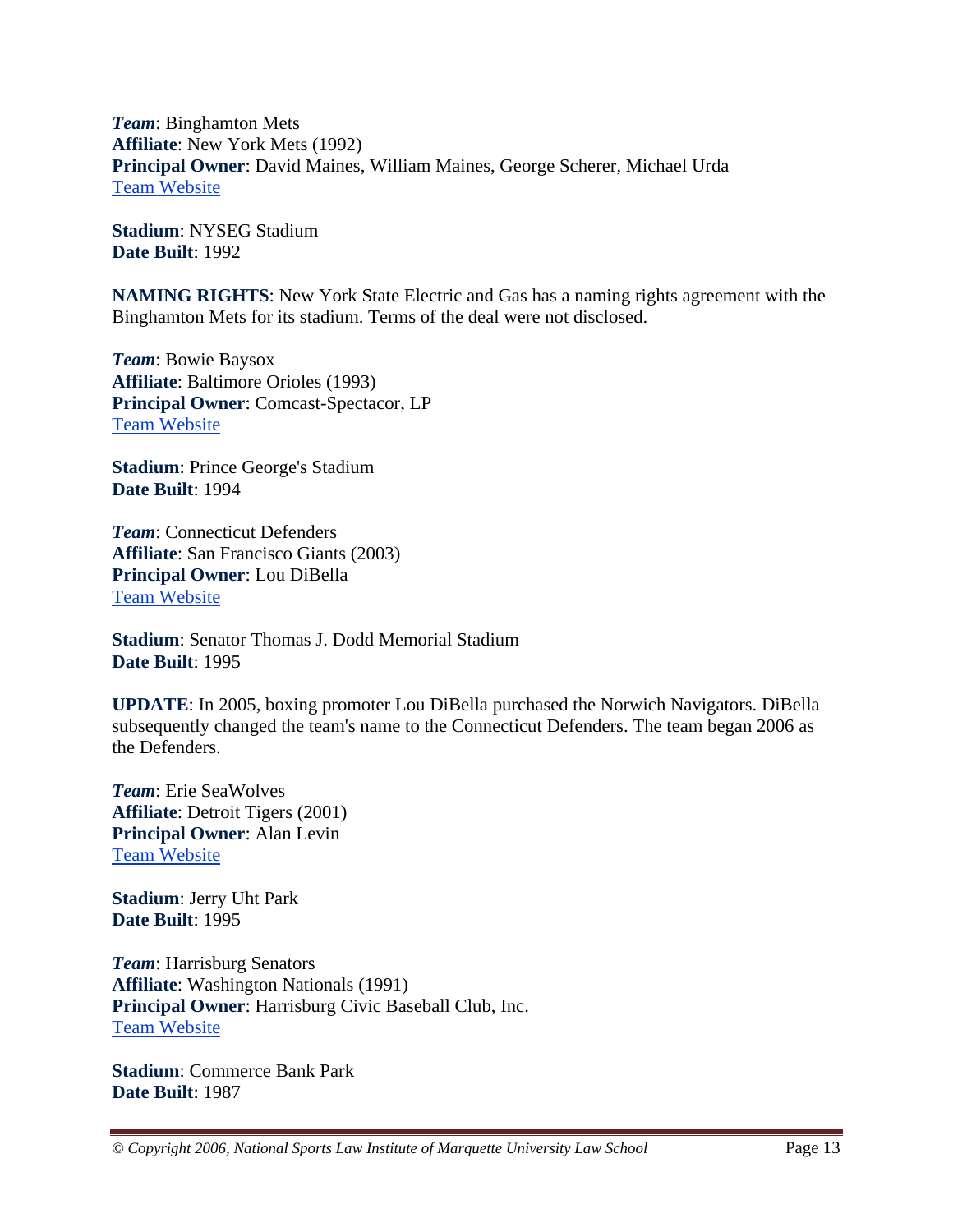**NAMING RIGHTS**: Commerce Bank signed a 15-year, \$3.5 M naming rights deal with the Harrisburg Senators in 2004, and Riverside Stadium was renamed Commerce Bank Park.

*Team*: New Britain Rock Cats **Affiliate**: Minnesota Twins (1995) **Principal Owner**: New Britain Baseball, Inc. Team Website

**Stadium**: New Britain Stadium **Date Built**: 1996 Facility Website

**UPDATE**: In February 2006, the Rock Cats and the City of New Britain signed a new lease agreement that will keep the Rock Cats at New Britain Stadium for the next 20 years.

*Team*: New Hampshire Fisher Cats **Affiliate**: Toronto Blue Jays (2003) **Principal Owner**: Arthur P. Solomon Team Website

**Stadium**: MERCHANTSAUTO.COM Stadium **Date Built**: 2005 **Facility Cost (millions)**: \$20 **Facility Financing**: Fisher Cats Ballpark is a privately financed ballpark. Facility Website

**UPDATE**: The Fisher Cats moved into its new home, Fisher Cats Ballpark, for the 2005 season. Drew Weber also sold his controlling interest in the team in 2005. Art Solomon is the new controlling owner. Solomon bought 60% of the team from Weber in July 2005. Weber retained a 40% ownership share in the Fisher Cats.

**NAMING RIGHTS**: Merchantsauto.com recently purchased the naming rights for the Fisher Cats new ballpark. The terms of the deal were not disclosed.

*Team*: Portland Sea Dogs **Affiliate**: Boston Red Sox (2003) **Principal Owner**: Daniel Burke Team Website

**Stadium**: Hadlock Field **Date Built**: 1994

*Team*: Reading Phillies **Affiliate**: Philadelphia Phillies (1967) **Principal Owner**: Craig Stein Team Website

*© Copyright 2006, National Sports Law Institute of Marquette University Law School* Page 14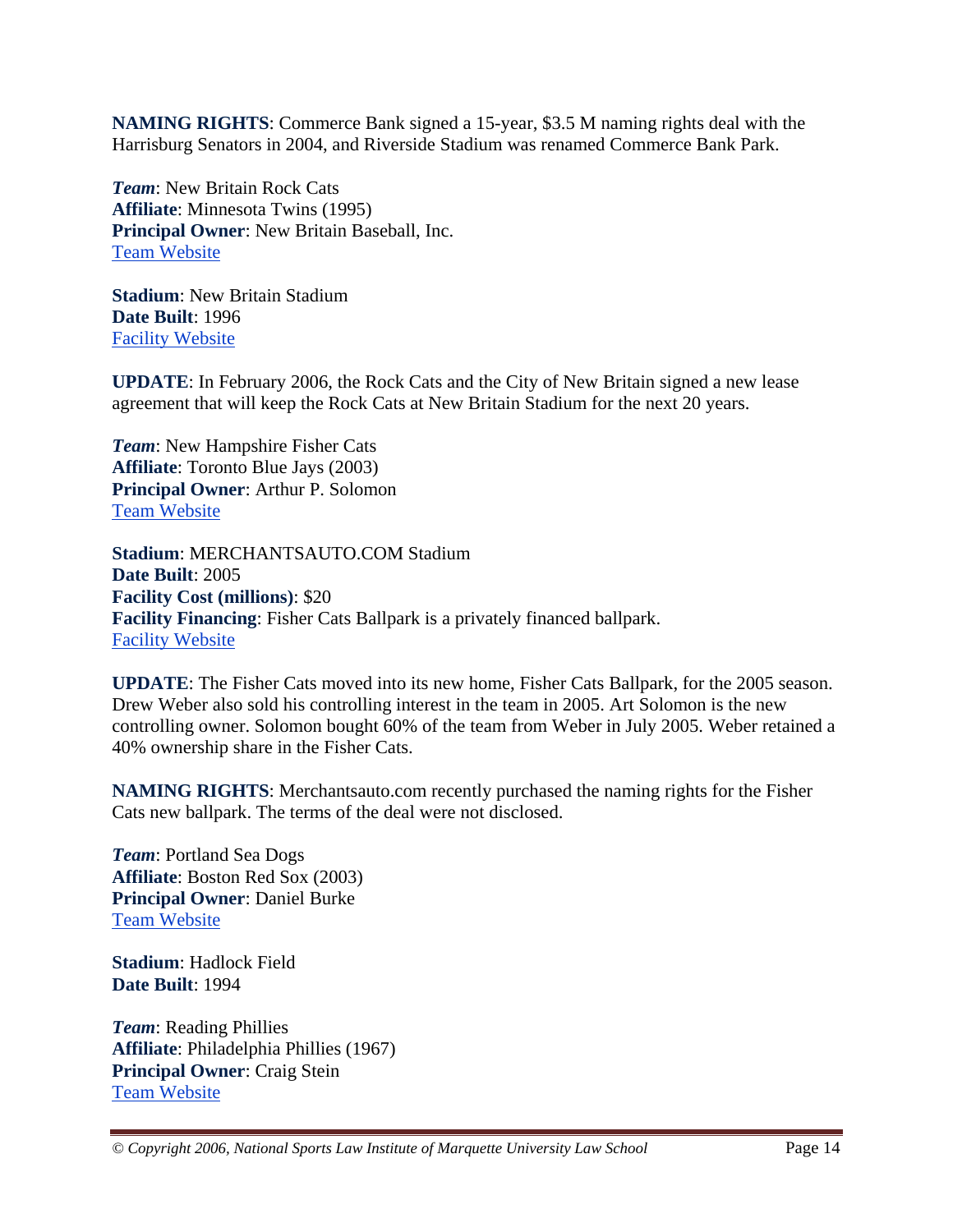**Stadium**: FirstEnergy Stadium **Date Built**: 1950 **Facility Cost (millions)**: \$.656 **Facility Financing**: Publicly financed by the City of Reading Facility Website

**NAMING RIGHTS**: FirstEnergy signed a 15-year, \$2.25 M naming rights deal with the Reading Phillies in 2002 and GPU Stadium was renamed FirstEnergy Stadium.

*Team*: Trenton Thunder **Affiliate**: New York Yankees (2003) **Principal Owner**: Garden State Baseball LLP Team Website

**Stadium**: Samuel J. Plumeri Sr. Field at Mercer County Waterfront Park **Date Built**: 1994 **Facility Cost (millions)**: \$18.3

**League: Southern League (AA)** 

*Team*: Birmingham Barons **Affiliate**: Chicago White Sox (1986) **Principal Owner**: Don Logan, Jeff Logan and Stan Logan Team Website

**Stadium**: Hoover Metropolitan Stadium **Date Built**: 1988 **Facility Cost (millions)**: \$14.5 **Facility Financing**: The stadium was publicly financed by the City of Hoover.

**UPDATE**: Hoover Metropolitan Stadium is scheduled to undergo a \$2.5 M facelift during 2006. Phase 1 of the renovations began in February and was completed by April in time for the start of the season. The phase 1 changes included painting the concourse, replacing ceilings and refurbishing restrooms. Phase 2 of the renovations will begin after the season. The phase 2 renovations will include redesigning stadium entrances, doubling the number of media facilities and replacing seats in the stadium's lower level.

*Team*: Carolina Mudcats **Affiliate**: Florida Marlins (2003) **Principal Owner**: Steve Bryant Team Website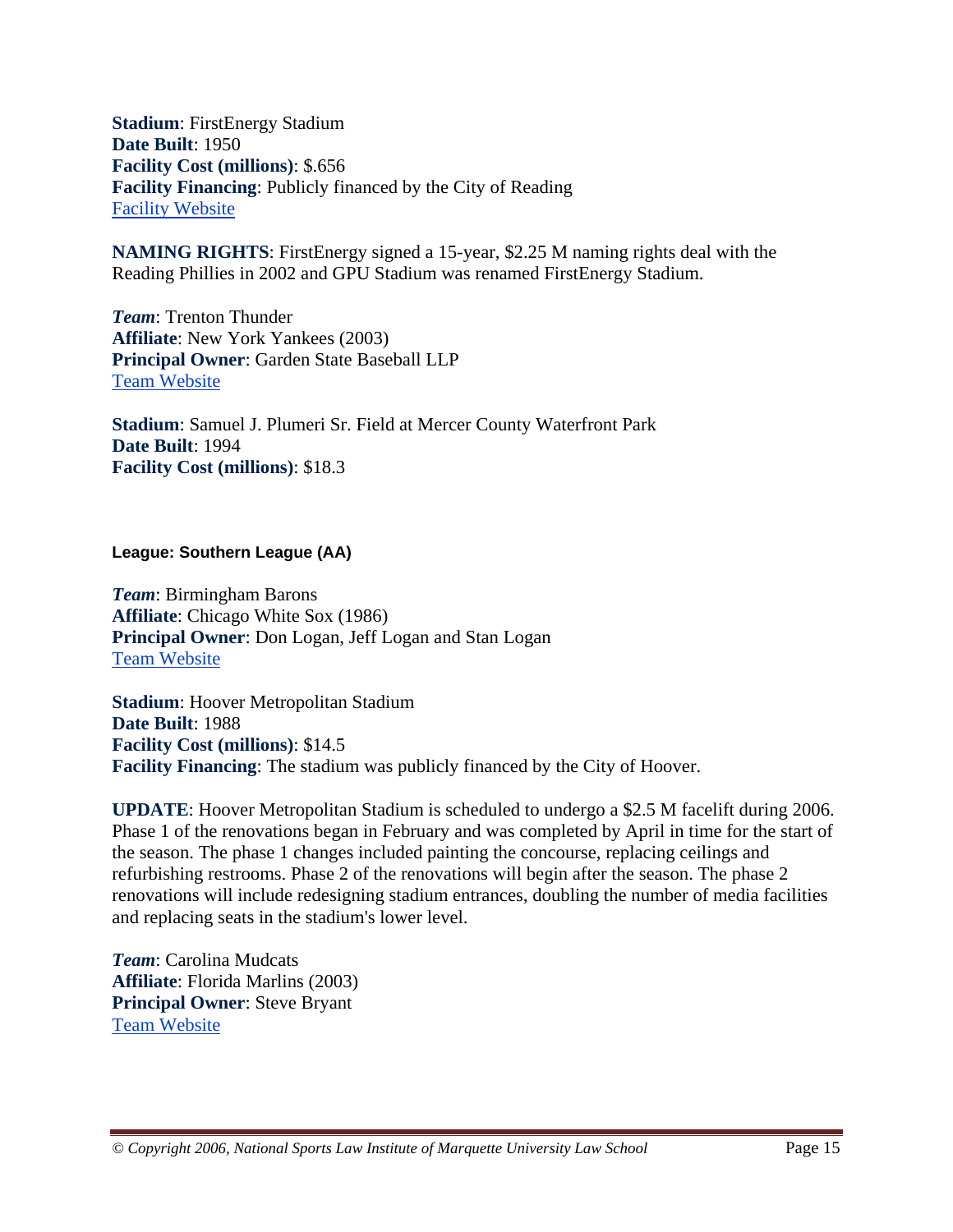**Stadium**: Five County Stadium **Date Built**: 1991 Facility Website

*Team*: Chattanooga Lookouts **Affiliate**: Cincinnati Reds (1988) **Principal Owner**: Frank Burke, Daniel Burke, and Charles Eshbach Team Website

**Stadium**: BellSouth Park **Date Built**: 2000 **Facility Cost (millions)**: \$10 Facility Website

**UPDATE**: BellSouth entered into a 10-year, \$1 M naming rights deal with the Chattanooga Lookouts in 2000 for the naming rights to their new stadium.

*Team*: Huntsville Stars **Affiliate**: Milwaukee Brewers (1999) **Principal Owner**: Miles Prentice Team Website

**Stadium**: Joe W. Davis Municipal Stadium **Date Built**: 1985 Facility Website

**UPDATE**: In early 2006, the Stars and the City of Huntsville entered into a new 5-year lease. As part of the lease, the city agreed to pay \$1 M for stadium repairs.

*Team*: Jacksonville Suns **Affiliate**: Los Angeles Dodgers (2001) **Principal Owner**: Peter Bragan Sr. Team Website

**Stadium**: The Baseball Grounds of Jacksonville **Date Built**: 2003 **Facility Cost (millions)**: \$34 **Facility Financing**: The stadium was publicly financed by the City of Jacksonville through taxes as part of the Better Jacksonville Plan. Facility Website

*Team*: Mississippi Braves **Affiliate**: Atlanta Braves (1984) **Principal Owner**: Ted Turner Team Website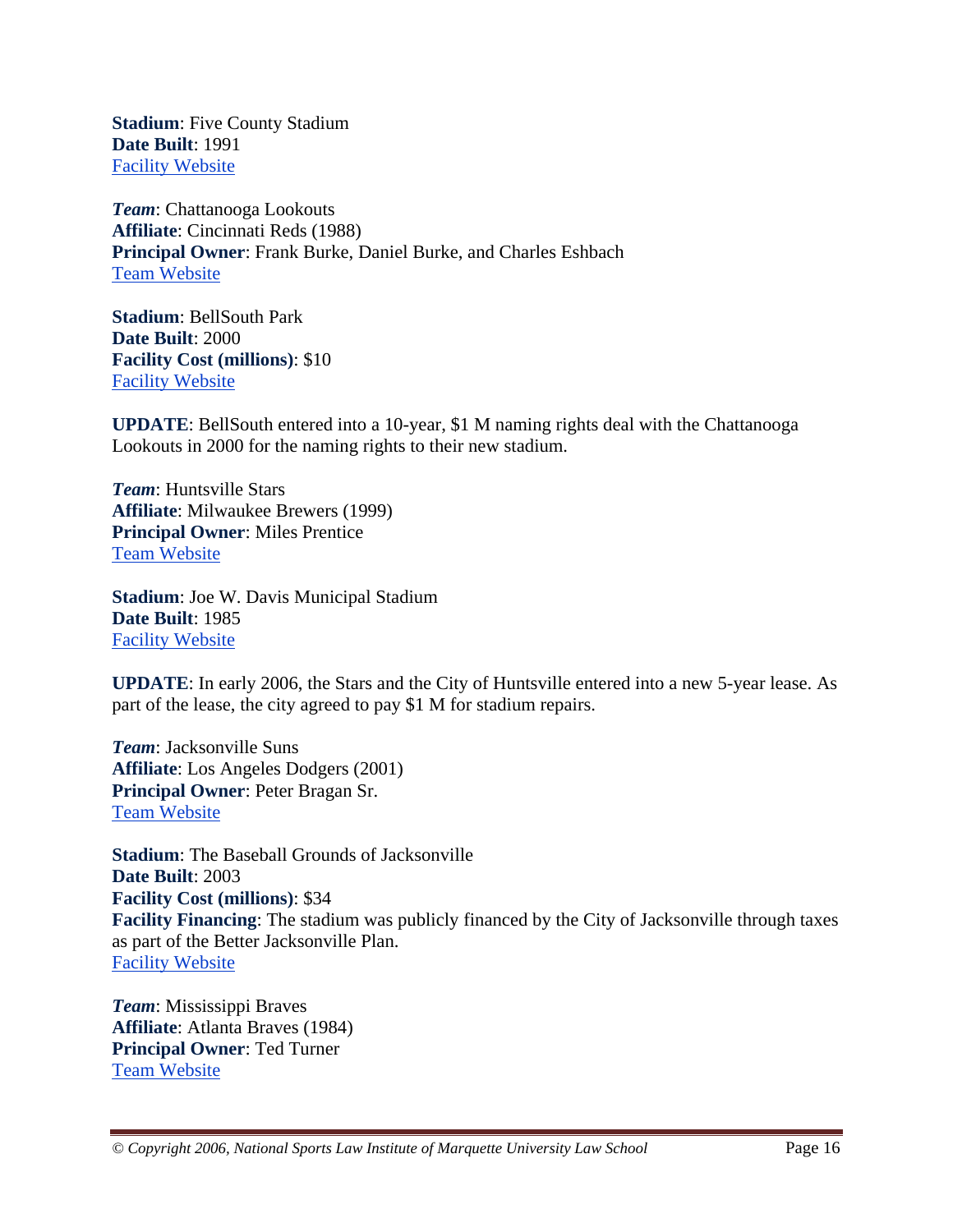**Stadium**: Trustmark Park **Date Built**: 2005 **Facility Cost (millions)**: \$25 Facility Website

**NAMING RIGHTS**: Trustmark entered into a naming rights agreement with the Mississippi Braves for their new stadium in 2005, which will be called Trustmark Park. The agreement is for 15 years, but the price paid by Trustmark is unknown.

*Team*: Mobile BayBears **Affiliate**: San Diego Padres (1987) **Principal Owner**: Mike Savit Team Website

**Stadium**: Hank Aaron Stadium **Date Built**: 1997 Facility Website

*Team*: Montgomery Biscuits **Affiliate**: Tampa Bay Devil Rays (2004) **Principal Owner**: Tom Dickson & Sherrie Meyers Team Website

**Stadium**: Montgomery Riverwalk Stadium **Date Built**: 2004 Facility Website

*Team*: Tennessee Smokies **Affiliate**: Arizona Diamondbacks (2005) **Principal Owner**: SPBC, LLC Team Website

**Stadium**: Smokies Park **Date Built**: 2000 **Facility Cost (millions)**: \$20 Facility Website

*Team*: West Tennessee Diamond Jaxx **Affiliate**: Chicago Cubs (1988) **Principal Owner**: Bob Lozinak Team Website

**Stadium**: Pringles Park **Date Built**: 1998 **Facility Cost (millions)**: \$8 Facility Website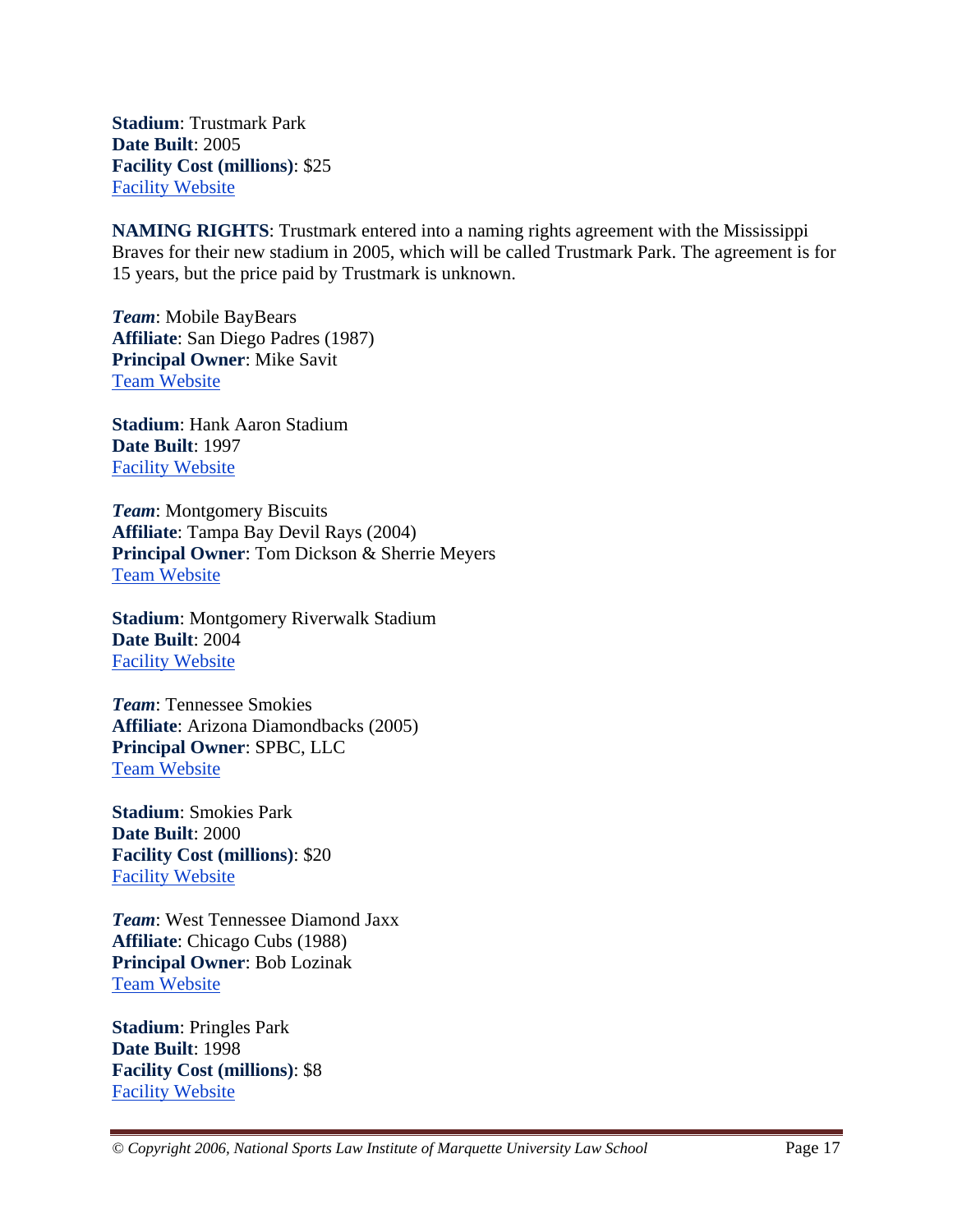**NAMING RIGHTS**: Proctor & Gamble signed a 15-year, \$1.2 M naming rights deal with the West Tenn Diamond Jaxx in 1998, naming its new stadium Pringles Park. It was the first naming rights deal on the AA level.

#### **League: Texas League (AA)**

*Team*: Arkansas Travelers **Affiliate**: Los Angeles Angels of Anaheim (2001) **Principal Owner**: Arkansas Travelers Baseball, Inc. Team Website

**Stadium**: Ray Winder Field **Date Built**: 1932 Facility Website

**UPDATE**: The Travelers will begin the 2007 season in a new ballpark. The ballpark will be named Dickey-Stephens Park. The construction of the ballpark is being financed by a voterapproved 1% sales tax increase.

*Team*: Corpus Christi Hooks **Affiliate**: Houston Astros (2000) **Principal Owner**: Nolan Ryan, Reid Ryan, Don Sanders, Reese Ryan, Eddie Maloney, Bret Sanders, Brad Sanders, Jay Miller Team Website

**Stadium**: Whataburger Field **Date Built**: 2005 Facility Website

**NAMING RIGHTS**: Whataburger, Inc. entered into a 15-year naming rights deal with the Corpus Christie Hooks beginning in 2005 for its new stadium. Financial terms of the deal were not disclosed.

*Team*: Frisco Roughriders **Affiliate**: Texas Rangers (2003) **Principal Owner**: Mandalay Entertainment Team Website

**Stadium**: Dr. Pepper/Seven Up Ballpark **Date Built**: 2003 Facility Website

**NAMING RIGHTS**: Dr. Pepper/Seven Up entered into a 10-year naming rights deal with the Frisco Roughriders in 2004. Financial terms of the deal were not disclosed.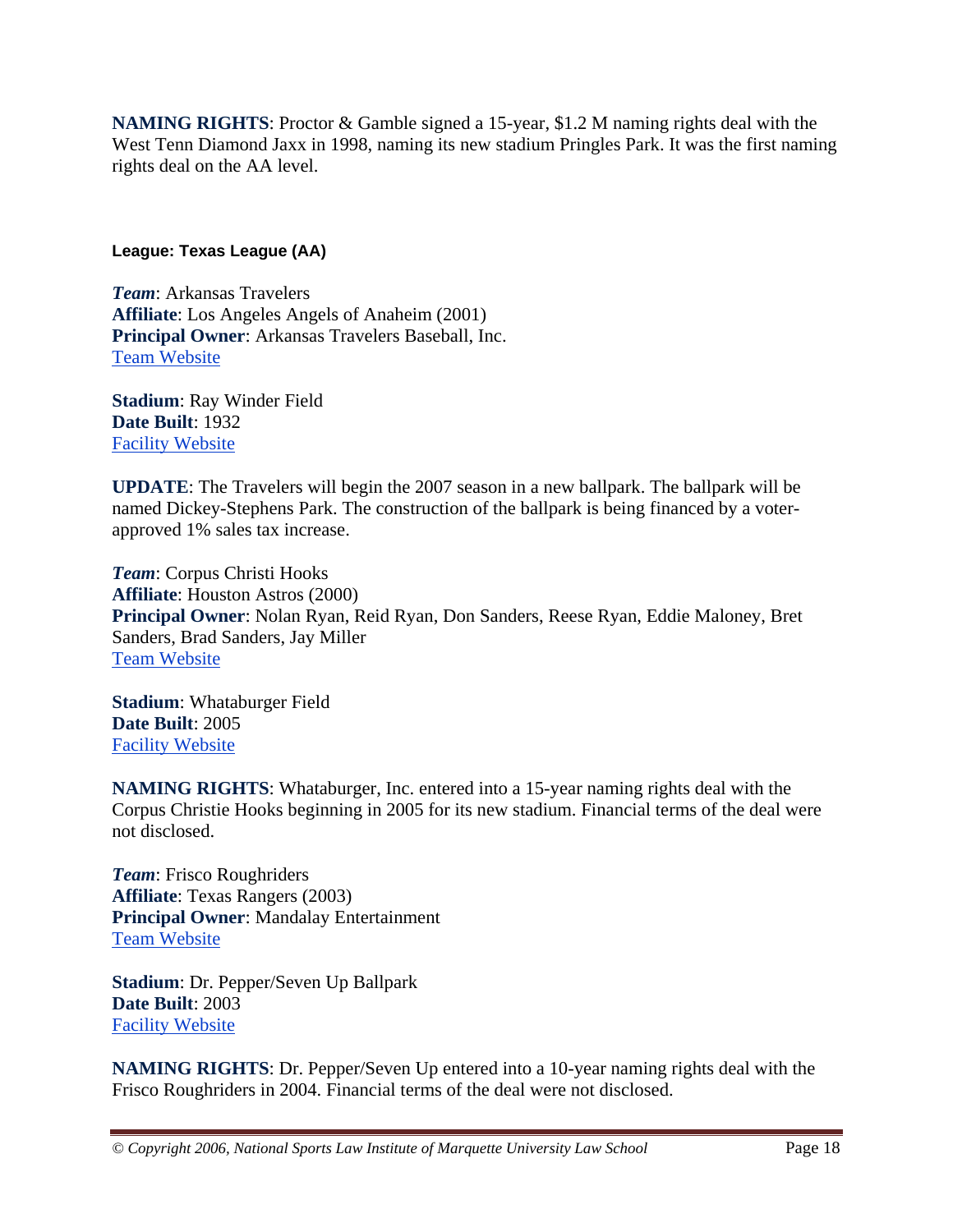*Team*: Midland Rockhounds **Affiliate**: Oakland Athletics **Principal Owner**: Miles Prentice and Bob Richmond Team Website

**Stadium**: Citibank Ballpark **Date Built**: 2002 Facility Website

**NAMING RIGHTS**: In 2002, First American Bank entered into a naming rights deal for the new ballpark. The terms of the deal were not disclosed. The venue's name was changed to Citibank Ballpark in 2005 when Citibank bought First American Bank.

*Team*: San Antonio Missions **Affiliate**: Seattle Mariners (2001) **Principal Owner**: David Elmore Team Website

**Stadium**: Nelson W. Wolff Stadium **Date Built**: 1994 Facility Website

*Team*: Springfield Cardinals **Affiliate**: St. Louis Cardinals (2005) **Principal Owner**: St. Louis Cardinals Team Website

**Stadium**: Hammons Field **Date Built**: 2005 **Facility Cost (millions)**: \$32 **Facility Financing**: The stadium was funded entirely by John Q. Hammons. Facility Website

*Team*: Tulsa Drillers **Affiliate**: Colorado Rockies (2003) **Principal Owner**: Went Hubbard Team Website

**Stadium**: Drillers Stadium **Date Built**: 1981 Facility Website

*Team*: Wichita Wranglers **Affiliate**: Kansas City Royals (1995) **Principal Owner**: Rich Products Corp. Team Website

*© Copyright 2006, National Sports Law Institute of Marquette University Law School* Page 19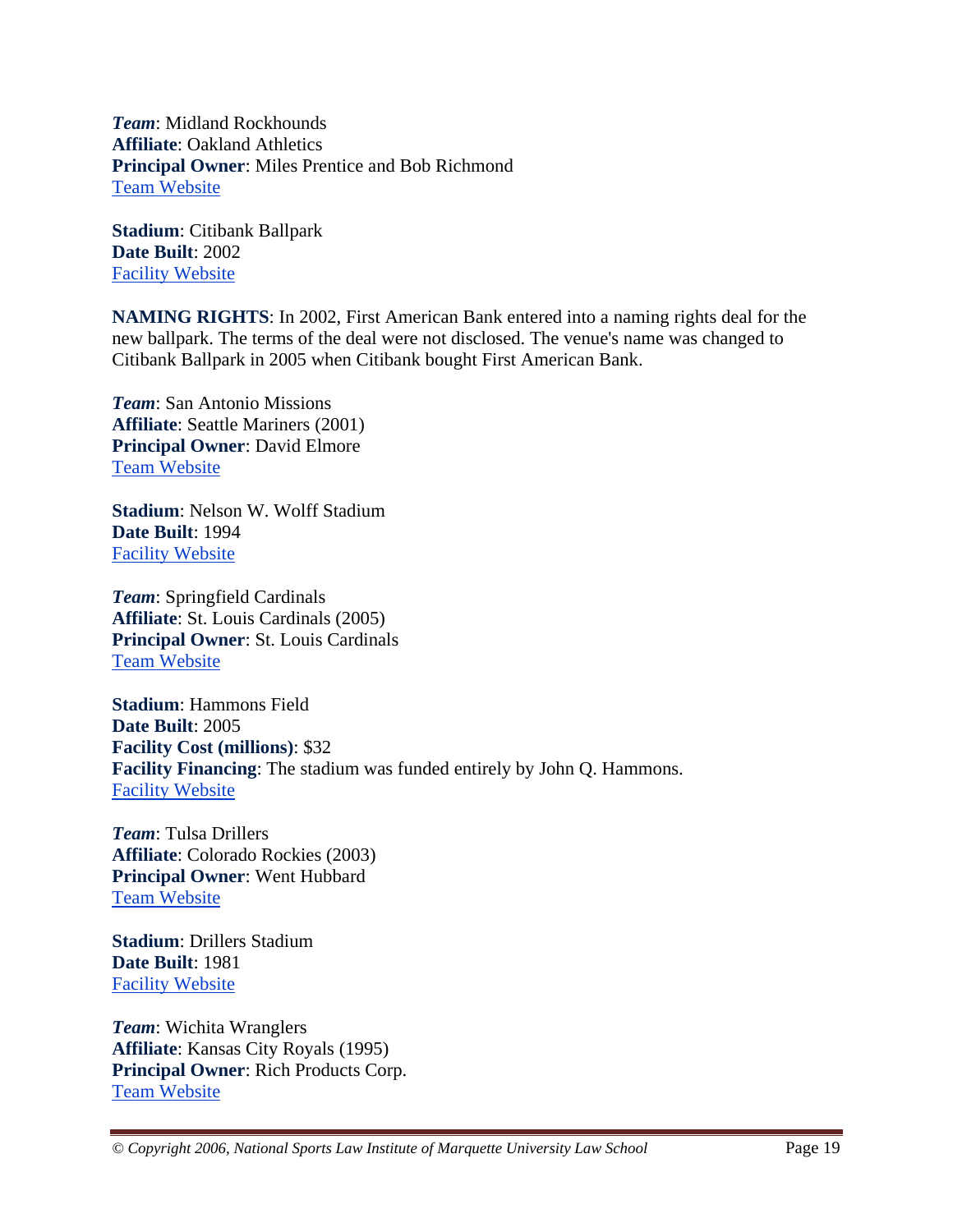**Stadium**: Lawrence-Dumont Stadium **Date Built**: 1934 Facility Website

#### **League: California League (A-Advanced)**

*Team*: Bakersfield Blaze **Affiliate**: Texas Rangers (2005) **Principal Owner**: Bakersfield Baseball LLC Team Website

**Stadium**: Sam Lynn Ballpark **Date Built**: 1941 Facility Website

*Team*: High Desert Mavericks **Affiliate**: Kansas City Royals **Principal Owner**: Bobby Brett Team Website

**Stadium**: Mavericks Stadium **Date Built**: 1991 Facility Website

*Team*: Inland Empire 66ers **Affiliate**: Seattle Mariners (2001) **Principal Owner**: David Elmore, Donna Tuttle Team Website

**Stadium**: Arrowhead Credit Union Park **Date Built**: 1996 Facility Website

**NAMING RIGHTS**: Arrowhead Credit Union has a 10-year, \$750,000 naming rights deal with the 66ers that began in 2002 and runs through the 2011 season.

*Team*: Lake Elsinore Storm **Affiliate**: San Diego Padres **Principal Owner**: Gary Jacobs Team Website

**Stadium**: The Diamond **Date Built**: 1994 Facility Website

*© Copyright 2006, National Sports Law Institute of Marquette University Law School* Page 20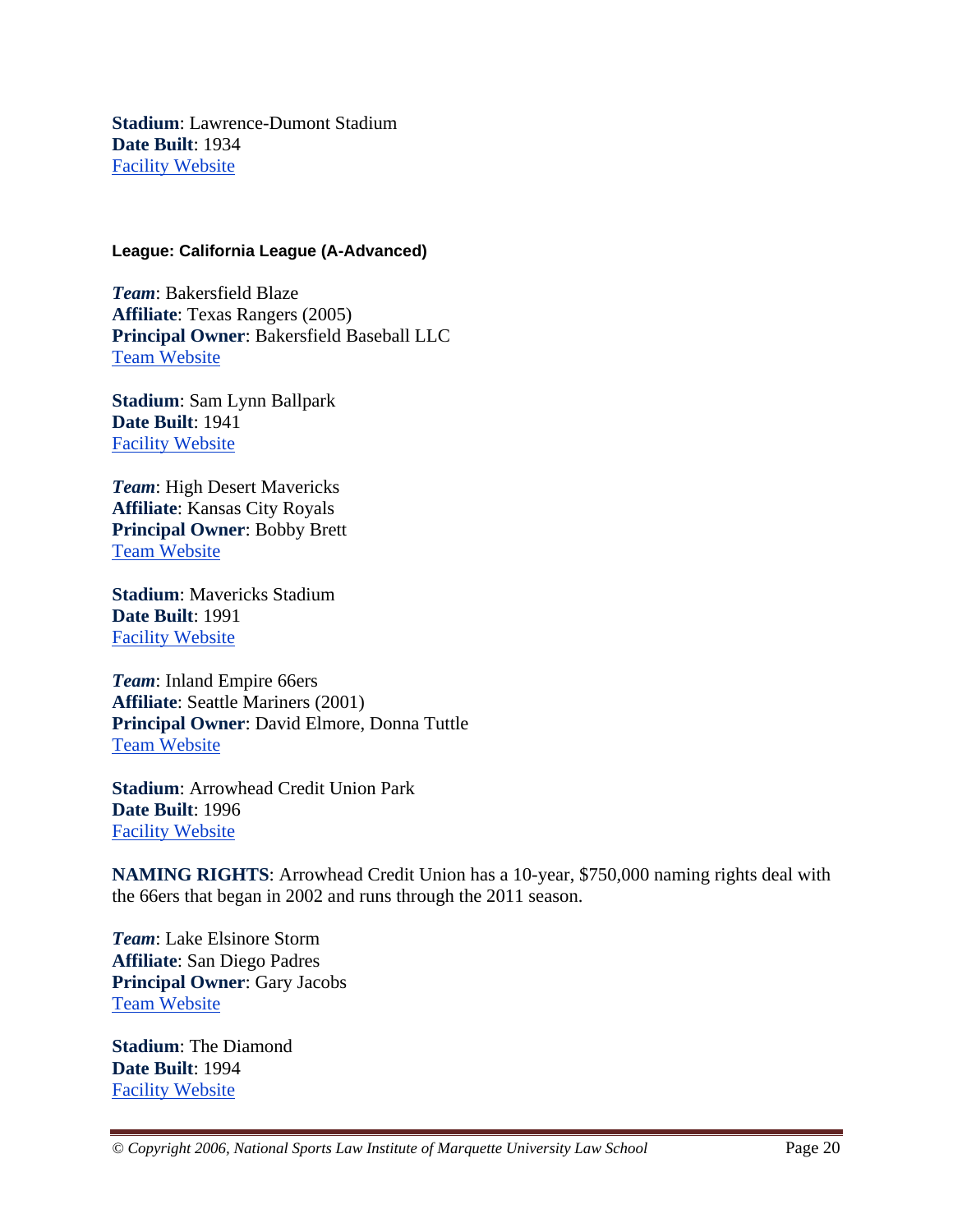*Team*: Lancaster JetHawks **Affiliate**: Arizona Diamondbacks (2001) **Principal Owner**: Mike & Judy Ellis Team Website

**Stadium**: Clear Channel Stadium **Date Built**: 1996 Facility Website

**NAMING RIGHTS**: Clear Channel Communications entered into a 10-year, \$770,000 naming rights deal with the Lancaster JetHawks and the City of Lancaster in 2005. The City of Lancaster and the JetHawks will divide the revenue from the deal equally. The deal runs through the 2014 season.

*Team*: Modesto Nuts **Affiliate**: Colorado Rockies (2005) **Principal Owner**: Chris Chen Team Website

**Stadium**: John Thurman Field **Date Built**: 1952 **Facility Cost (millions)**: \$3.93 **Facility Financing**: Publicly financed by the City of Modesto Facility Website

*Team*: Rancho Cucamonga Quakes **Affiliate**: Los Angeles Angels of Anaheim (2001) **Principal Owner**: Jack Cooley, Scott Ostlund, Hank Stickney Team Website

**Stadium**: The Epicenter **Date Built**: 1993 Facility Website

*Team*: San Jose Giants **Affiliate**: San Francisco Giants (1988) **Principal Owner**: Progress Sports Management Team Website

**Stadium**: Municipal Stadium **Date Built**: 1942 **Facility Cost (millions)**: \$.080 **Facility Financing**: Publicly financed as part of President Franklin Roosevelt's Work Progress Administration (WPA). Facility Website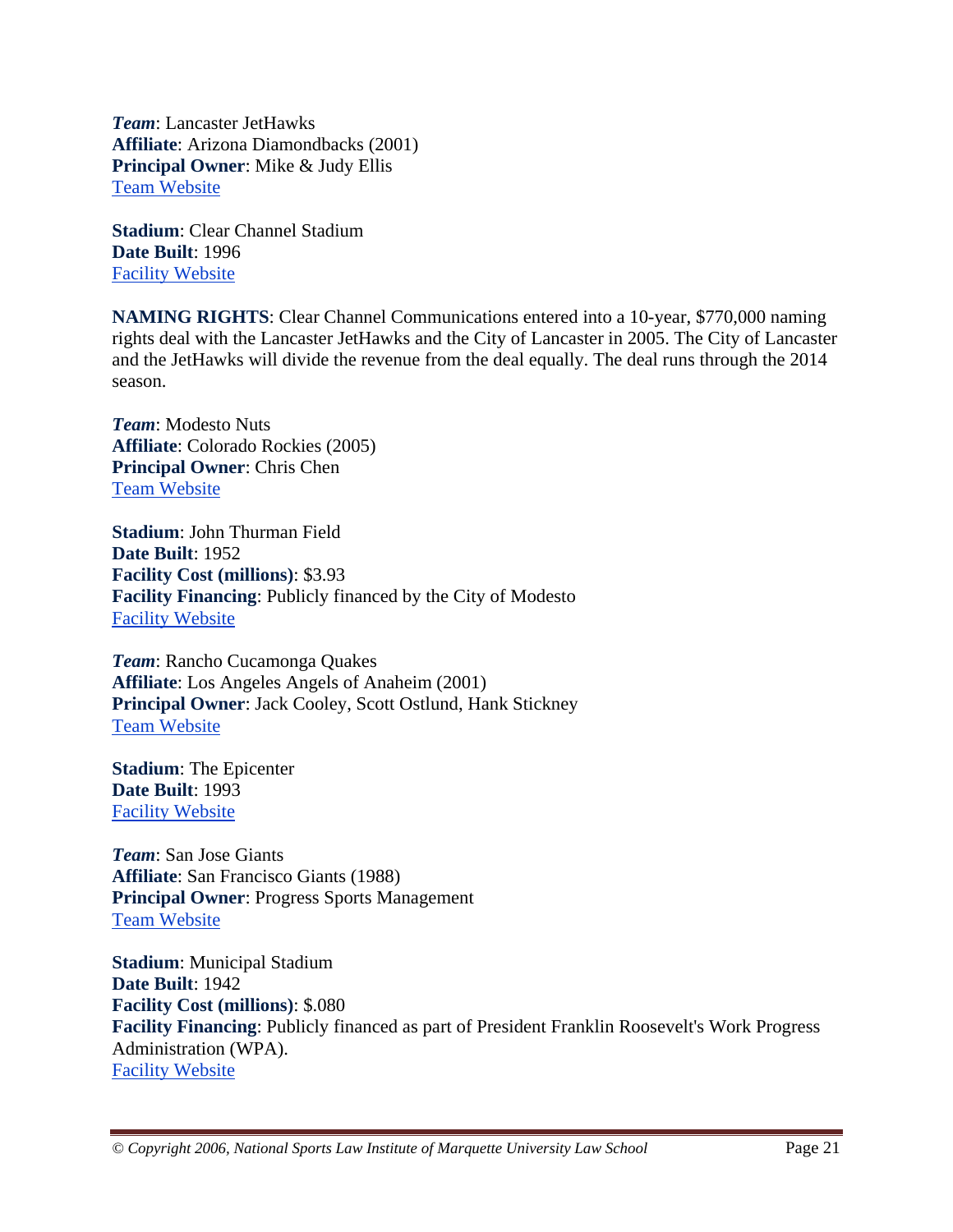**UPDATE**: Before the opening of the 2005 season, the San Jose Giants agreed to a two-year player development extension with the San Francisco Giants, meaning San Jose will be the Advanced Class-A affiliate for San Francisco through the 2006 season.

*Team*: Stockton Ports **Affiliate**: Oakland Athletics (2005) **Principal Owner**: Tom Volpe Team Website

**Stadium**: Banner Island Ballpark **Date Built**: 2005 **Facility Cost (millions)**: \$23.9

**UPDATE**: The Stockton Ports moved into its new stadium, Banner Island Ballpark, in time for the 2005 season.

*Team*: Visalia Oaks **Affiliate**: Tampa Bay Devil Rays (2005) **Principal Owner**: Tom Seidler & Kevin O'Malley Team Website

**Stadium**: Recreation Park **Date Built**: 1946 Facility Website

#### **League: Carolina League (A-Advanced)**

*Team*: Frederick Keys **Affiliate**: Baltimore Orioles (1989) **Principal Owner**: Comcast-Spectator Team Website

**Stadium**: Harry Grove Stadium **Date Built**: 1990

*Team*: Kinston Indians **Affiliate**: Cleveland Indians (1987) **Principal Owner**: Cam McRae & North Johnson Team Website

**Stadium**: Grainger Stadium **Date Built**: 1949 Facility Website

*© Copyright 2006, National Sports Law Institute of Marquette University Law School* Page 22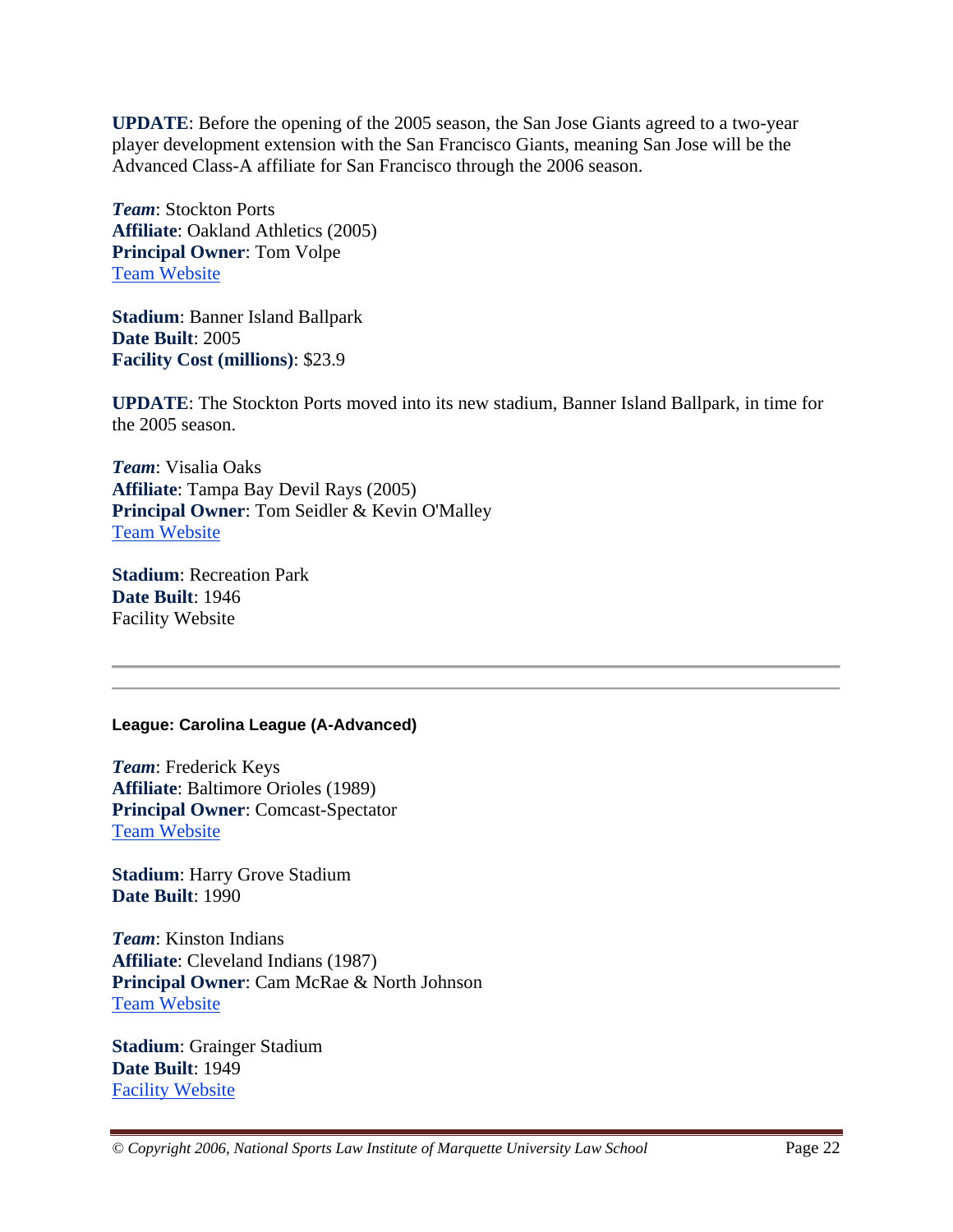*Team*: Lynchburg Hillcats **Affiliate**: Pittsburgh Pirates (1995) **Principal Owner**: Lynchburg Baseball Corp. Team Website

**Stadium**: Calvin Falwell Field **Date Built**: 1940 Facility Website

*Team*: Myrtle Beach Pelicans **Affiliate**: Atlanta Braves (1999) **Principal Owner**: Capitol Broadcasting Company, Inc. Team Website

**Stadium**: Coastal Federal Field **Date Built**: 1999 **Facility Cost (millions)**: \$13 Facility Website

**NAMING RIGHTS**: Coastal Federal Bank has a 10-year, \$1 M naming rights agreement with the Myrtle Beach Pelicans that began in 1999 and runs through the 2008 season.

*Team*: Potomac Nationals **Affiliate**: Washington Nationals (2005) **Principal Owner**: Art Silber Team Website

**Stadium**: G. Richard Pfitzner Stadium **Date Built**: 1984 Facility Website

**UPDATE**: The then Potomac Cannons signed a two-year player development contract with the then Montreal Expos (now Washington Nationals) after the 2004 season to be the Expos' A-Advanced affiliate. After the Montreal Expos became the Washington Nationals, the Potomac Cannons changed its name to the Potomac Nationals for the 2005 season.

*Team*: Salem Avalanche **Affiliate**: Houston Astros (2003) **Principal Owner**: Kelvin Bowles Team Website

**Stadium**: Lewis-Gale Medical Center Field at Salem Memorial Baseball Stadium **Date Built**: 1995 Facility Website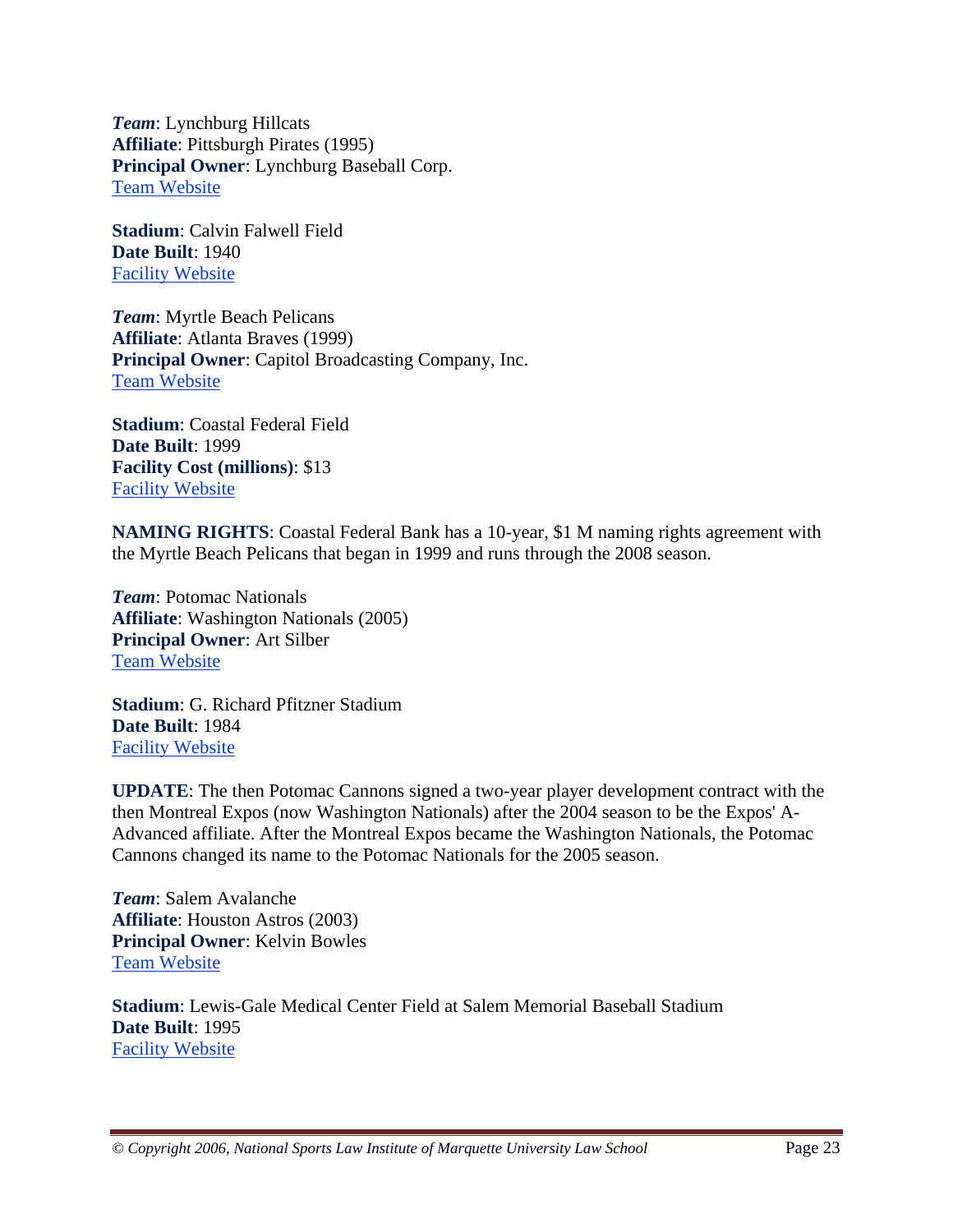**UPDATE**: The Avalanche hosted the 2006 Virginia Carolina League/California League All-Star game on June 27, 2006.

**NAMING RIGHTS**: In April 2006 the Lewis-Gale Medical Center purchased the naming rights to the Salem Memorial Baseball Stadium. The name of the ballpark was changed to Lewis-Gale Medical Center Field at Salem Memorial Baseball Stadium. The term of the naming rights agreement is 5 years, but it is unclear how much Lewis-Gale will pay for the naming rights.

*Team*: Wilmington Blue Rocks **Affiliate**: Boston Red Sox (2005) **Principal Owner**: Wilmington Blue Rocks, LP Team Website

**Stadium**: Judy Johnson Field at Daniel S. Frawley Stadium **Date Built**: 1993 Facility Website

*Team*: Winston-Salem Warthogs **Affiliate**: Chicago White Sox (1997) **Principal Owner**: Billy Prim & Andrew "Flip" Filipowski Team Website

**Stadium**: Ernie Shore Field **Date Built**: 1956 Facility Website

#### **League: Florida State League (A-Advanced)**

*Team*: Brevard County Manatees **Affiliate**: Milwaukee Brewers (2005) **Principal Owner**: Central Florida Baseball Group, LLC Team Website

**Stadium**: Space Coast Stadium **Date Built**: 1994 Facility Website

*Team*: Clearwater Threshers **Affiliate**: Philadelphia Phillies (1985) **Principal Owner**: The Philadelphia Phillies Team Website

**Stadium**: Bright House Networks Field **Date Built**: 2004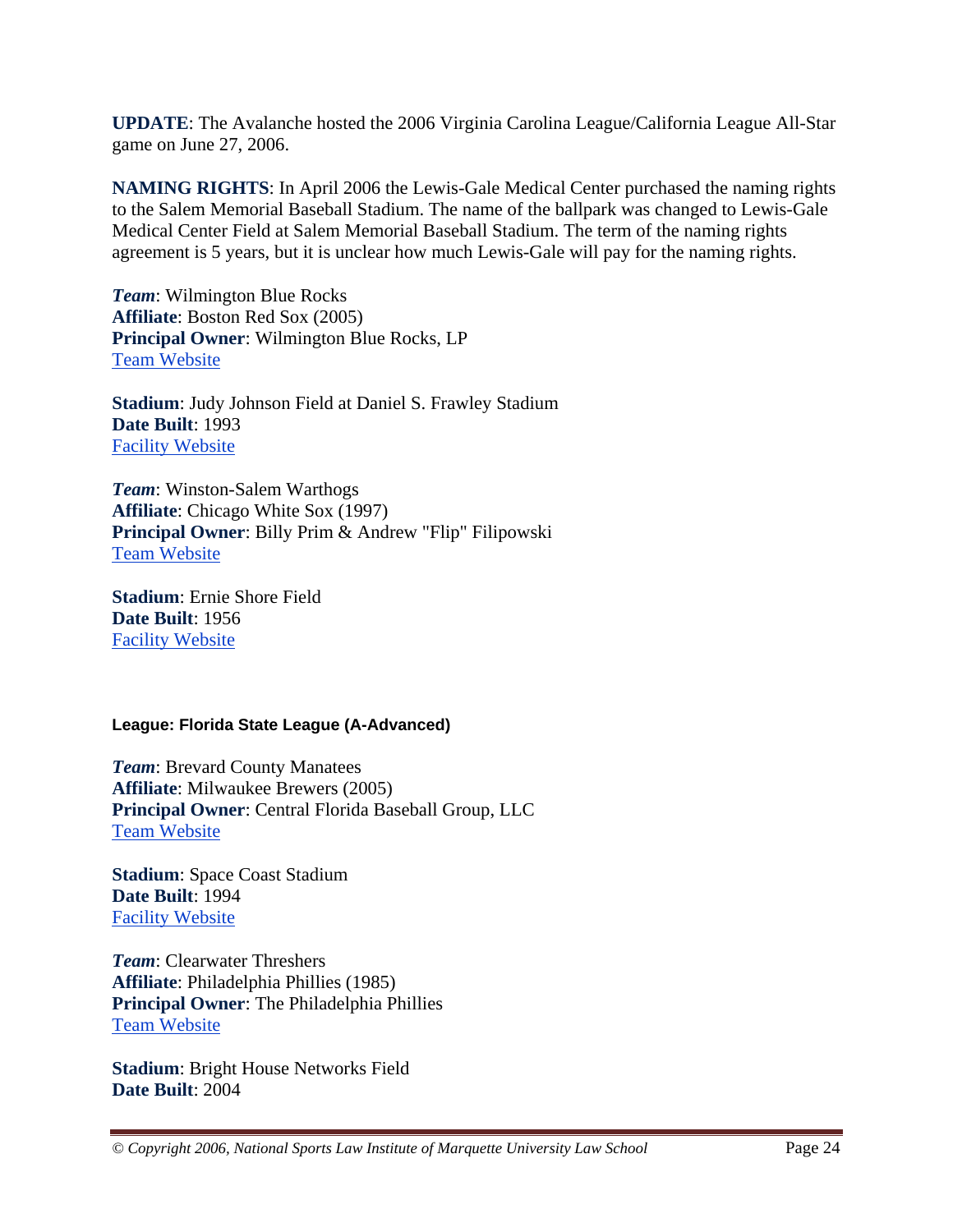**Facility Cost (millions)**: \$25

**Facility Financing**: The park was jointly financed by the State of Florida, Pinellas County, the City of Clearwater and the Philadelphia Phillies. Facility Website

**NAMING RIGHTS**: Bright House Networks has a 10-year, \$1.7 M naming rights deal with the Clearwater Threshers for its ballpark. The deal runs through the 2013 season.

*Team*: Daytona Cubs **Affiliate**: Chicago Cubs (1993) **Principal Owner**: Andrew K. Rayburn Team Website

**Stadium**: Jackie Robinson Ballpark **Date Built**: 1914 Facility Website

**UPDATE**: In 2005 Jackie Robinson Ballpark underwent \$1.4 M worth of renovations. The renovations included the construction of the Jackie Robinson Museum at Jackie Robinson Ballpark. The renovations also included new field lights, a new scoreboard, a river walk and a renovated clubhouse and concession stands. The renovations were paid for by a combination of federal, state, county and city money.

*Team*: Dunedin Blue Jays **Affiliate**: Toronto Blue Jays (1987) **Principal Owner**: Toronto Blue Jays Team Website

**Stadium**: Knology Park **Date Built**: 1990 **Facility Cost (millions)**: \$2.4 **Facility Financing**: Publicly financed by the City of Dunedin. Facility Website

**NAMING RIGHTS**: The ballpark was renamed Knology Park in 2004 when Knology and the Blue Jays entered a 5-year naming rights deal worth \$400,000.

*Team*: Fort Myers Miracle **Affiliate**: Minnesota Twins (1993) **Principal Owner**: Marvin Goldklang Team Website

**Stadium**: William Hammond Stadium **Date Built**: 1991 Facility Website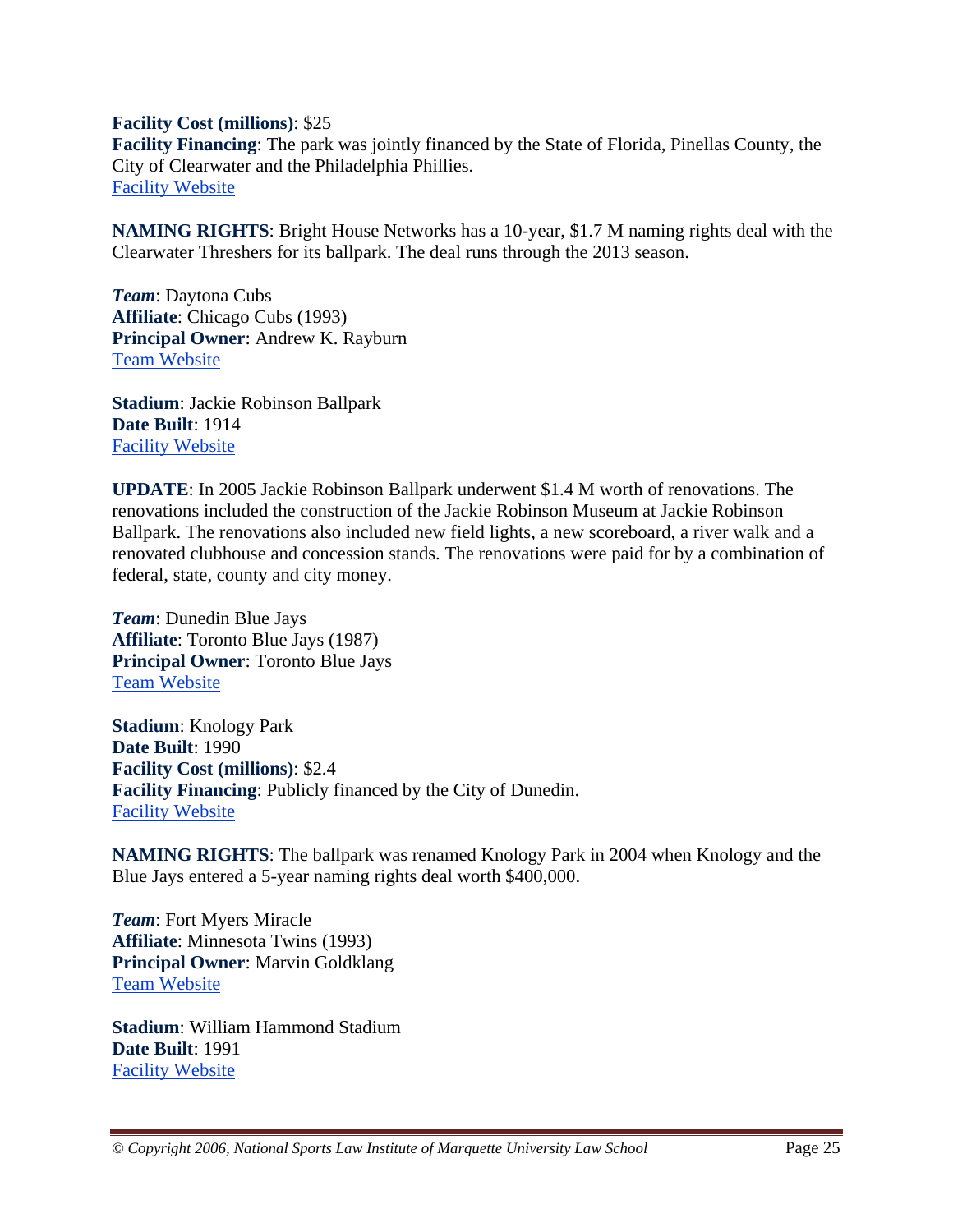*Team*: Jupiter Hammerheads **Affiliate**: Florida Marlins (2002) **Principal Owner**: Florida Marlins Team Website

**Stadium**: Roger Dean Stadium **Date Built**: 1998 **Facility Cost (millions)**: \$28 **Facility Financing**: Publicly financed by Palm Beach County. Facility Website

**NAMING RIGHTS**: In 1998, Roger Dean Automotive paid \$1 M for the naming rights to the ballpark. The 10-year agreement expires in 2008.

*Team*: Lakeland Tigers **Affiliate**: Detroit Tigers (1967) **Principal Owner**: Mike Illitch Team Website

**Stadium**: Joker Marchant Stadium **Date Built**: 1966 **Facility Cost (millions)**: \$.500 **Facility Financing**: Publicly financed by the City of Lakeland. Facility Website

**UPDATE**: The Tigers hosted the 2006 Florida State League All-Star game on June 17, 2006.

*Team*: Palm Beach Cardinals **Affiliate**: St. Louis Cardinals (2003) **Principal Owner**: St. Louis Cardinals Team Website

**Stadium**: Roger Dean Stadium **Date Built**: 1998 **Facility Cost (millions)**: \$28 **Facility Financing**: Publicly financed by Palm Beach County. Facility Website

**NAMING RIGHTS**: In 1998, Roger Dean Automotive paid \$1 M for the naming rights to the ballpark. The 10-year agreement expires in 2008. This is the same deal that applies to the Jupiter Hammerheads. The Cardinals and Hammerheads share Roger Dean Stadium.

*Team*: St. Lucie Mets **Affiliate**: New York Mets (1988) **Principal Owner**: Fred Wilpon Team Website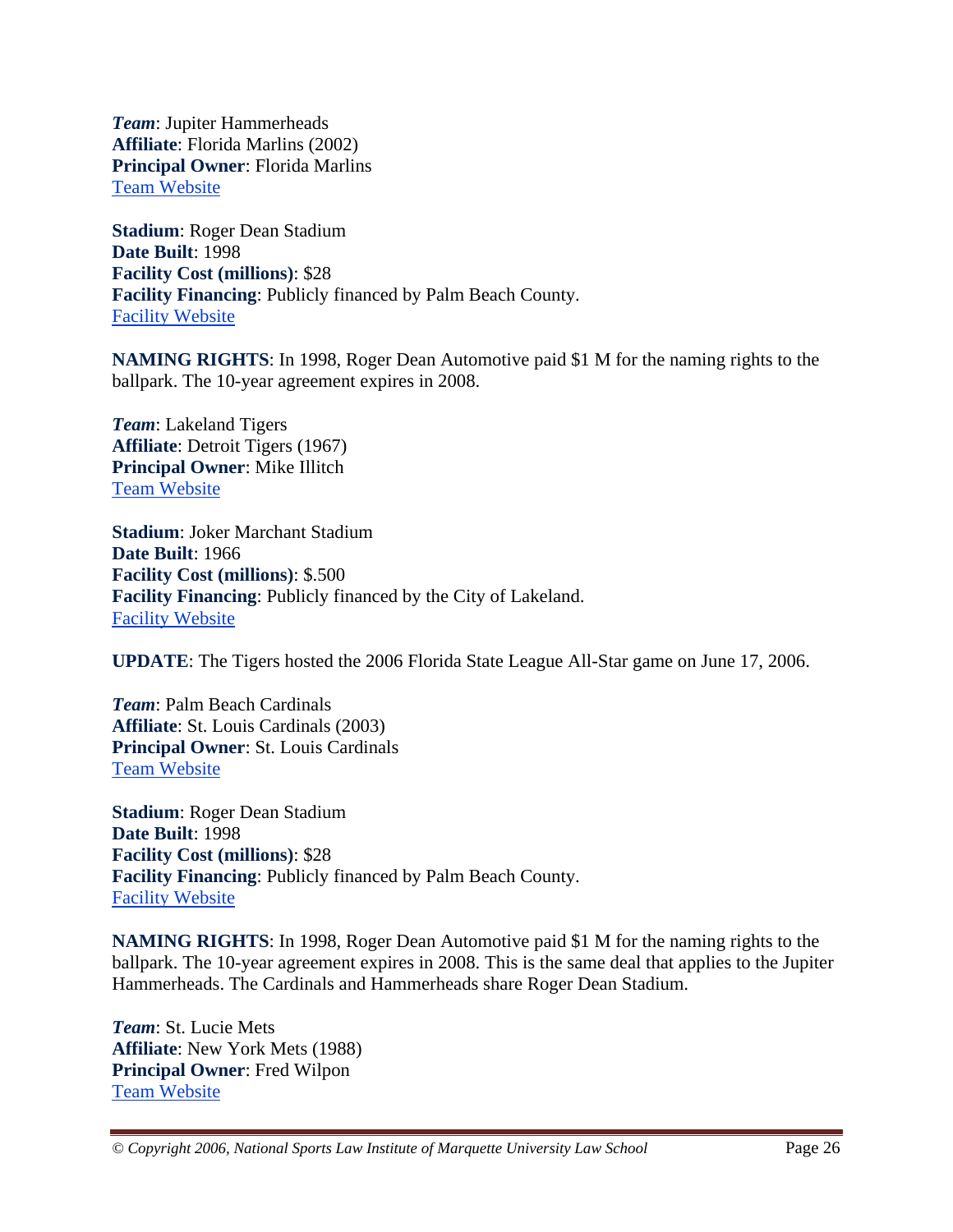**Stadium**: Tradition Field **Date Built**: 1988 Facility Website

**NAMING RIGHTS**: The stadium was renamed Tradition Field in 2004 when the naming rights were sold. The naming rights agreement has a term of 10 years.

*Team*: Sarasota Reds **Affiliate**: Cincinnati Reds (2005) **Principal Owner**: Cincinnati Reds Team Website

**Stadium**: Ed Smith Stadium **Date Built**: 1989 Facility Website

*Team*: Tampa Yankees **Affiliate**: New York Yankees (1994) **Principal Owner**: George Steinbrenner Team Website

**Stadium**: Legends Field **Date Built**: 1996 Facility Website

*Team*: Vero Beach Dodgers **Affiliate**: Los Angeles Dodgers (1980) **Principal Owner**: Los Angeles Dodgers, Inc. Team Website

**Stadium**: Holman Stadium **Date Built**: 1953 **Facility Cost (millions)**: .100 **Facility Financing**: Privately financed by the Dodgers.

#### **League: Midwest League (A)**

*Team*: Beloit Snappers **Affiliate**: Minnesota Twins (2005) **Principal Owner**: Beloit Professional Baseball Association, Inc. Team Website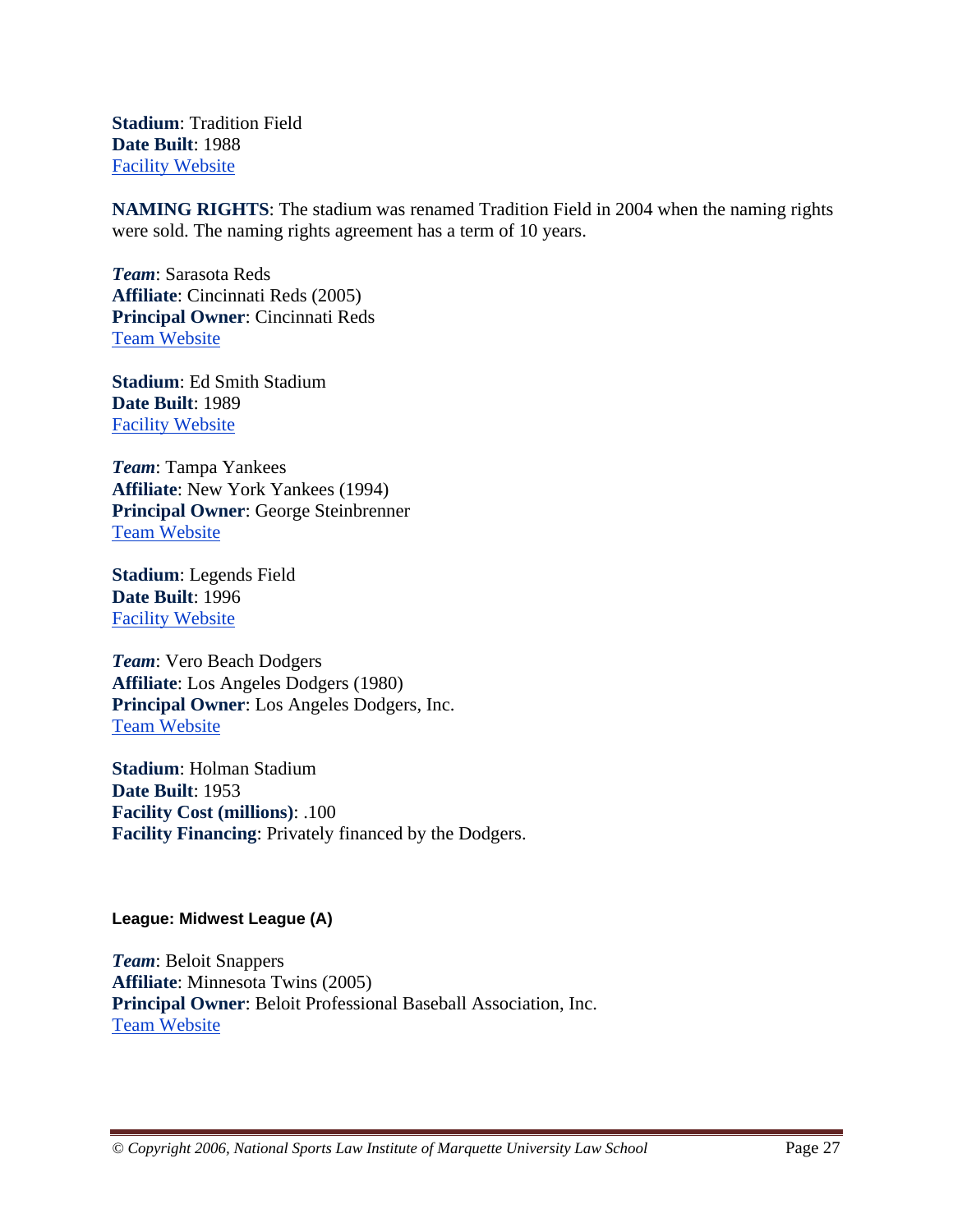**Stadium**: Pohlman Field **Date Built**: 1982 Facility Website

*Team*: Burlington Bees **Affiliate**: Kansas City Royals **Principal Owner**: Burlington Baseball Association Team Website

**Stadium**: Community Field **Date Built**: 1973 Facility Website

**UPDATE**: The Bees recently completed a \$3 M renovation to Community Field. The renovations included new concession stands, new entrances, an enlarged press box and upgrades to restrooms and locker rooms. The improvements were completed in time for the opening of the 2005 season. They were paid for by a combination of state grant money, the City of Burlington, Des Moines County and donations. More improvements are planned for 2006 and beyond.

*Team*: Cedar Rapids Kernels **Affiliate**: Los Angeles Angels of Anaheim (1993) **Principal Owner**: Cedar Rapids Baseball Club, Inc. Team Website

**Stadium**: Veterans Memorial Stadium **Date Built**: 2002

*Team*: Clinton LumberKings **Affiliate**: Texas Rangers (2003) **Principal Owner**: Clinton Baseball Club, Inc. Team Website

**Stadium**: Alliant Energy Field **Date Built**: 1937 Facility Website

**UPDATE**: The LumberKings opened the 2006 season at the newly renovated Alliant Energy Field. The improvements include a new clubhouse, a larger picnic area, a new concession building and new seats.

**NAMING RIGHTS**: Alliant Energy has a 10-year, \$450,000 naming rights deal with the Clinton LumberKings for their stadium. The deal runs through the 2011 season.

*Team*: Dayton Dragons **Affiliate**: Cincinnati Reds (2000)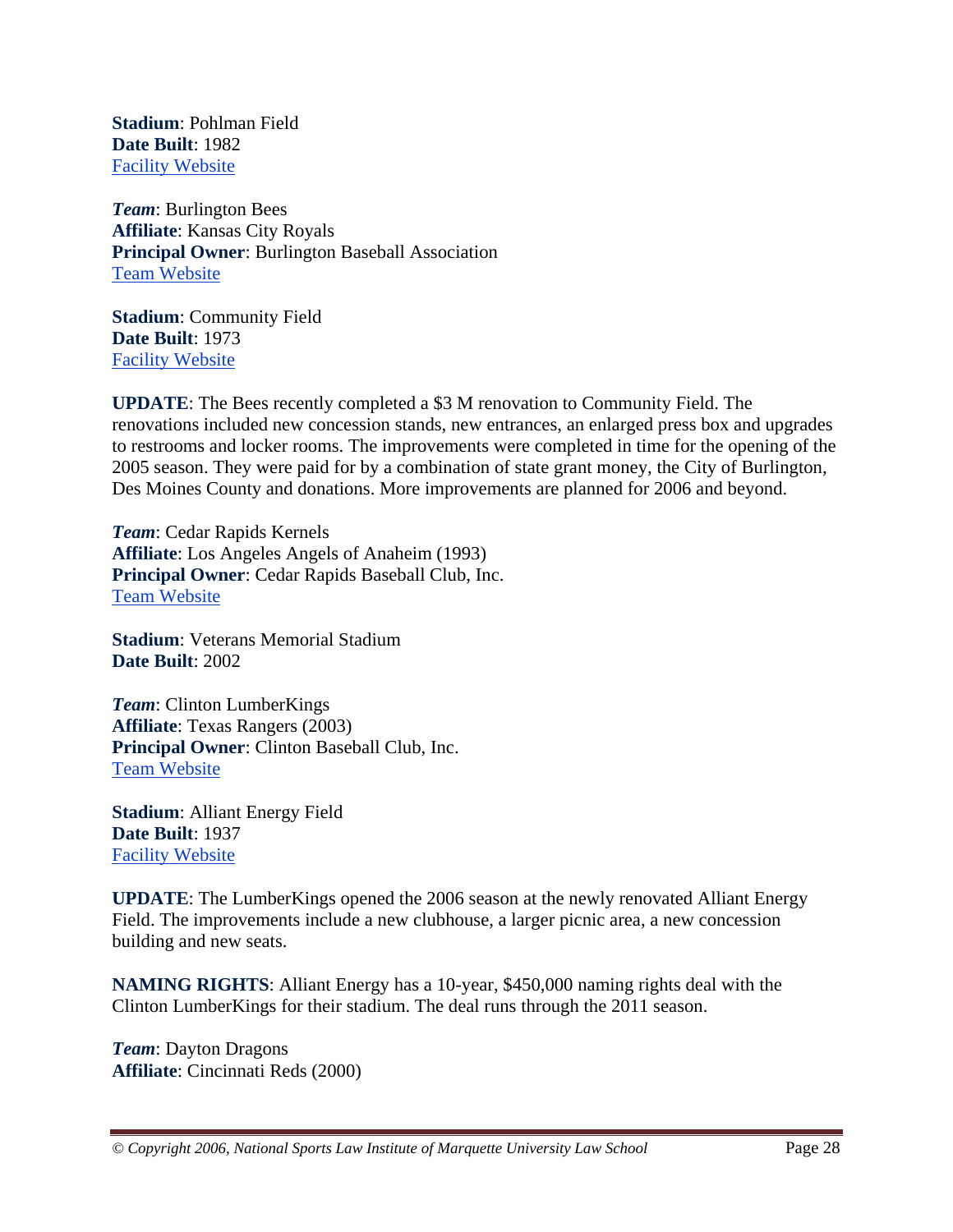**Principal Owner**: Mandalay Sports Entertainment Team Website

**Stadium**: Fifth Third Field **Date Built**: 2000

**NAMING RIGHTS**: The Dayton Dragons have a 20-year, \$4.3 M naming rights deal with Fifth Third Bank that began with the 2000 season.

*Team*: Fort Wayne Wizards **Affiliate**: San Diego Padres (1999) **Principal Owner**: Chris Schoen & Jason Freier Team Website

**Stadium**: Memorial Stadium **Date Built**: 1993

**UPDATE**: In February 2006, General Sports and Entertainment, LLC sold the Wizards to Hardball Capital. Hardball is headed by Chris Schoen and Jason Freier.

*Team*: Kane County Cougars **Affiliate**: Oakland Athletics (2003) **Principal Owner**: Cougar Baseball Partnership Team Website

**Stadium**: Phillip B. Elfstrom Stadium **Date Built**: 1991

*Team*: Lansing Lugnuts **Affiliate**: Toronto Blue Jays (2005) **Principal Owner**: Tom Dickson Team Website

**Stadium**: Oldsmobile Park **Date Built**: 1996

**NAMING RIGHTS**: Oldsmobile has a 15-year, \$1.5 M naming rights deal with the Lansing Lugnuts for its stadium. The deal runs through the 2010 season.

*Team*: Peoria Chiefs **Affiliate**: Chicago Cubs (2005) **Principal Owner**: Peoria Chiefs Community Baseball Club, LLC Team Website

**Stadium**: O'Brien Field **Date Built**: 2002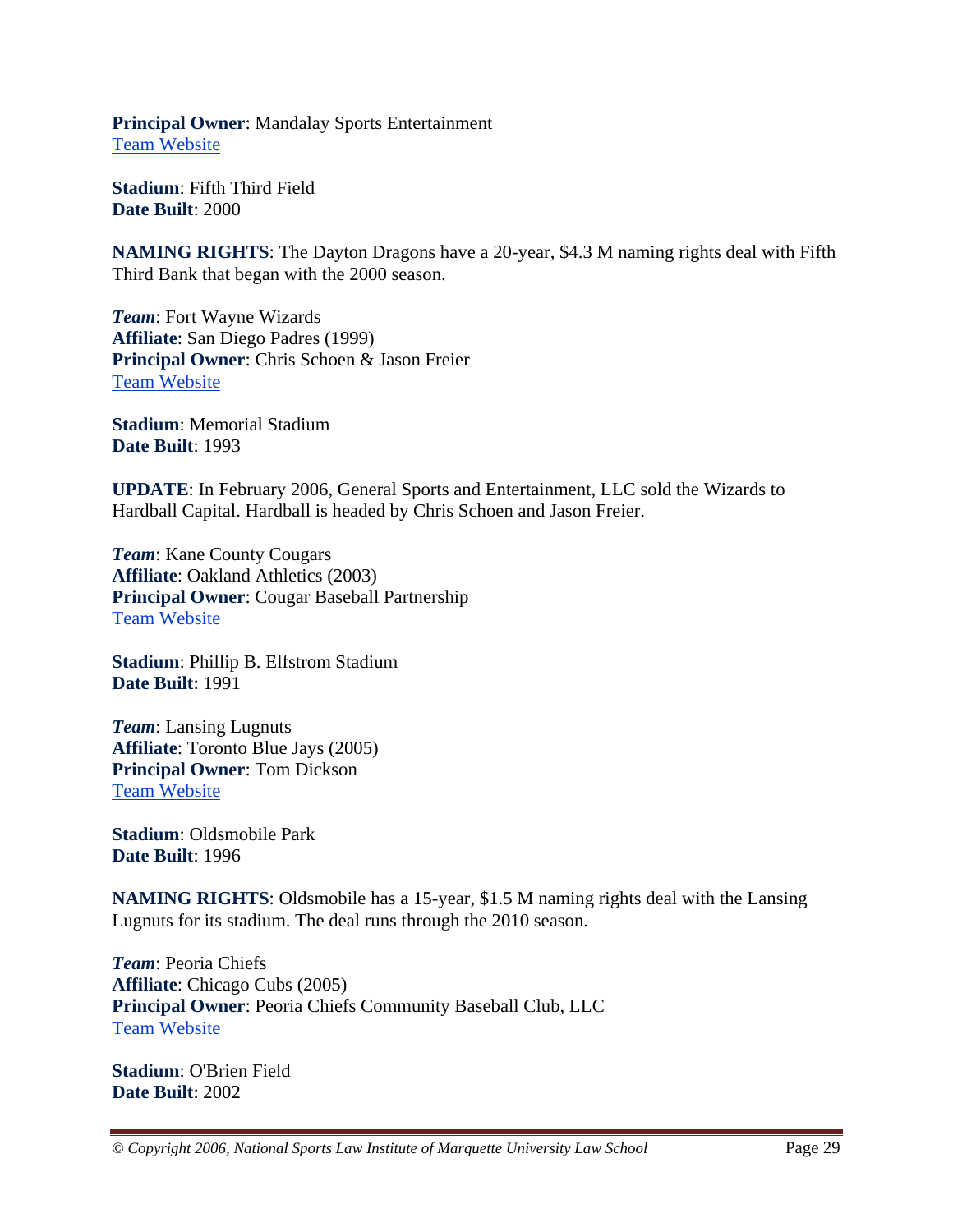**Facility Cost (millions)**: \$23 **Facility Financing**: \$16 M was financed privately by the ownership group. The remaining \$7 M was paid by the City of Peoria. Facility Website

**NAMING RIGHTS**: The Chiefs and O'Brien Automotive Group have a 7-year naming rights deal in place. The agreement is worth \$1.05 M.

*Team*: South Bend Silver Hawks **Affiliate**: Arizona Diamondbacks (1997) **Principal Owner**: Joe Kernan Team Website

**Stadium**: Stanley Coveleski Regional Stadium **Date Built**: 1987

**UPDATE**: In early 2006, Joe Kernan purchased the Silver Hawks from Palisades Baseball Inc. Kernan's purchase will keep the Silver Hawks in South Bend.

*Team*: Southwest Michigan Devil Rays **Affiliate**: Tampa Bay Devil Rays (2005) **Principal Owner**: Michigan Baseball Foundation Team Website

**Stadium**: C.O. Brown Stadium **Date Built**: 1990 Facility Website

**UPDATE**: The Devil Rays were sold to the non-profit Michigan Baseball Foundation in January 2006. The Team is playing the 2006 season in Battle Creek at C.O. Brown Stadium, but the Devil Rays will move to Midland, MI following the season. A new stadium is being built in Midland for the team.

*Team*: Swing of the Quad Cities **Affiliate**: St. Louis Cardinals (2005) **Principal Owner**: Kevin Krause Team Website

**Stadium**: John O'Donnell Stadium **Date Built**: 1931

*Team*: West Michigan Whitecaps **Affiliate**: Detroit Tigers (1997) **Principal Owner**: Lew Chamberlain Team Website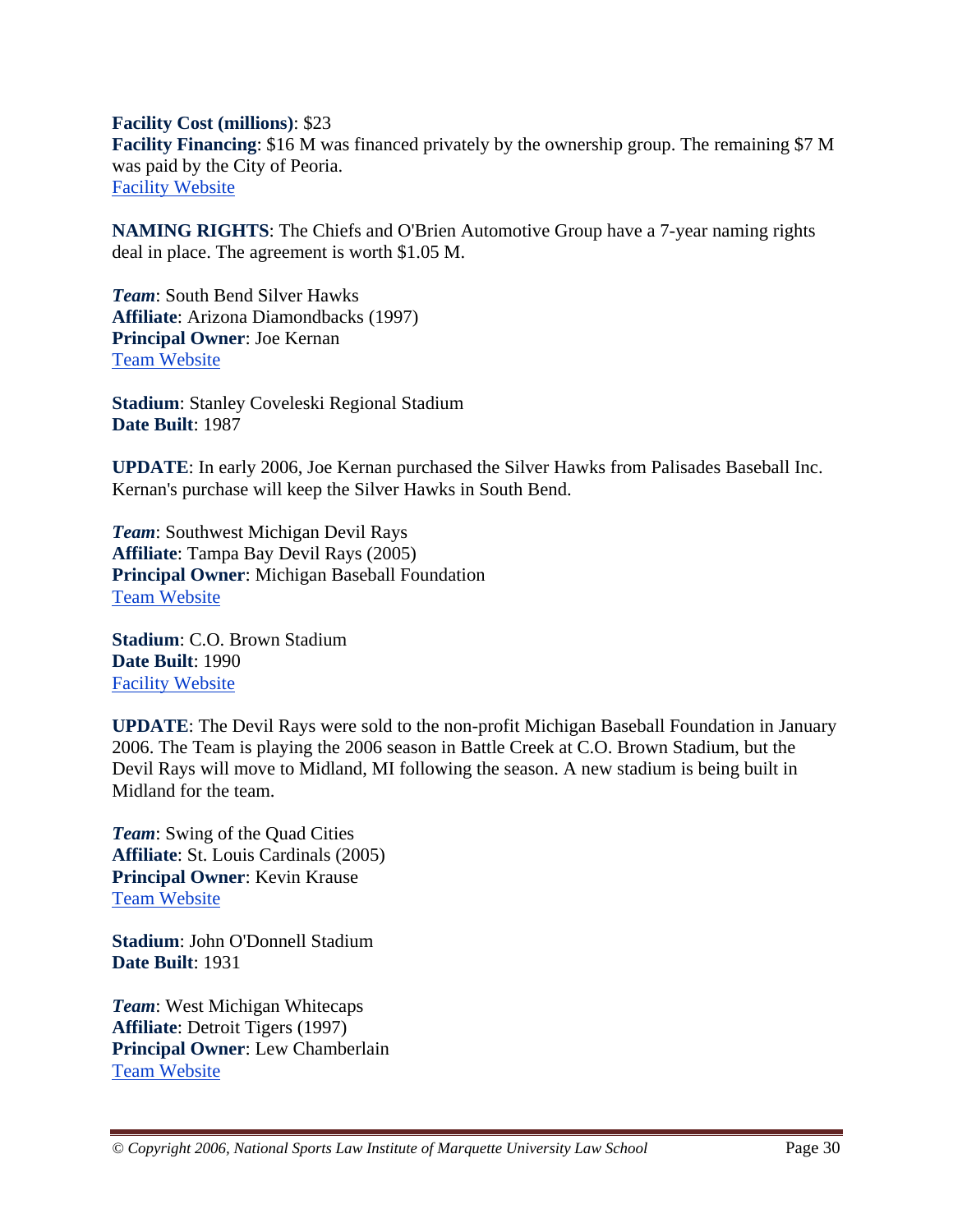**Stadium**: Fifth Third Ballpark **Date Built**: 1994 **Facility Cost (millions)**: \$6 M Facility Website

**NAMING RIGHTS**: The West Michigan Whitecaps have a naming rights deal with Fifth Third Bank that began with the 2002 season. Terms of the deal are unknown.

*Team*: Wisconsin Timber Rattlers **Affiliate**: Seattle Mariners (1993) **Principal Owner**: Appleton Baseball Club, Inc. Team Website

**Stadium**: Fox Cities Stadium **Date Built**: 1995 **Facility Cost (millions)**: \$5 **Facility Financing**: Privately financed by the Appleton Baseball Club.

#### **League: South Atlantic League (A)**

*Team*: Asheville Tourists **Affiliate**: Colorado Rockies (1994) **Principal Owner**: Palace Sports & Entertainment Team Website

**Stadium**: McCormick Field **Date Built**: 1992 **Facility Cost (millions)**: .200 **Facility Financing**: McCormick Field was publicly funded by the City of Asheville.

*Team*: Augusta GreenJackets **Affiliate**: San Francisco Giants (2005) **Principal Owner**: Ripken Baseball Group, Inc. Team Website

**Stadium**: Lake Olmstead Stadium **Date Built**: 1995 Facility Website

**UPDATE**: Ripken Baseball Group, Inc. purchased the Greenjackets in June 2005 from HWS Baseball Group. The group assumed full operation of the team October 1, 2005.

*Team*: Charleston RiverDogs **Affiliate**: New York Yankees (2005)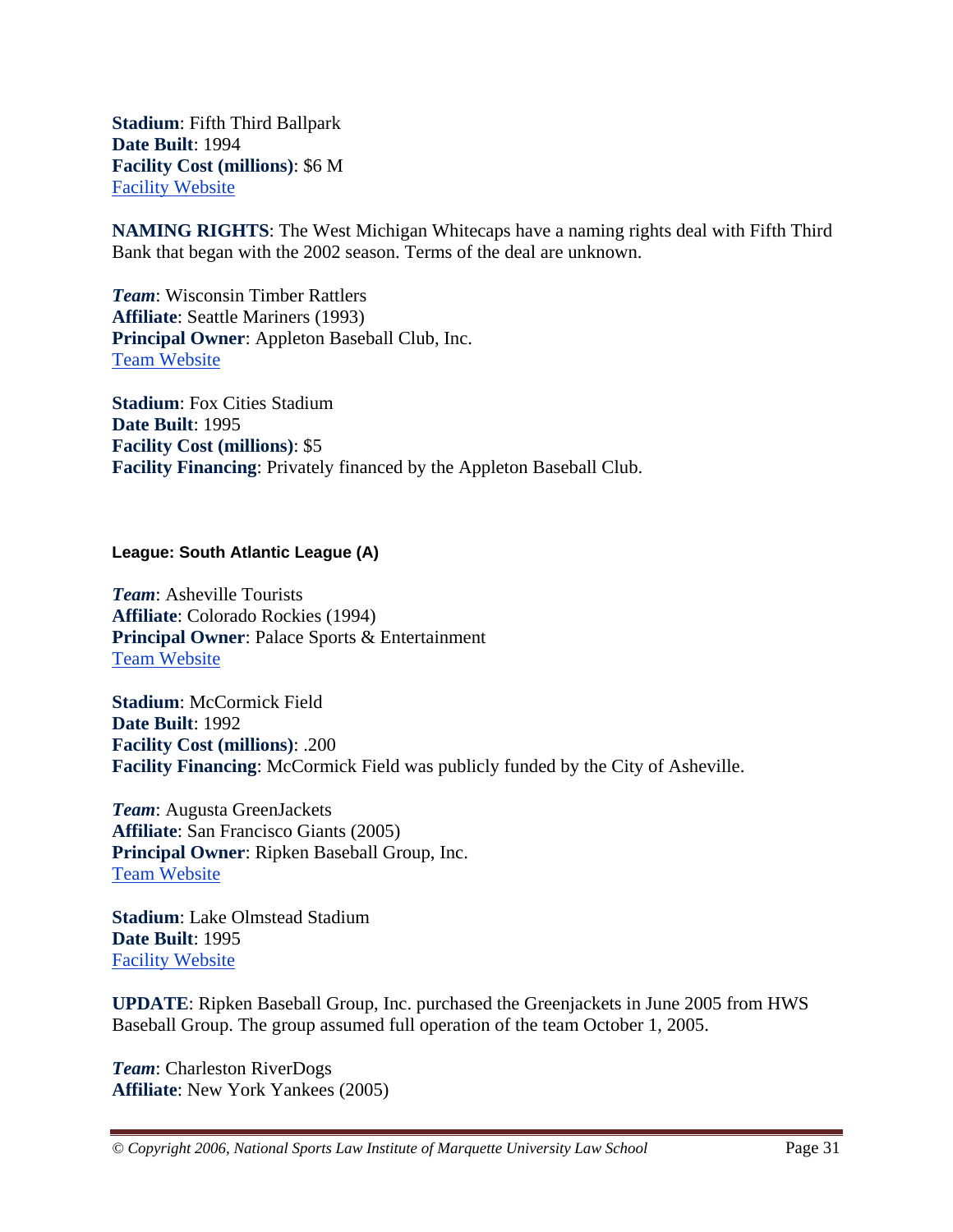**Principal Owner**: Marv Goldklang Team Website

**Stadium**: Joseph P. Riley Jr. Ballpark **Date Built**: 1997 Facility Website

*Team*: Columbus Catfish **Affiliate**: Los Angeles Dodgers **Principal Owner**: David Heller Team Website

**Stadium**: Golden Park **Date Built**: 1951

*Team*: Delmarva Shorebirds **Affiliate**: Baltimore Orioles **Principal Owner**: Comcast Team Website

**Stadium**: Arthur W. Perdue Stadium **Date Built**: 1996

*Team*: Greensboro Grasshoppers **Affiliate**: Florida Marlins **Principal Owner**: Cooper Brantley, Len White, Wes Elingburg Team Website

**Stadium**: First Horizon Park **Date Built**: 2005 Facility Website

**NAMING RIGHTS**: First Horizon National, a Memphis based bank, purchased the naming rights to the ballpark in 2004. First Horizon will pay \$3 M over the 10-year agreement.

*Team*: Greenville Drive **Affiliate**: Boston Red Sox **Principal Owner**: RB3, LLC Team Website

**Stadium**: West End Field **Date Built**: 2006 Facility Website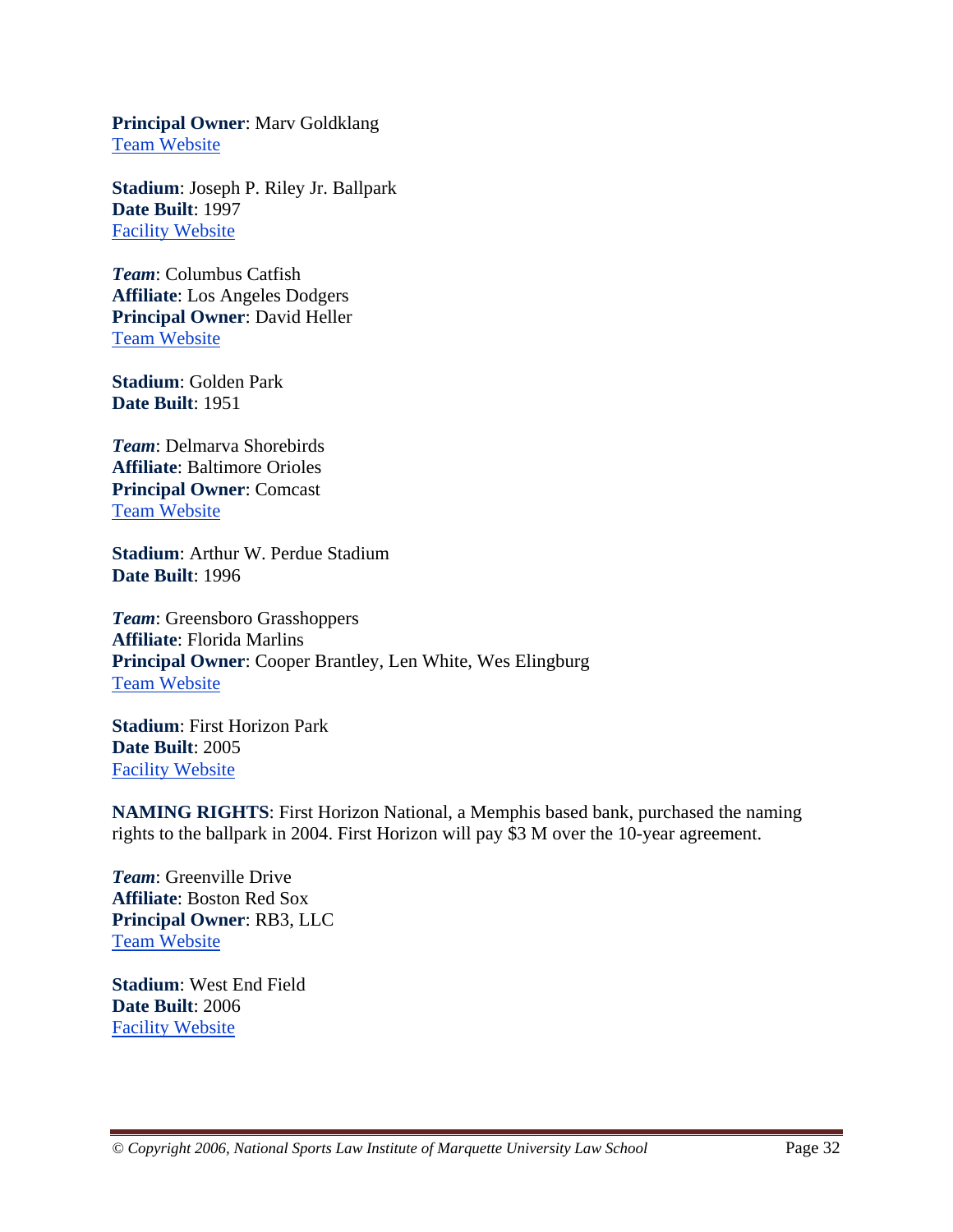**UPDATE**: The Greenville Drive opened the 2006 season in its new ballpark, West End Field. West End Field is modeled after Fenway Park. The ballpark includes a miniature version of the Green Monster and a Pesky Pole down the right field line.

*Team*: Hagerstown Suns **Affiliate**: New York Mets **Principal Owner**: Mandalay Sports Entertainment Team Website

**Stadium**: Municipal Stadium **Date Built**: 1930 Facility Website

*Team*: Hickory Crawdads **Affiliate**: Pittsburgh Pirates **Principal Owner**: Don Beaver, Luther Beaver, Charles Young Team Website

**Stadium**: L.P. Frans Stadium **Date Built**: 1993

*Team*: Kannapolis Intimidators **Affiliate**: Chicago White Sox **Principal Owner**: Smith Family Baseball Team Website

**Stadium**: Fieldcrest Cannon Stadium **Date Built**: 1995 **Facility Cost (millions)**: \$8 Facility Website

**NAMING RIGHTS**: Fieldcrest Cannon, Inc. owns the naming rights to the stadium. The terms of the deal were not disclosed.

*Team*: Lake County Captains **Affiliate**: Cleveland Indians **Principal Owner**: Peter Carfagna, Rita Murphy-Carfagna, & Ray Murphy Team Website

**Stadium**: Classic Park **Date Built**: 2003 **Facility Cost (millions)**: \$20 Facility Website

**NAMING RIGHTS**: Classic Automotive Group has a 15-year naming rights deal that expires in 2020. Classic reportedly paid \$4.26 M for the rights.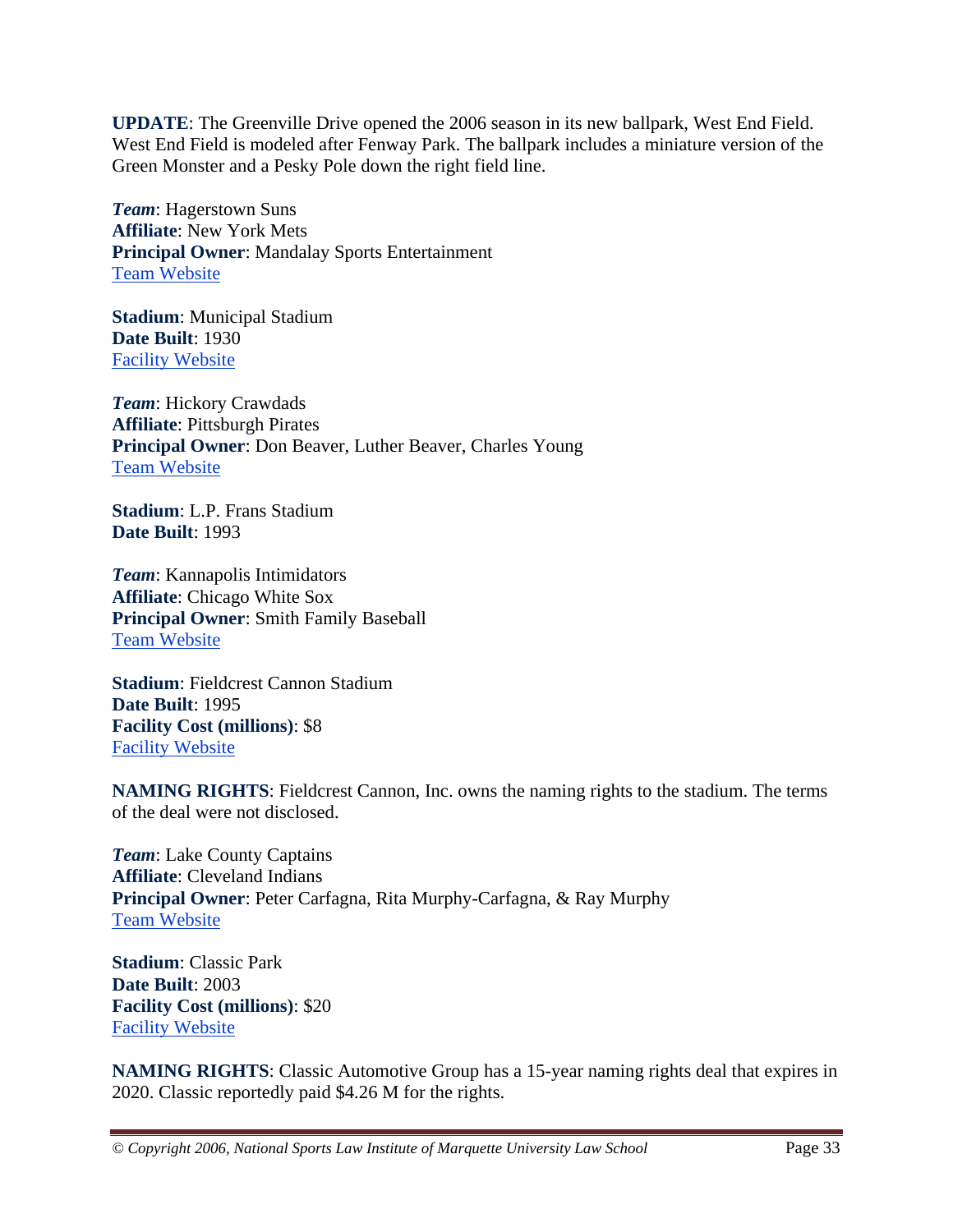*Team*: Lake Wood BlueClaws **Affiliate**: Philadelphia Phillies **Principal Owner**: American Baseball Company Team Website

**Stadium**: FirstEnergy Park **Date Built**: 2001 Facility Website

**NAMING RIGHTS**: FirstEnergy has a 20-year, \$4.5 M naming rights deal with the Lake Wood BlueClaws that runs through the 2020 season.

*Team*: Lexington Legends **Affiliate**: Houston Astros **Principal Owner**: William Shea Team Website

**Stadium**: Applebee's Park **Date Built**: 2001 **Facility Cost (millions)**: \$13.5 Facility Website

**UPDATE**: Applebee's has a 10-year naming rights deal with the Lexington Legends for its stadium. The deal expires in 2011. Applebee's paid a reported \$3 M for the naming rights.

*Team*: Rome Braves **Affiliate**: Atlanta Braves **Principal Owner**: Time Warner Team Website

**Stadium**: State Mutual Stadium **Date Built**: 2003 **Facility Cost (millions)**: \$15.8 Facility Website

**UPDATE**: State Mutual Insurance has a naming rights deal with the Rome Braves that began in 2003. Terms of the deal were not disclosed.

*Team*: Savannah Sand Gnats **Affiliate**: Washington Nationals **Principal Owner**: John Simmons Team Website

**Stadium**: Grayson Stadium **Date Built**: 1941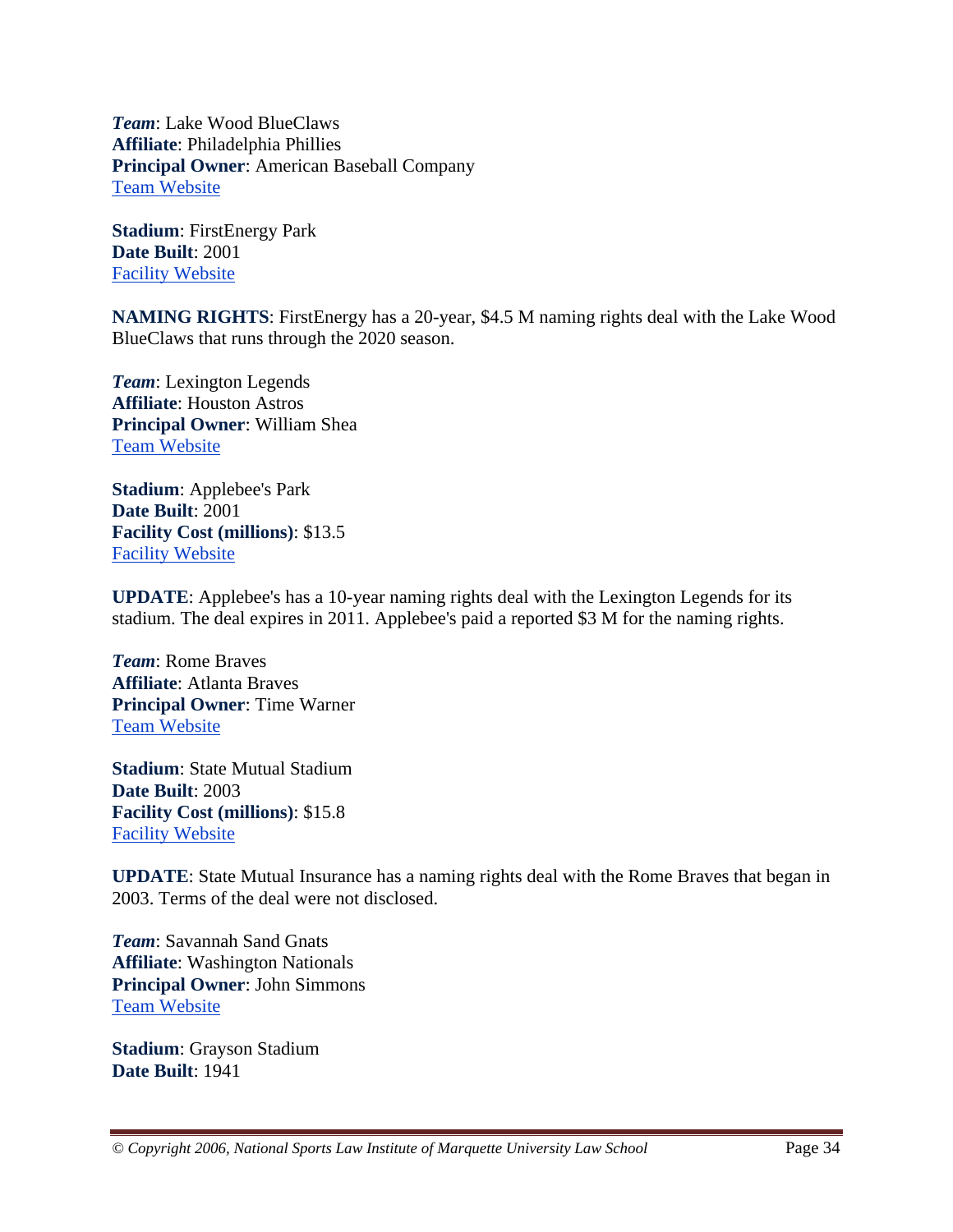**UPDATE**: Historic Grayson Stadium underwent a renovation in time for the 2005 season. The renovations to the stadium included a fresh coat of green paint, new lighting and renovations to the concession stands.

*Team*: West Virginia Power **Affiliate**: Milwaukee Brewers **Principal Owner**: Alan Levin Team Website

**Stadium**: Appalachian Power Park **Date Built**: 2005 **Facility Cost (millions)**: \$23 **Facility Financing**: \$18 M of the financing for the stadium came from the city and the state. The owners of the West Virginia Power contributed the remaining \$5 M. Facility Website

**NAMING RIGHTS**: Appalachian Power, a unit of American Electric Power, has a 10-year naming rights deal with the West Virginia Power. Official terms of the deal are unknown but it is rumored to average \$125,000 per year.

#### **League: New York-Penn League (A - Short Season)**

*Team*: Aberdeen Iron Birds **Affiliate**: Baltimore Orioles **Principal Owner**: Ripken Baseball Group Inc. Team Website

**Stadium**: Ripken Stadium **Date Built**: 2002 **Facility Cost (millions)**: \$18 Facility Website

*Team*: Auburn Doubledays **Affiliate**: Toronto Blue Jays **Principal Owner**: Auburn Community Owned Non-Profit Baseball Association Team Website

**Stadium**: Falcon Park **Date Built**: 1995 Facility Website

*Team*: Batavia Muckdogs **Affiliate**: Philadelphia Phillies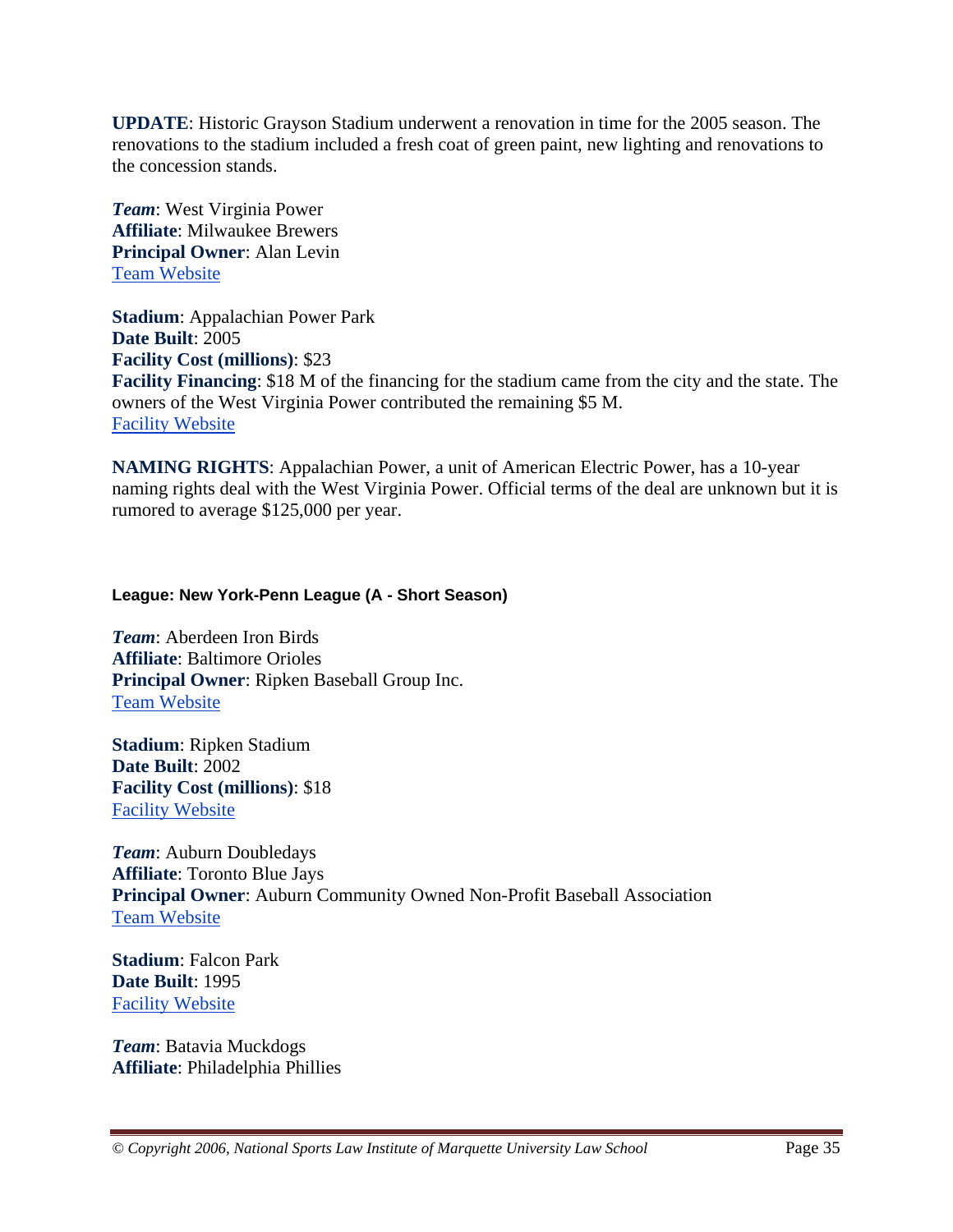**Principal Owner**: Genesee County Professional Baseball, Inc. Team Website

**Stadium**: Dwyer Stadium **Date Built**: 1996 **Facility Cost (millions)**: \$3 **Facility Financing**: Publicly financed by Genesee County

*Team*: Brooklyn Cyclones **Affiliate**: New York Mets **Principal Owner**: Fred Wilpon Team Website

**Stadium**: KeySpan Park **Date Built**: 2001 **Facility Cost (millions)**: \$39

**NAMING RIGHTS**: KeySpan Energy owns the naming rights to the stadium. The terms of the agreement were not disclosed.

*Team*: Hudson Valley Renegades **Affiliate**: Tampa Bay Devil Rays **Principal Owner**: Marv Goldklang Team Website

**Stadium**: Dutchess Stadium **Date Built**: 1994 Facility Website

*Team*: Jamestown Jammers **Affiliate**: Florida Marlins **Principal Owner**: Robert Rich, Sr. Team Website

**Stadium**: Russell Diethrick Park **Date Built**: 1941 Facility Website

*Team*: Lowell Spinners **Affiliate**: Boston Red Sox **Principal Owner**: Drew Weber & Joann Weber Team Website

**Stadium**: Edward LeLacheur Park **Date Built**: 1998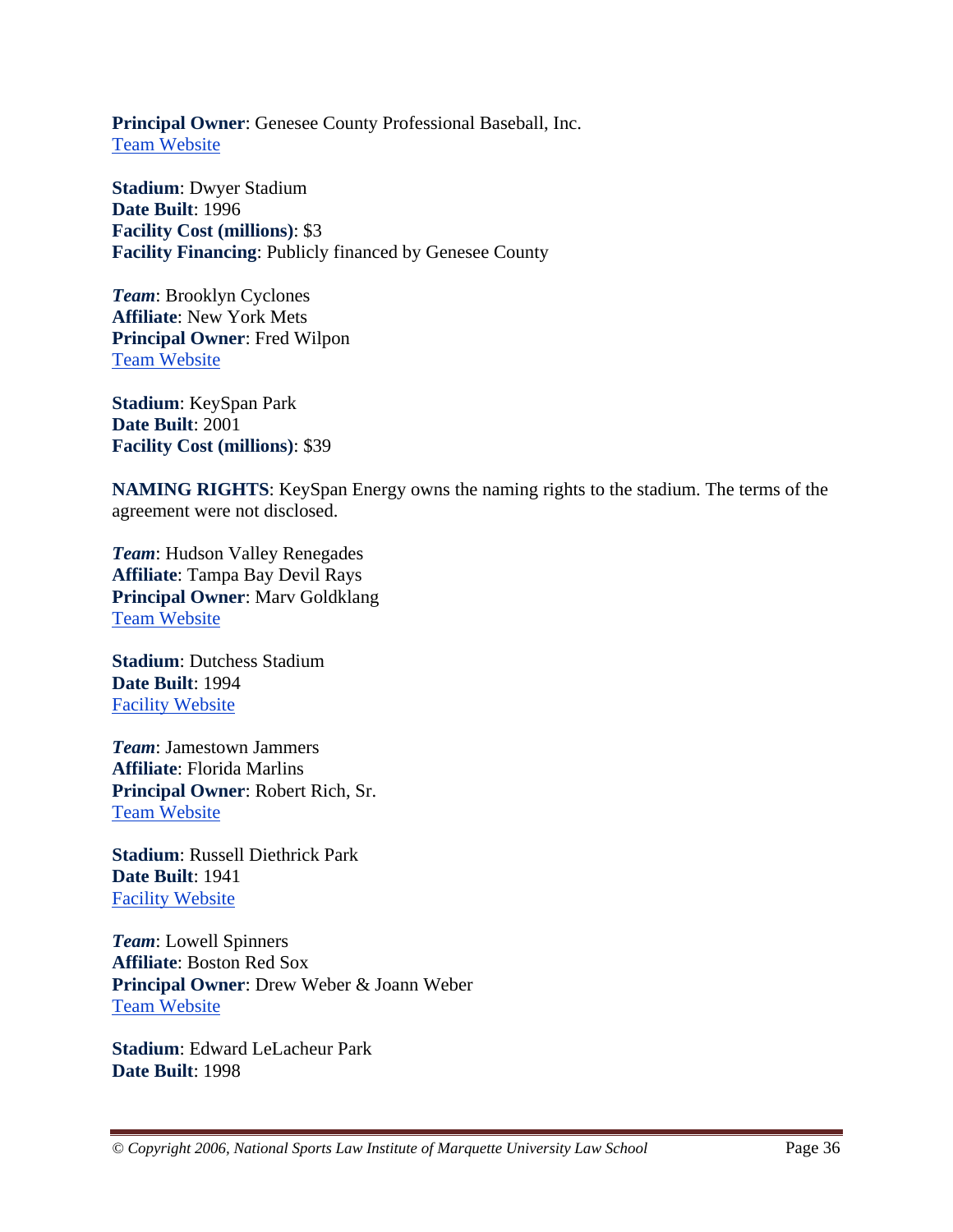**Facility Cost (millions)**: \$10.4 Facility Website

*Team*: Mahoning Valley Scrappers **Affiliate**: Cleveland Indians **Principal Owner**: Alan Levin Team Website

**Stadium**: Eastwood Field **Date Built**: 1999 Facility Website

*Team*: Oneonta Tigers **Affiliate**: Detroit Tigers **Principal Owner**: Oneonta Athletic Corp., Inc. Team Website

**Stadium**: Damaschke Field **Date Built**: 1940

*Team*: State College Spikes **Affiliate**: St. Louis Cardinals **Principal Owner**: Minor League Heroes, LP Team Website

**Stadium**: Medlar Field **Date Built**: 2006 Facility Website

*Team*: Staten Island Yankees **Affiliate**: New York Yankees **Principal Owner**: Stanley Getzler, Josh Getzler & George Steinbrenner Team Website

**Stadium**: Richmond County Bank Ballpark at St. George **Date Built**: 2001 Facility Website

**NAMING RIGHTS**: Richmond County Bank owns the naming rights to the ballpark. The terms of the agreement were not disclosed.

*Team*: Tri-City ValleyCats **Affiliate**: Houston Astros **Principal Owner**: Martin Barr, John Burton, William Gladstone, Richard Murphy, Alfred Roberts, Stephen Siegel Team Website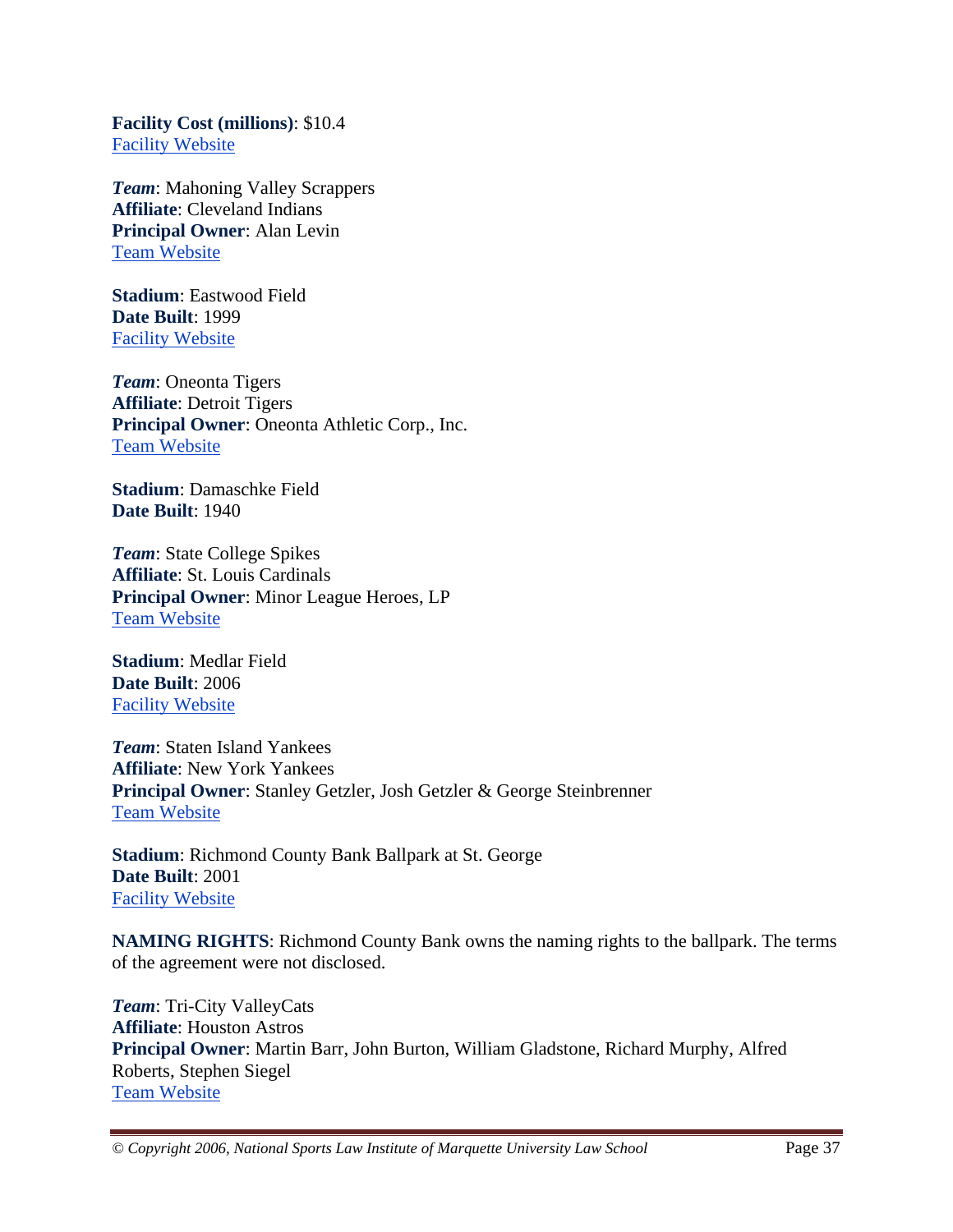**Stadium**: Joseph L. Bruno Stadium **Date Built**: 2002 **Facility Cost (millions)**: \$14 **Facility Financing**: Publicly funded by the State of New York.

*Team*: Vermont Lake Monsters **Affiliate**: Washington Nationals **Principal Owner**: Ray Pecor Team Website

**Stadium**: Centennial Field **Date Built**: 1922 Facility Website

*Team*: Williamsport Crosscutters **Affiliate**: Pittsburgh Pirates **Principal Owner**: Paul Velte Team Website

**Stadium**: Bowman Field **Date Built**: 1923 **Facility Cost (millions)**: \$.075 **Facility Financing**: Privately funded through fundraising efforts by J. Walton Bowman. Facility Website

#### **League: Northwest League (A - Short Season)**

*Team*: Boise Hawks **Affiliate**: Chicago Cubs **Principal Owner**: Base Capital Team Website

**Stadium**: Memorial Stadium **Date Built**: 1989 Facility Website

*Team*: Eugene Emeralds **Affiliate**: San Diego Padres **Principal Owner**: David Elmore Team Website

**Stadium**: Civic Stadium **Date Built**: 1938 **Facility Cost (millions)**: \$.018

*© Copyright 2006, National Sports Law Institute of Marquette University Law School* Page 38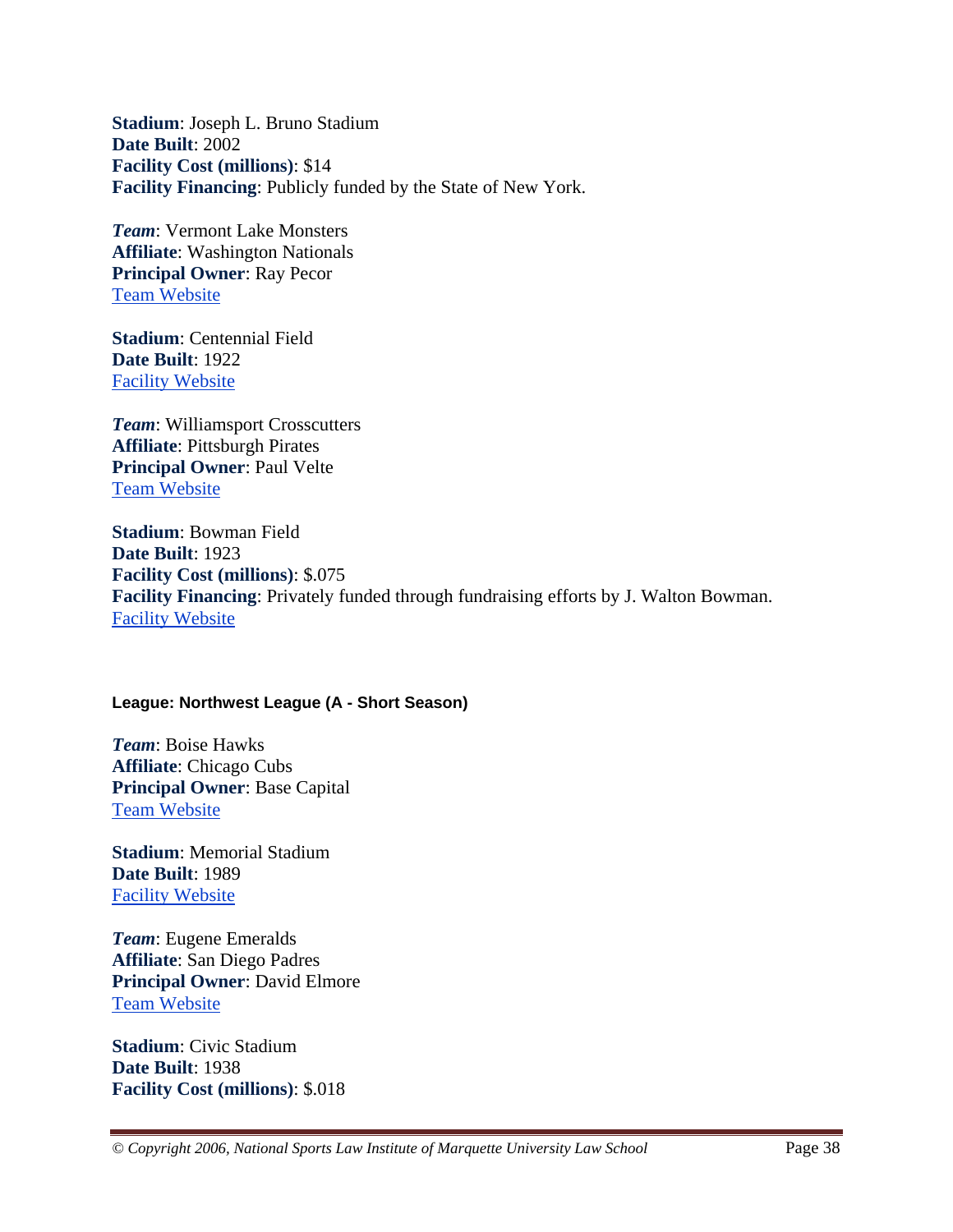**Facility Financing**: The property was purchased through a \$6,000 city bond. An additional \$12,000 was raised through a regional campaign spearheaded by the Eugene School District. Facility Website

*Team*: Everett AquaSox **Affiliate**: Seattle Mariners **Principal Owner**: Peter Carfagna Team Website

**Stadium**: Everett Memorial Stadium **Date Built**: 1984 **Facility Cost (millions)**: \$4 M renovation in 1994. Facility Website

*Team*: Salem-Keizer Volcanoes **Affiliate**: San Francisco Giants **Principal Owner**: Jerry Walker, Bill Tucker Team Website

**Stadium**: Volcanoes Stadium **Date Built**: 1997

*Team*: Spokane Indians **Affiliate**: Texas Rangers **Principal Owner**: Bobby Brett, George Brett, J.B. Brett Team Website

**Stadium**: Avista Stadium **Date Built**: 1958 **Facility Cost (millions)**: \$.534 Facility Website

**NAMING RIGHTS**: Avista Corporation has a naming rights deal with the Spokane Indians for its stadium. Exact terms of the deal are unknown but its average payout is between \$70,000 and \$80,000.

*Team*: Tri-City Dust Devils **Affiliate**: Houston Astros **Principal Owner**: George Brett Team Website

**Stadium**: Dust Devil Stadium **Date Built**: 1995

*Team*: Yakima Bears **Affiliate**: Arizona Diamondbacks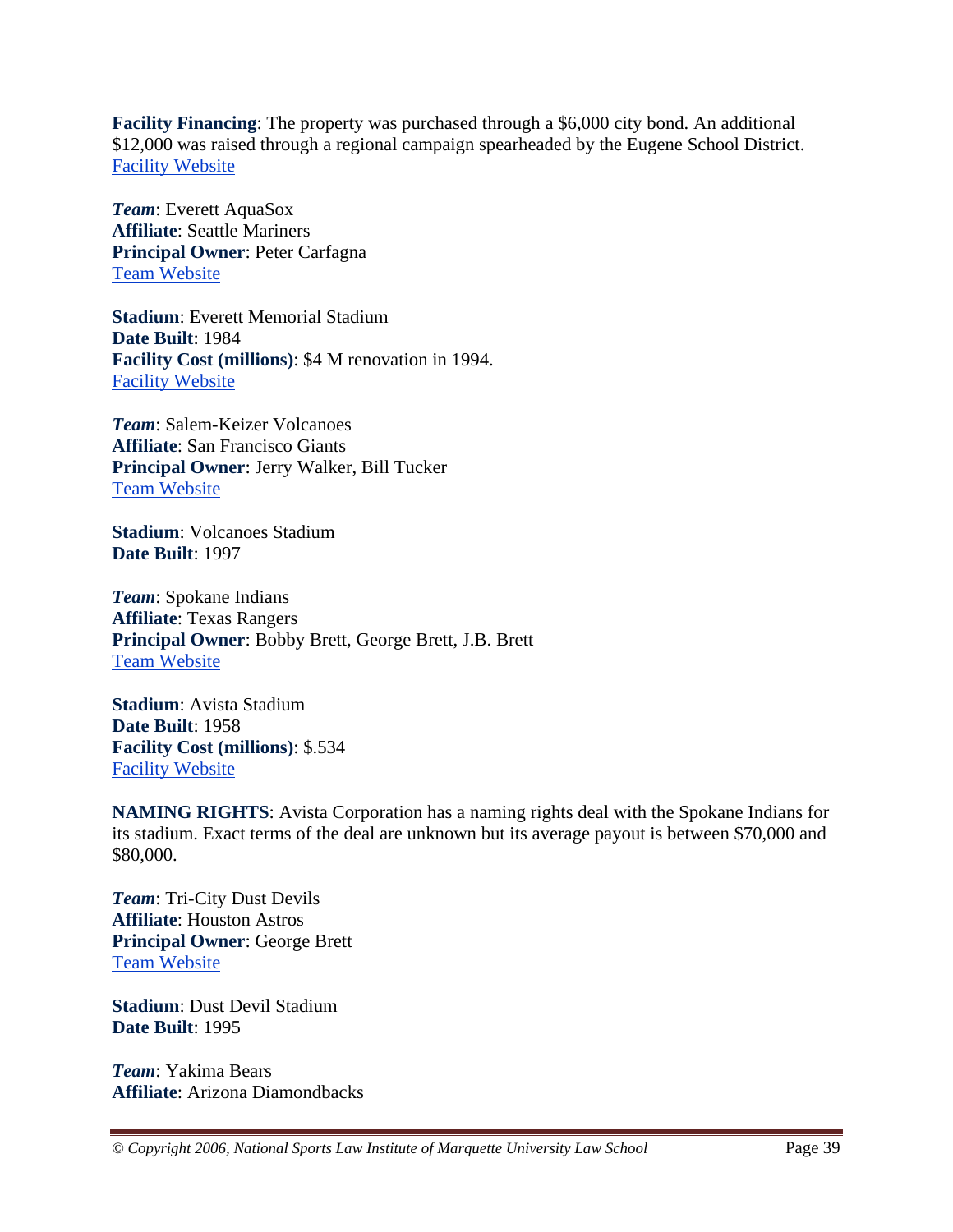**Principal Owner**: Short Season LLC Team Website

**Stadium**: Yakima County Stadium **Date Built**: 1993

#### **League: Southern League (AA)**

*Team: Birmingham Barons* **Affiliate**: Chicago White Sox (1986) **Principal Owner**: Don Logan, Jeff Logan, and Stan Logan (Birmingham Barons, LLC) Team Website

**Stadium**: Regions Park **Date Built**: 1988 **Facility Cost (millions)**: \$14.5 **Facility Financing**: The stadium was publicly financed by the City of Hoover. Facility Website

**UPDATE**: For the 2008, the Barons introduced a new logo and uniforms to differentiate its look from that of the parent Chicago White Sox. The club expects these changes to lead to the best merchandise sales since Michael Jordan played for the Barons in the mid 1990s.

**NAMING RIGHTS**: Hoover Metropolitan Stadium was renamed Regions Park in March 2007 after Regions Financial Corporation purchased the naming rights in a 9-season agreement that will last through the 2015 calendar year. Details of an agreement between the Barons and Regions were not released, but the Barons agreed to pay the Hoover park board \$110,000 per year over the next 9 years for naming rights. Barons General Manager Jonathan Nelson would not say how much Regions will pay the Barons for the name change.

*Team: Carolina Mudcats* **Affiliate**: Florida Marlins (2003) **Principal Owner**: Steve Bryant (Carolina Mudcats Professional Baseball Club, Inc.) Team Website

**Stadium**: Five County Stadium **Date Built**: 1991 Facility Website

**NAMING RIGHTS**: Five County Stadium is located in Wake County, N.C., but it is in close proximity to the intersection of the county lines between Wake, Franklin, Nash, and Johnston Counties. Those four counties, along with nearby Wilson County, are the "Five Counties" that the stadium is named after.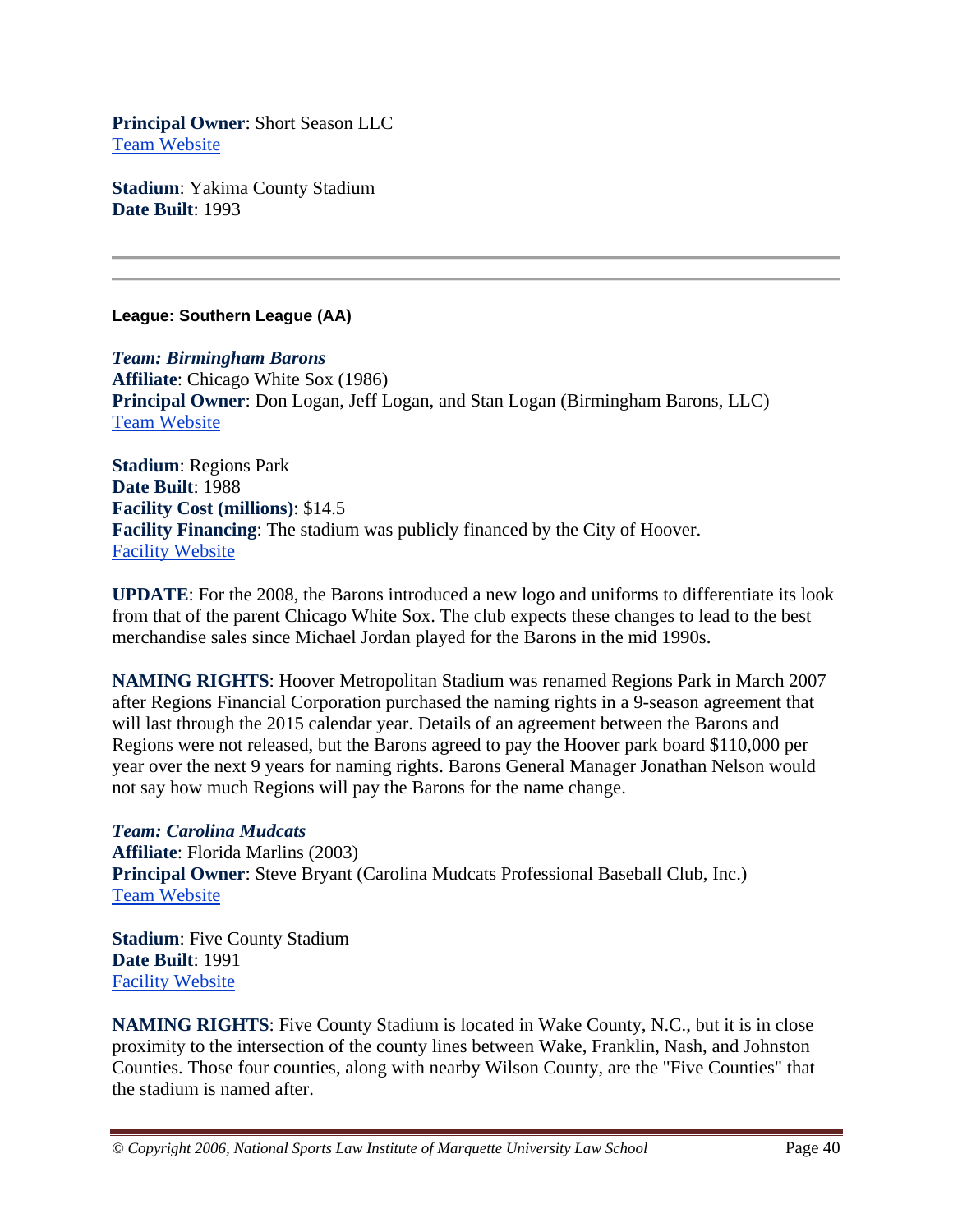*Team: Chattanooga Lookouts* **Affiliate**: Cincinnati Reds (1988) **Principal Owner**: Frank Burke, Daniel Burke, and Charles Eshbach Team Website

**Stadium**: AT&T Field **Date Built**: 2000 **Facility Cost (millions)**: \$10 Facility Website

**NAMING RIGHTS**: BellSouth entered into a 10-year, \$1 M naming rights deal with the Chattanooga Lookouts in 2000 for the naming rights to their new stadium. On March 15, 2007, the Lookouts unveiled a new name and logo for their ballpark. The name of the ballpark was changed from BellSouth Park to AT&T Field to reflect the merger between AT&T and BellSouth Corp.

*Team: Huntsville Stars* **Affiliate**: Milwaukee Brewers (1999) **Principal Owner**: Miles Prentice Team Website

**Stadium**: Joe W. Davis Stadium **Date Built**: 1985 Facility Website

**NAMING RIGHTS**: Joe W. Davis Stadium is named after Joe Davis, the long time mayor of Huntsville, AL, who was instrumental in gaining support for the stadium's construction and subsequent moving of the Nashville, TN Double-A baseball franchise to Huntsville.

*Team: Jacksonville Suns* **Affiliate**: Los Angeles Dodgers (2001) **Principal Owner**: Peter Bragan, Sr. Team Website

**Stadium**: The Baseball Grounds of Jacksonville **Date Built**: 2003 **Facility Cost (millions)**: \$34 **Facility Financing**: The stadium was publicly financed by the City of Jacksonville through taxes as part of the Better Jacksonville Plan. Facility Website

*Team: Mississippi Braves* **Affiliate**: Atlanta Braves (1984) **Principal Owner**: Atlanta Braves (Liberty Media) Team Website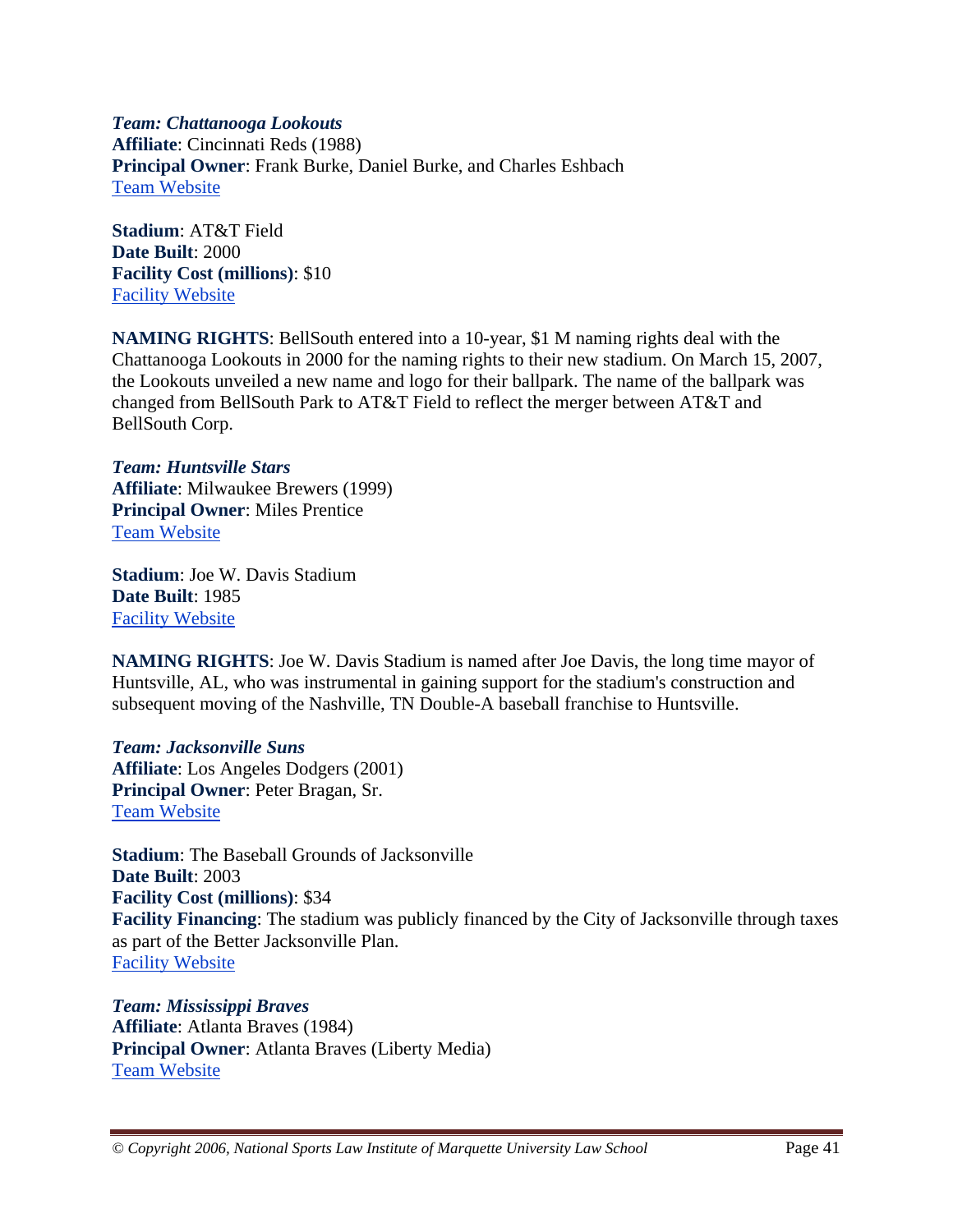**Stadium**: Trustmark Park **Date Built**: 2005 **Facility Cost (millions)**: \$25 Facility Website

**NAMING RIGHTS**: Trustmark entered into a naming rights agreement with the Mississippi Braves for their new stadium in 2005, which will be called Trustmark Park. The agreement is for 15 years, but the price paid by Trustmark is unknown.

*Team: Mobile BayBears* **Affiliate**: Arizona Diamondbacks (2007) **Principal Owner**: Mike Savit (HWS Group) Team Website

**Stadium**: Hank Aaron Stadium **Date Built**: 1997 Facility Website

**NAMING RIGHTS**: Hank Aaron Stadium is named after Mobile native Hank Aaron, MLB's former all-time home run leader.

*Team: Montgomery Biscuits* **Affiliate**: Tampa Bay Rays (2004) **Principal Owner**: Tom Dickson & Sherrie Myers (Montgomery Professional Baseball, LLC) Team Website

**Stadium**: Montgomery Riverwalk Stadium **Date Built**: 2004 Facility Website

**UPDATE**: In March 2008, the Tampa Bay Rays extended its player development deal with the Montgomery Biscuits through 2010.

*Team: Tennessee Smokies* **Affiliate**: Chicago Cubs (2007) **Principal Owner**: SPBC, LLC Team Website

**Stadium**: Smokies Park **Date Built**: 2000 **Facility Cost (millions)**: \$20 Facility Website

*Team: West Tenn Diamond Jaxx* **Affiliate**: Seattle Mariners (2007)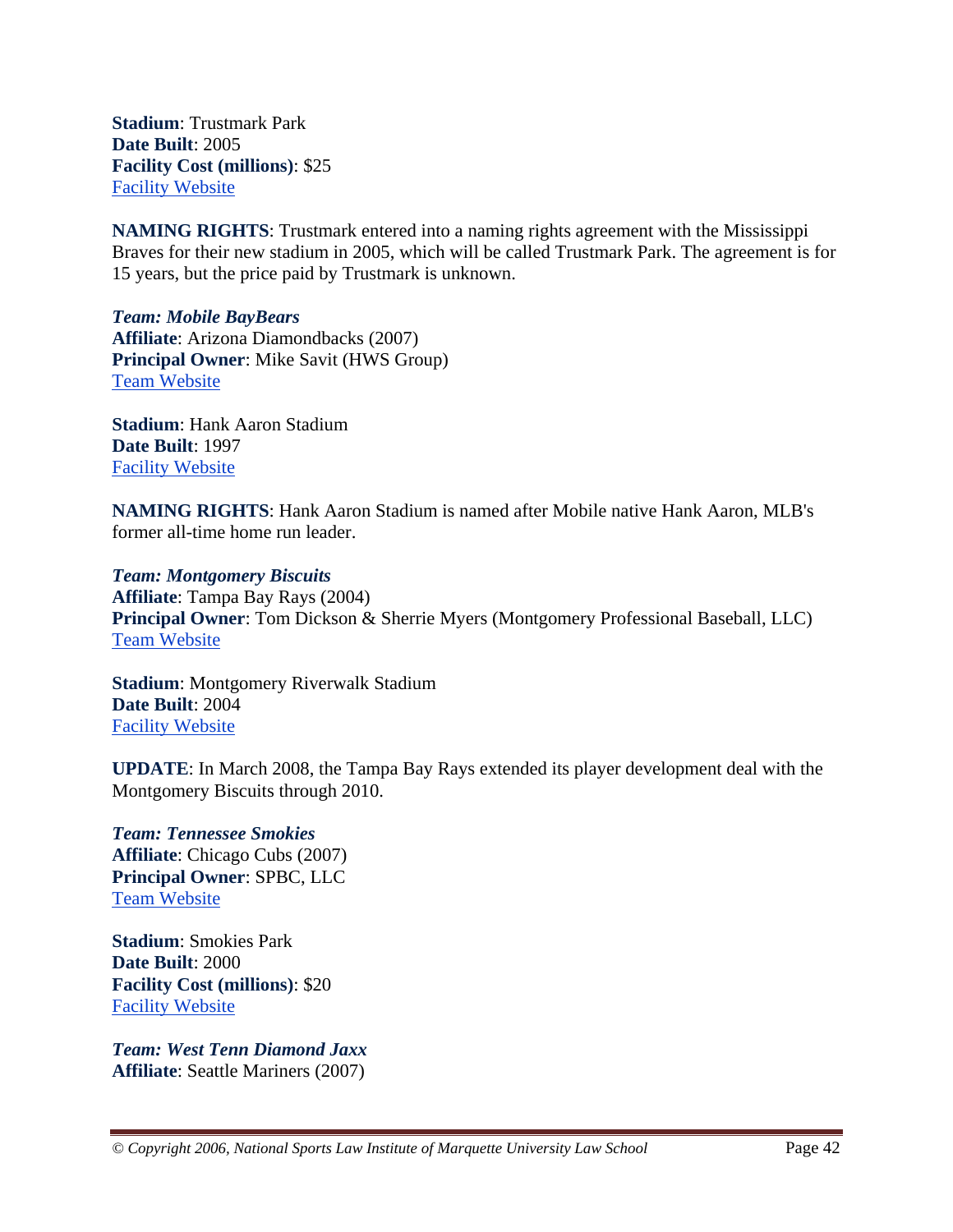**Principal Owner**: Bob Lozinak (Lozinak Baseball Properties, LLC) Team Website

**Stadium**: Pringles Park **Date Built**: 1998 **Facility Cost (millions)**: \$8 Facility Website

**UPDATE**: In 2008, a new ownership group led by David Freeman, owner of the Nashville Predators, and Reese Smith purchased the Diamond Jaxx.

**NAMING RIGHTS**: Proctor & Gamble signed a 15-year, \$1.2 M naming rights deal with the West Tenn Diamond Jaxx in 1998. Proctor & Gamble named the new stadium Pringles Park after its Pringles potato chips product, which is manufactured in Jackson. It was the first naming rights deal on the AA level.

**League: Texas League (AA)** 

*Team: Arkansas Travelers* **Affiliate**: Los Angeles Angels of Anaheim (2001) **Principal Owner**: Arkansas Travelers Baseball, Inc. Team Website

**Stadium**: Dickey-Stephens Park **Date Built**: 2007 **Facility Cost (millions)**: \$40.4 **Facility Financing**: The ballpark is being funded by a North Little Rock voter-approved onecent sales tax. Facility Website

**NAMING RIGHTS**: Little Rock financier Warren Stephens donated an 11-acre plot of land for the ballpark and named the ballpark in honor of two pairs of baseball-loving brothers; Stephens Inc. founders Jack and Witt Stephens, and Hall of Fame Catcher Bill Dickey and his brother Skeeter, also a former Major League ballplayer. Both Dickey brothers worked for Stephens Inc. following their baseball careers. Bill, who caught for the 1925 Little Rock Travelers, also managed the club for one season following a 17-year Hall-of-Fame career with the New York Yankees that included seven World Series titles.

*Team: Corpus Christi Hooks* **Affiliate**: Houston Astros (2000)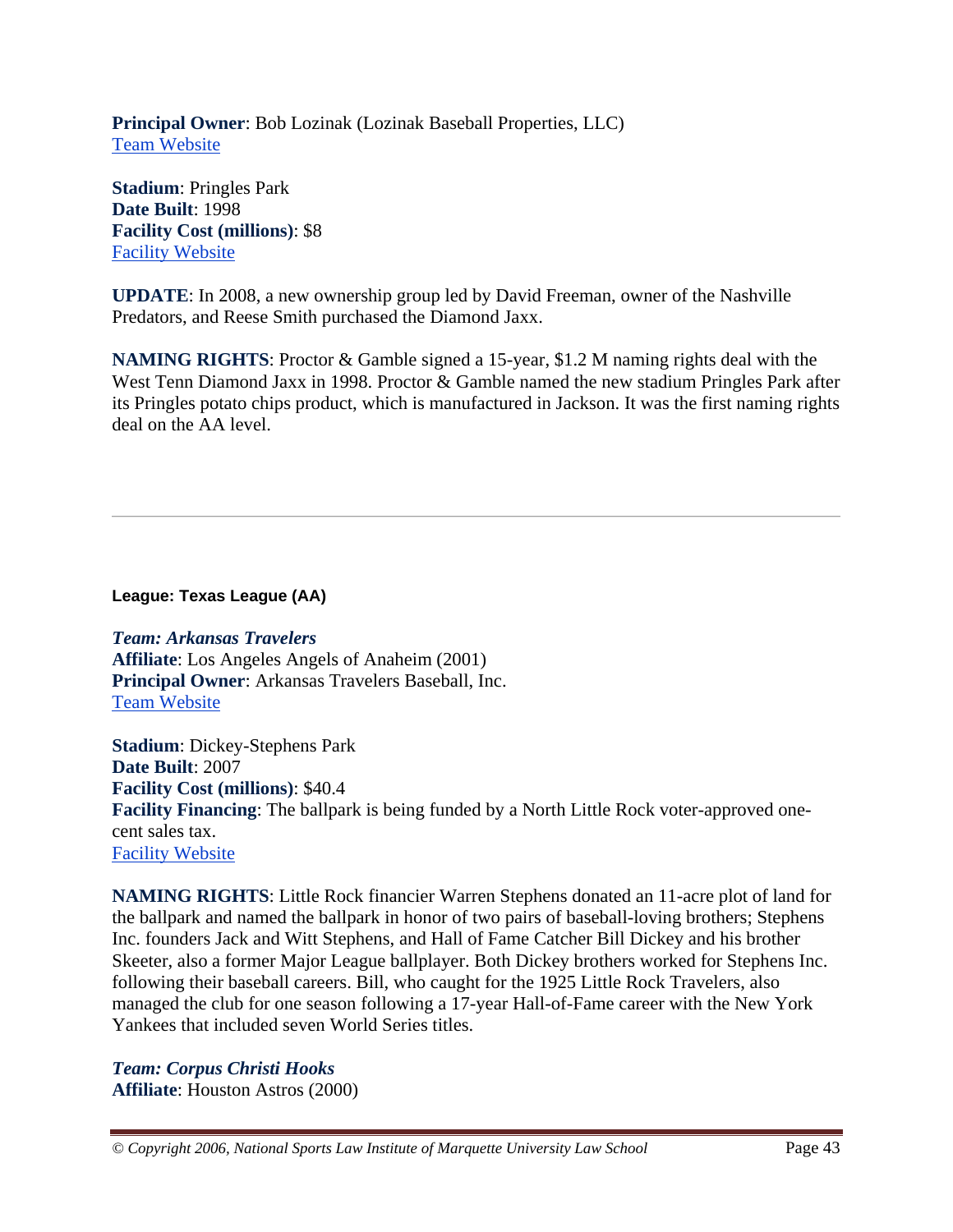**Principal Owner**: Nolan Ryan, Reid Ryan, Don Sanders, Reese Ryan, Eddie Maloney, Bret Sanders, Brad Sanders, and Jay Miller Team Website

**Stadium**: Whataburger Field **Date Built**: 2005 Facility Website

**UPDATE**: In February 2008, Hooks owner Nolan Ryan was named president of the Texas Rangers. Ryan's position with the Rangers will not affect his ownership of the Hooks.

**NAMING RIGHTS**: Whataburger, Inc. entered into a 15-year naming rights deal with the Corpus Christie Hooks beginning in 2005 for its new stadium. Financial terms of the deal were not disclosed.

*Team: Frisco RoughRiders* **Affiliate**: Texas Rangers (2003) **Principal Owner**: Ken Stickney (Mandalay Sports Entertainment) Team Website

**Stadium**: Dr Pepper Ballpark **Date Built**: 2003 Facility Website

**UPDATE**: Prior to the 2008 season, the RoughRiders built a three story playground at Dr Pepper Ballpark to attract more families to RoughRiders games.

**NAMING RIGHTS**: Dr Pepper Snapple Group entered into a 10-year naming rights deal with the Frisco RoughRiders in 2004 to name the stadium Dr Pepper/Seven Up Ballpark. Financial terms of the deal were not disclosed. On March 31, 2006, the beverage company and the RoughRiders announced that the name Dr Pepper/Seven Up Ballpark was changing to Dr Pepper Ballpark.

*Team: Midland RockHounds* **Affiliate**: Oakland Athletics (1999) **Principal Owner**: Miles Prentice and Bob Richmond Team Website

**Stadium**: Citibank Ballpark **Date Built**: 2002 Facility Website

**NAMING RIGHTS**: In 2002, First American Bank entered into a naming rights deal for the new ballpark. The terms of the deal were not disclosed. The venue's name was changed to Citibank Ballpark in 2005 when Citibank bought First American Bank.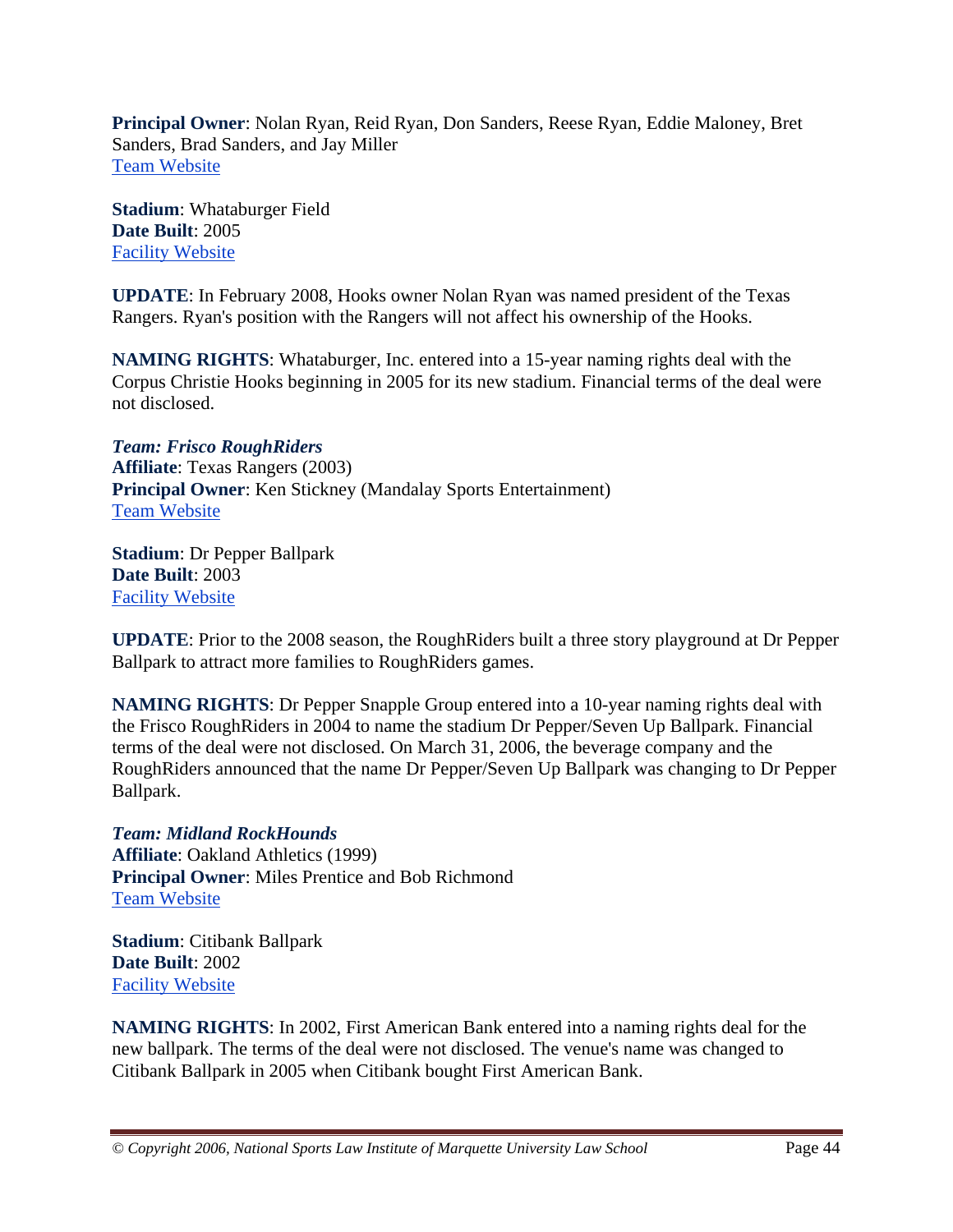*Team: Northwest Arkansas Naturals* **Affiliate**: Kansas City Royals (1995) **Principal Owner**: Rich Products Corp. Team Website

**Stadium**: Arvest Ballpark **Date Built**: 2008 **Facility Cost (millions)**: \$32 **Facility Financing**: Arvest Ballpark was financed by up to \$50 M in voter-approved bonds. Facility Website

**UPDATE**: The Northwest Arkansas Naturals, formerly the Wichita Wranglers, began their first season in Arvest Ballpark in 2008. The Naturals name is a play on the state's nickname as the Natural State.

**NAMING RIGHTS**: On September 15, 2007, the Naturals announced they had a reached a 10 year agreement with a 10-year option for renewal with Arvest Bank to name their new ballpark Arvest Ballpark.

*Team: San Antonio Missions* **Affiliate**: San Diego Padres (2007) **Principal Owner**: David G. Elmore (Elmore Sports Group) Team Website

**Stadium**: Nelson W. Wolff Municipal Stadium **Date Built**: 1994 Facility Website

**NAMING RIGHTS**: The stadium is named after Nelson W. Wolff, who is a former Texas legislator and San Antonio councilman and mayor. Currently, he is the County Judge for Bexar County.

*Team: Springfield Cardinals* **Affiliate**: St. Louis Cardinals (2005) **Principal Owner**: St. Louis Cardinals Team Website

**Stadium**: Hammons Field **Date Built**: 2004 **Facility Cost (millions)**: \$32 **Facility Financing**: The stadium was funded entirely by John Q. Hammons. Facility Website

**NAMING RIGHTS**: The stadium is named after John Q. Hammons, who funded the ballpark.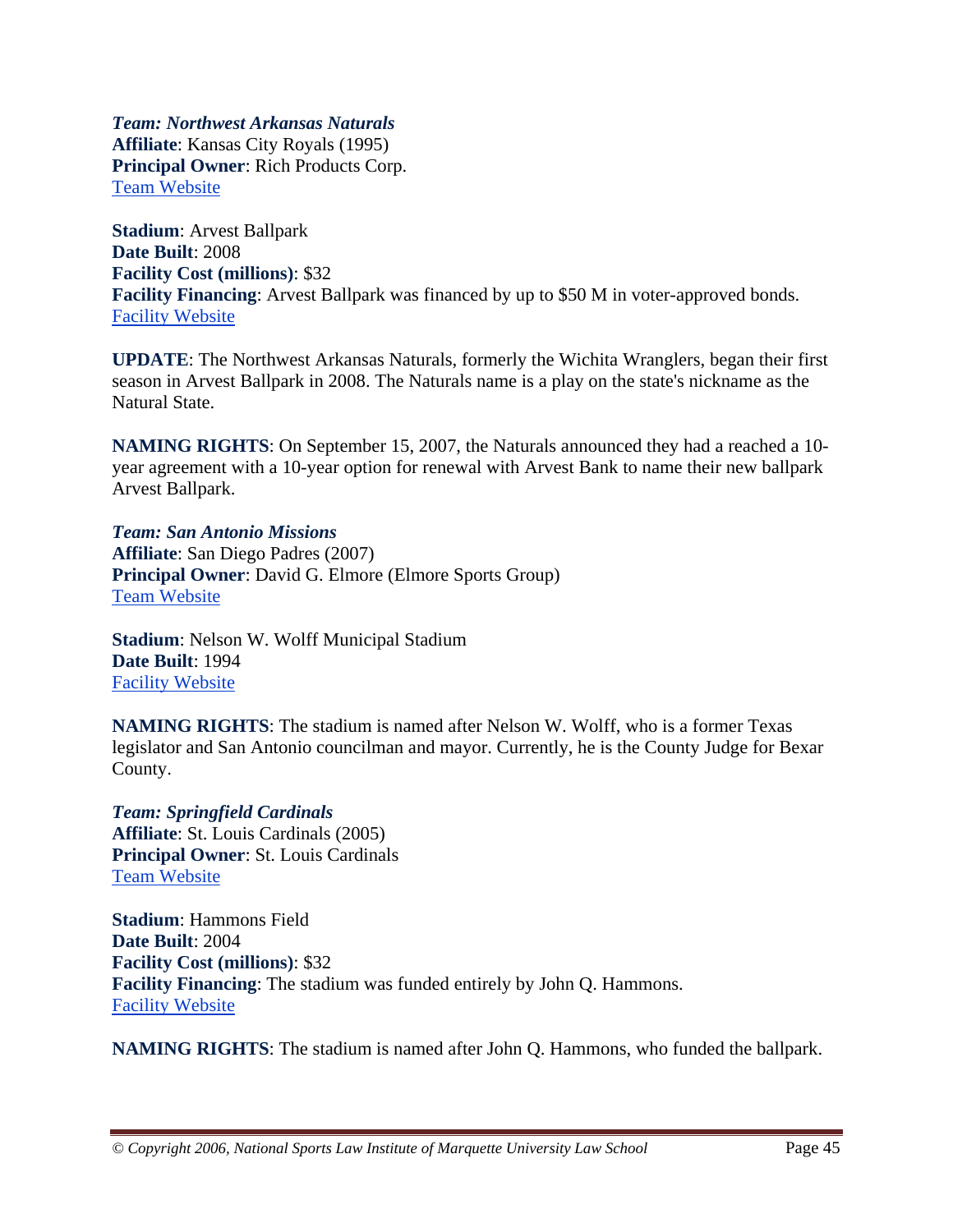*Team: Tulsa Drillers* **Affiliate**: Colorado Rockies (2003) **Principal Owner**: Chuck Lamson Team Website

**Stadium**: Drillers Stadium **Date Built**: 1981 Facility Website

**UPDATE**: In July 2008, the Tulsa City Council approved an extension of a special improvement district that would help to finance the proposed \$60 million stadium that would house the Tulsa Drillers. The proposal in its current state would include \$25 million in bonds, \$5 million from a lease with the Drillers, and \$30 million in private contributions. Also, the Tulsa County Public Facilities Authority voted to amend its contract with the Tulsa Drillers to give the team the option to renew its lease for three successive one-year terms through 2012. The lease was scheduled to terminate after the 2009 season.

#### **League: California League (Advanced-A)**

*Team: Bakersfield Blaze* **Affiliate**: Texas Rangers (2005) **Principal Owner**: D.G. Elmore Team Website

**Stadium**: Sam Lynn Ballpark **Date Built**: 1941 Facility Website

**NAMING RIGHTS**: The ballpark is named after Sam Lynn, who was the owner of the Coca-Cola Bottling plant in Bakersfield during the 1930s. His sponsoring and backing of the Bakersfield Coca-Cola's, a semi-pro baseball team, along with other youth leagues, helped bring baseball popularity back to the San Joaquin Valley.

*Team: High Desert Mavericks* **Affiliate**: Seattle Mariners (2007) **Principal Owner**: Bobby Brett Team Website

**Stadium**: Stater Bros. Stadium **Date Built**: 1991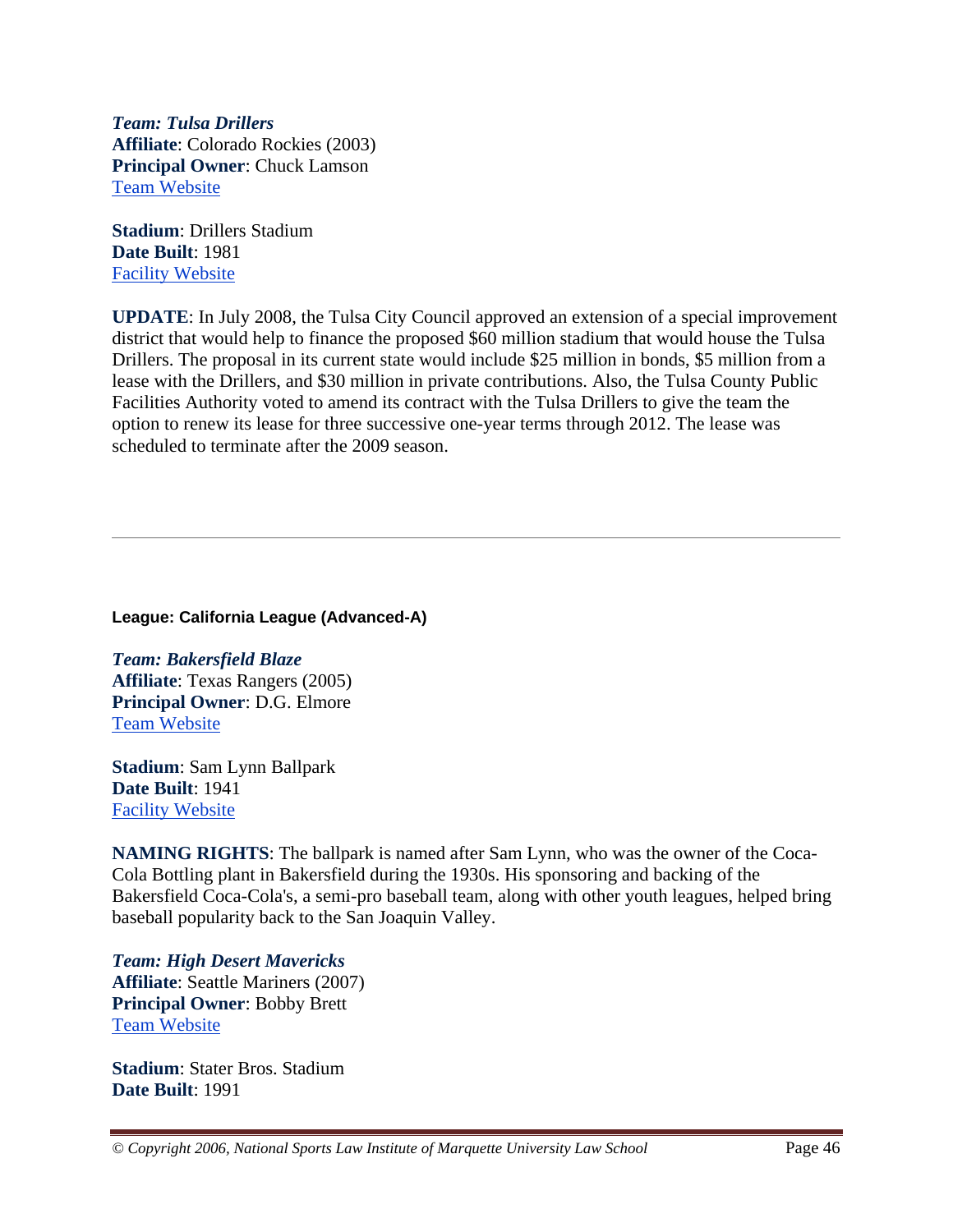**Facility Cost (millions)**: \$6.5 Facility Website

**NAMING RIGHTS**: Prior to the 2006 season, the Adelanto City Council decided to honor Stater Bros. by changing the stadium's name from Maverick Stadium to Stater Bros. Stadium in recognition of the regional grocery chain, which built the first major retail center in Adelanto. Stater Brothers paid for the new sign above the stadium's main entrance.

*Team: Inland Empire 66ers* **Affiliate**: Los Angeles Dodgers (2007) **Principal Owner**: David G. Elmore & Donna Tuttle (Elmore Sports Group) Team Website

**Stadium**: Arrowhead Credit Union Park **Date Built**: 1996 Facility Website

**NAMING RIGHTS**: Arrowhead Credit Union has a 10-year, \$750,000 naming rights deal with the 66ers that began in 2002 and runs through the 2011 season.

*Team: Lake Elsinore Storm* **Affiliate**: San Diego Padres (2001) **Principal Owner**: Gary Jacobs Team Website

**Stadium**: The Diamond **Date Built**: 1994 **Facility Cost (millions)**: \$22 Facility Website

*Team: Lancaster JetHawks* **Affiliate**: Boston Red Sox (2007) **Principal Owner**: Peter Carfagna Team Website

**Stadium**: Clear Channel Stadium **Date Built**: 1996 **Facility Cost (millions)**: \$14.5 Facility Website

**NAMING RIGHTS**: In 2005, Clear Channel Communications entered into a 10-year, \$770,000 naming rights deal with the JetHawks and the City of Lancaster. The City of Lancaster and the JetHawks will divide the revenue from the deal equally. The deal runs through the 2014 season.

*Team: Modesto Nuts* **Affiliate**: Colorado Rockies (2005)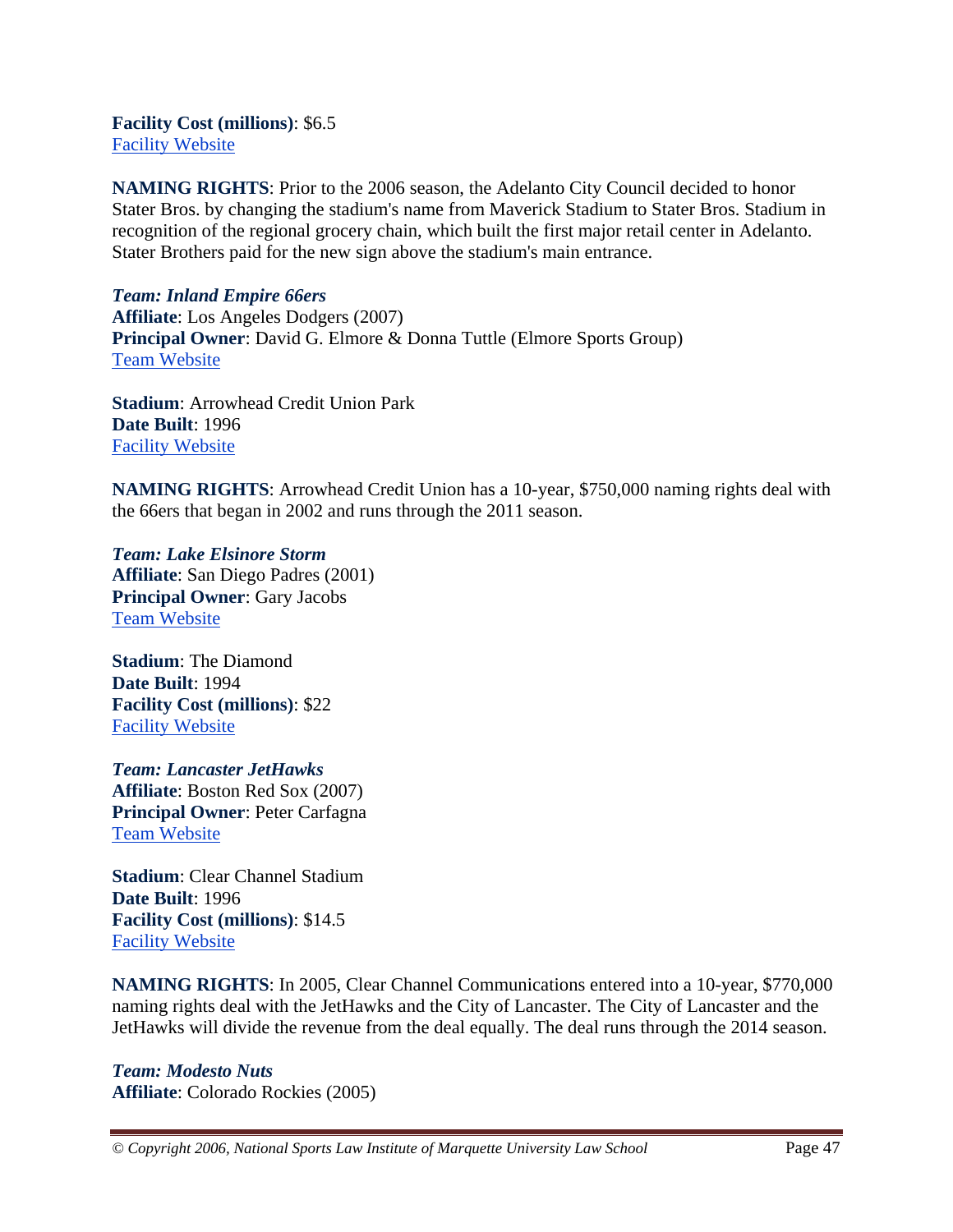**Principal Owner**: Michael Savit (HWS Sports IV) Team Website

**Stadium**: John Thurman Field **Date Built**: 1955 **Facility Cost (millions)**: \$3.93 **Facility Financing**: Publicly financed by the City of Modesto Facility Website

**NAMING RIGHTS**: Originally named Del Webb Field, the Modesto ballpark was renamed for state assemblyman John Thurman in 1983. In 2007, the Nuts began pursuing a naming rights sponsor for the stadium. The Nuts would retain 60% of the naming rights fee, and the city, which has final approval over the stadium name, would receive 40%.

#### *Team: Rancho Cucamonga Quakes*

**Affiliate**: Los Angeles Angels of Anaheim (2001) **Principal Owner**: Hank Stickney, Scott Ostlund, and Chuck Buquet (Valley Baseball Club Inc.) Team Website

**Stadium**: The Epicenter **Date Built**: 1993 Facility Website

*Team: San Jose Giants* **Affiliate**: San Francisco Giants (1988) **Principal Owner**: Progress Sports Management Team Website

**Stadium**: Municipal Stadium **Date Built**: 1942 **Facility Cost (millions)**: \$.080 **Facility Financing**: Publicly financed as part of President Franklin Roosevelt's Work Progress Administration (WPA). Facility Website

**UPDATE**: In 2008, the San Jose City Council approved a lease extension with the Giants that will keep the team in San Jose through at least 2013. The deal created a new stadium capital fund and grants the Giants certain development options that it previously did not have, but the City Council's must approve any changes the Giants wish to make. The City of San Jose also made a one-time contribution of \$200,000 that will pay to repair leaky concrete and replace seats. However, the club's long-term future is still in doubt as the Oakland Athletics' planned move to Fremont has not yet received final approval. Baseball rules permit a major league franchise to displace a minor league team if the markets overlap.

*Team: Stockton Ports* **Affiliate**: Oakland Athletics (2005)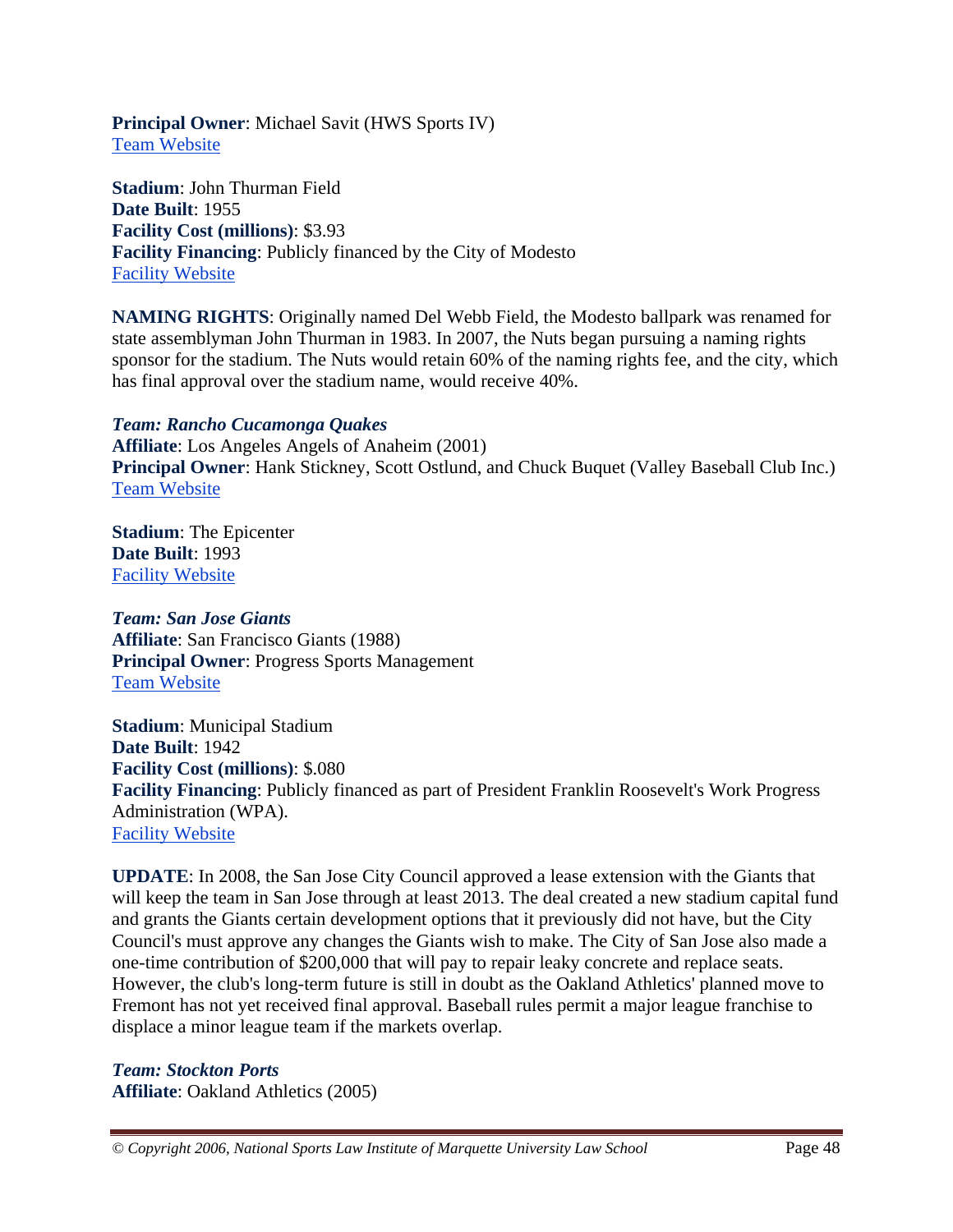**Principal Owner**: Tom Volpe (7th Inning Stretch, LLC) Team Website

**Stadium**: Stockton Ballpark or Banner Island Ballpark **Date Built**: 2005 **Facility Cost (millions)**: \$23.9 Facility Website

**UPDATE**: In May 2008, a Building Industry Association of the Delta stated that it planned to sue the city of Stockton. It claims the city turned its permit center into a money-maker, illegally charging excessive fees to fund activities unrelated to development. The lawsuit claims that the city's transfer of millions of dollars from its permit center to its General Fund was illegal. The general fund was used to help finance the construction of Stockton Ballpark.

**NAMING RIGHTS**: The city of Stockton owns the naming rights of the ballpark and has been trying to find a naming rights sponsor since the ballpark opened. As of July 2008, the ballpark remains without a corporate name.

The name "Banner Island Ballpark" is actually an unofficial name that is used among fans and the administration of the Stockton Ports. The City of Stockton owns the naming rights of the ballpark and until the rights are sold the stadium is officially known as the Stockton Ballpark. In fact, the signage at the ballpark says Stockton Ballpark. The ballpark gets its unofficial name from the area of which it is located, Banner Island. Banner Island was once an island in the San Joaquin River delta, but through time the island was connected to the mainland through infill and only southern shore remains. Despite the fact the area is no longer an island, the Banner Island name has stuck.

#### *Team: Visalia Oaks*

**Affiliate**: Arizona Diamondbacks (2007) **Principal Owner**: Tom Seidler and Kevin O'Malley Team Website

**Stadium**: Recreation Park **Date Built**: 1946 Facility Website

**UPDATE**: In February 2008, the Visalia City Council announced that the total cost of renovations to Recreation Park would be \$18.6 million, which is nearly \$7 million more than the city had originally approved.

**NAMING RIGHTS**: As an additional source of revenue for the small venue, naming rights for Recreation Park in the \$100,000 range are being considered.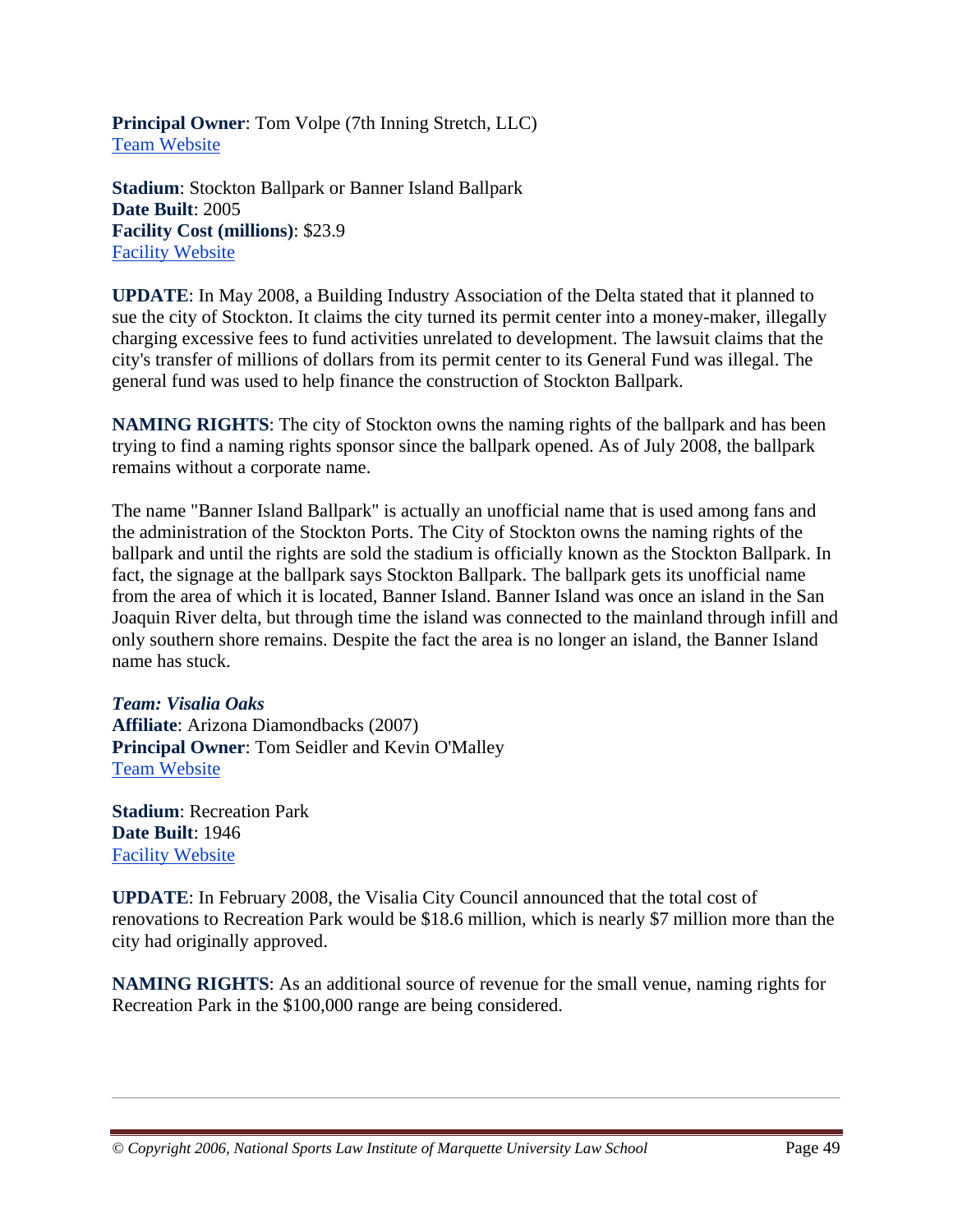#### **League: Florida State League (Advanced A)**

*Team: Brevard County Manatees* **Affiliate**: Milwaukee Brewers (2005) **Principal Owner**: Tom Winters, Dewight Titus, and Charlie Baumann Team Website

**Stadium**: Space Coast Stadium **Date Built**: 1994 **Facility Cost (millions)**: \$6.2 Facility Website

**NAMING RIGHTS**: The stadium received its name because of its proximity to the Kennedy Space Center.

*Team: Clearwater Threshers* **Affiliate**: Philadelphia Phillies (1985) **Principal Owner**: Philadelphia Phillies Team Website

**Stadium**: Bright House Field **Date Built**: 2004 **Facility Cost (millions)**: \$25 Facility Website

**NAMING RIGHTS**: Florida-based cable company Bright House Networks paid \$1.7 million for the naming rights to the stadium in a ten-year deal.

*Team: Daytona Cubs* **Affiliate**: Chicago Cubs (1993) **Principal Owner**: Big Game Florida, LLC Team Website

**Stadium**: Jackie Robinson Ballpark **Date Built**: 1914 Facility Website

**NAMING RIGHTS**: The stadium is named after Jackie Robinson, the first African-American to play in the major leagues. Daytona Beach was the first city to allow Robinson to play during spring training in 1946.

*Team: Dunedin Blue Jays* **Affiliate**: Toronto Blue Jays (1987)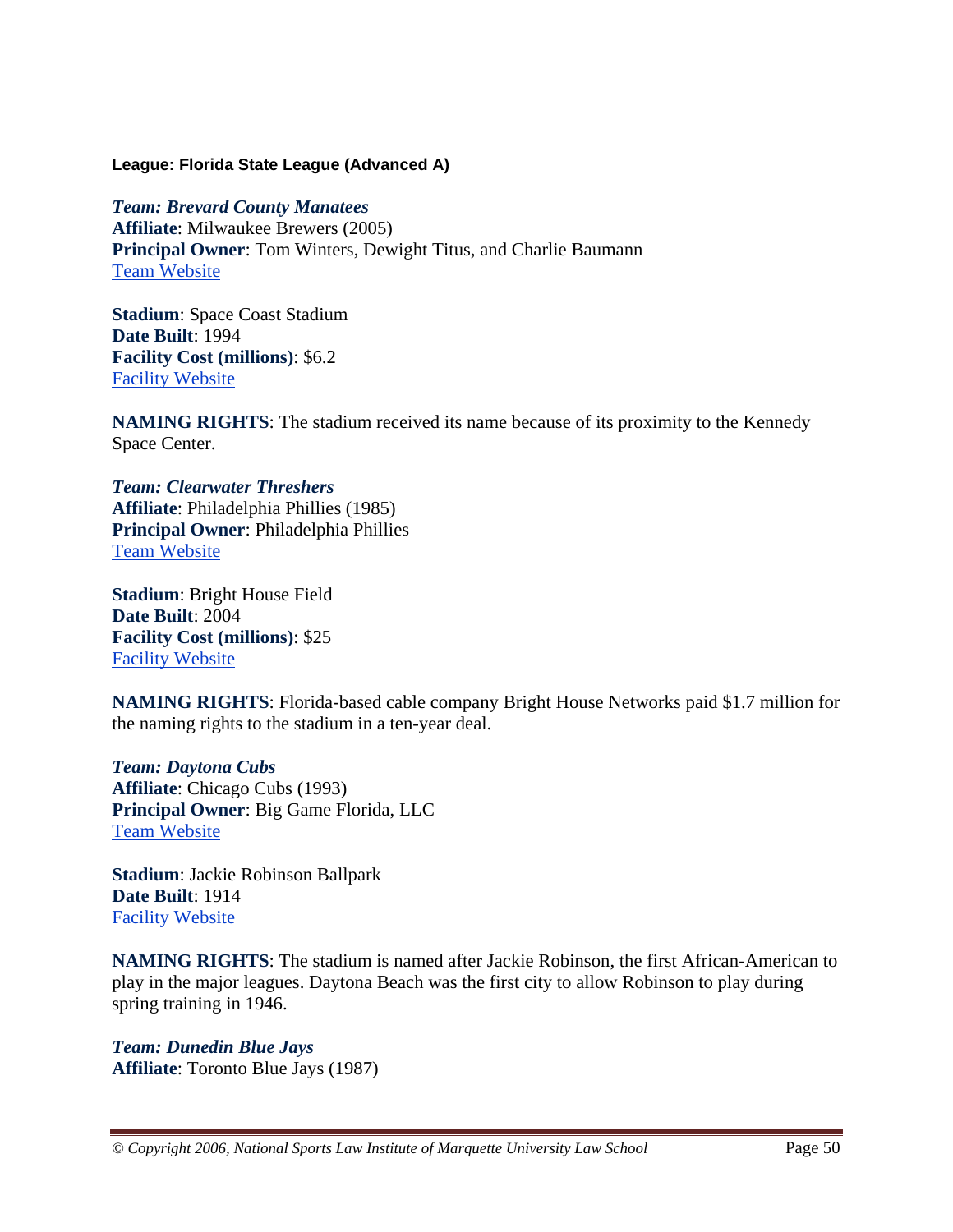**Principal Owner**: Toronto Blue Jays Team Website

**Stadium**: Knology Park **Date Built**: 1990 **Facility Cost (millions)**: \$2.4 Facility Website

**NAMING RIGHTS**: In 2004, Cable company Knology entered into a 5 year, \$400,000 naming rights agreement with the Dunedin Blue Jays.

*Team: Jupiter Hammerheads* **Affiliate**: Florida Marlins (1998) **Principal Owner**: Florida Marlins Team Website

**Stadium**: Roger Dean Stadium **Date Built**: 1998 **Facility Cost (millions)**: \$28 Facility Website

**NAMING RIGHTS**: The family of West Palm Beach automobile dealer Roger Dean purchased the naming rights to the stadium in a ten-year, \$1 million deal.

*Team: Fort Myers Miracle* **Affiliate**: Minnesota Twins (1993) **Principal Owner**: Marvin Goldklang (Greater Miami Baseball Club, LP) Team Website

**Stadium**: Bill Hammond Stadium **Date Built**: 1991 **Facility Cost (millions)**: \$14 Facility Website

**UPDATE**: In June 2008, Mike Veeck, a member of the Goldklang Group, which owns the Miracle, announced that he will sever all ties with the group's minor league clubs that have major league affiliations, including the Miracle. Also, in September 2007, the Miracle announced that \$750,000 from a hotel bed tax will be used to upgrade Hammond Stadium's lighting and seating.

**NAMING RIGHTS**: The stadium is named in honor of former Lee County Commissioner, Bill Hammond, who was instrumental in getting the Lee County Sports complex built to draw the Twins from their previous spring training facility in Orlando, Florida.

*Team: Lakeland Flying Tigers* **Affiliate**: Detroit Tigers (1967)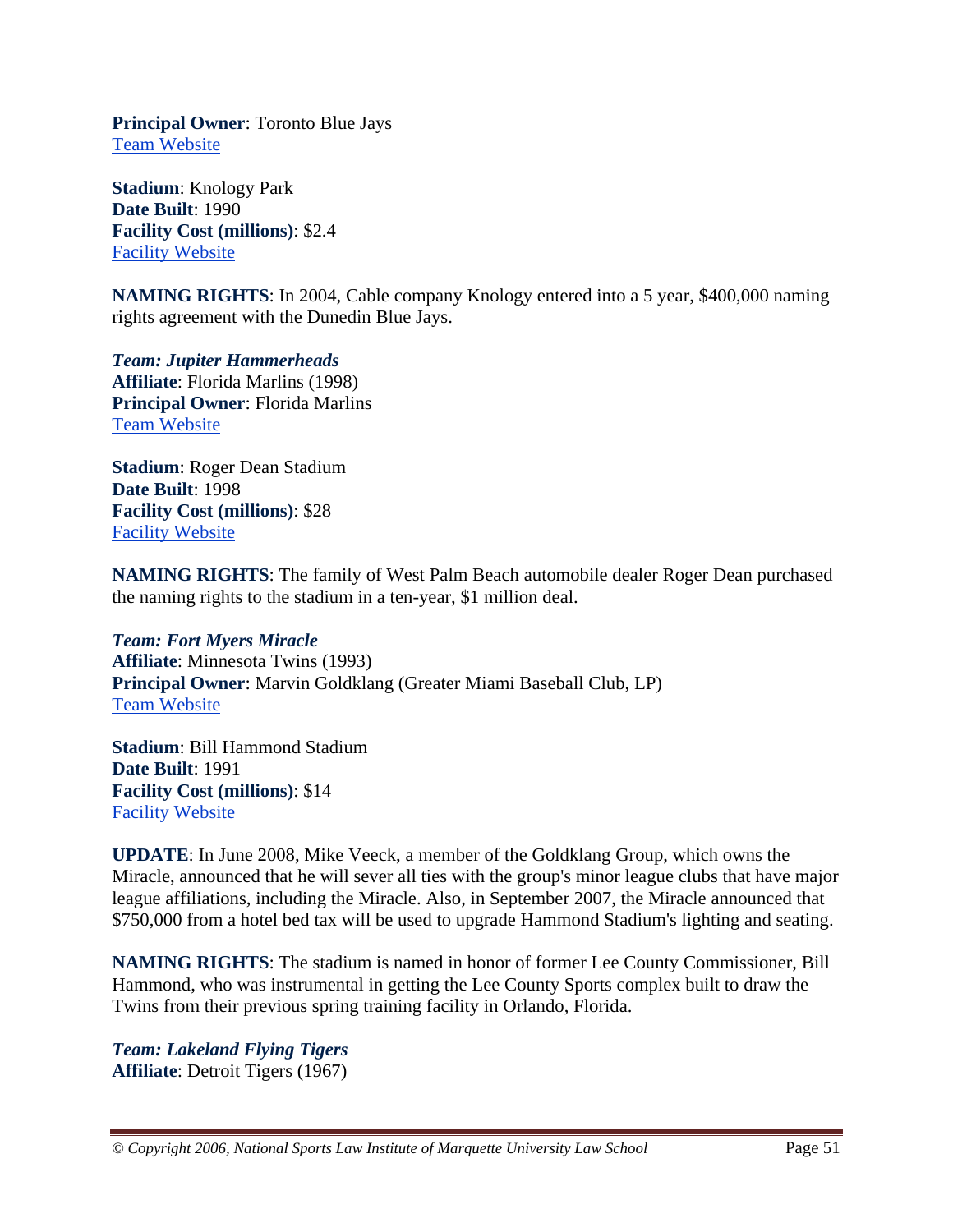**Principal Owner**: Detroit Tigers Team Website

**Stadium**: Joker Marchant Stadium **Date Built**: 1966 Facility Website

**NAMING RIGHTS**: Joker Marchant Stadium was named in honor of the late Joker Marchant, Lakeland's former parks and recreation director.

*Team: Palm Beach Cardinals* **Affiliate**: St. Louis Cardinals (2003) **Principal Owner**: St. Louis Cardinals Team Website

**Stadium**: Roger Dean Stadium **Date Built**: 1998 **Facility Cost (millions)**: \$28 Facility Website

**NAMING RIGHTS**: The family of West Palm Beach automobile dealer Roger Dean purchased the naming rights to the stadium in a ten-year, \$1 million deal.

*Team: St. Lucie Mets* **Affiliate**: New York Mets (1988) **Principal Owner**: Team Website

**Stadium**: Tradition Field **Date Built**: 1988 Facility Website

**NAMING RIGHTS**: Core Communities, LLC purchased the naming rights to the stadium in a ten-year deal. The stadium is named after the company's Town of Tradition, a community planned near the stadium.

*Team: Sarasota Reds* **Affiliate**: Cincinnati Reds (2005) **Principal Owner**: Team Website

**Stadium**: Ed Smith Stadium **Date Built**: 1989 Facility Website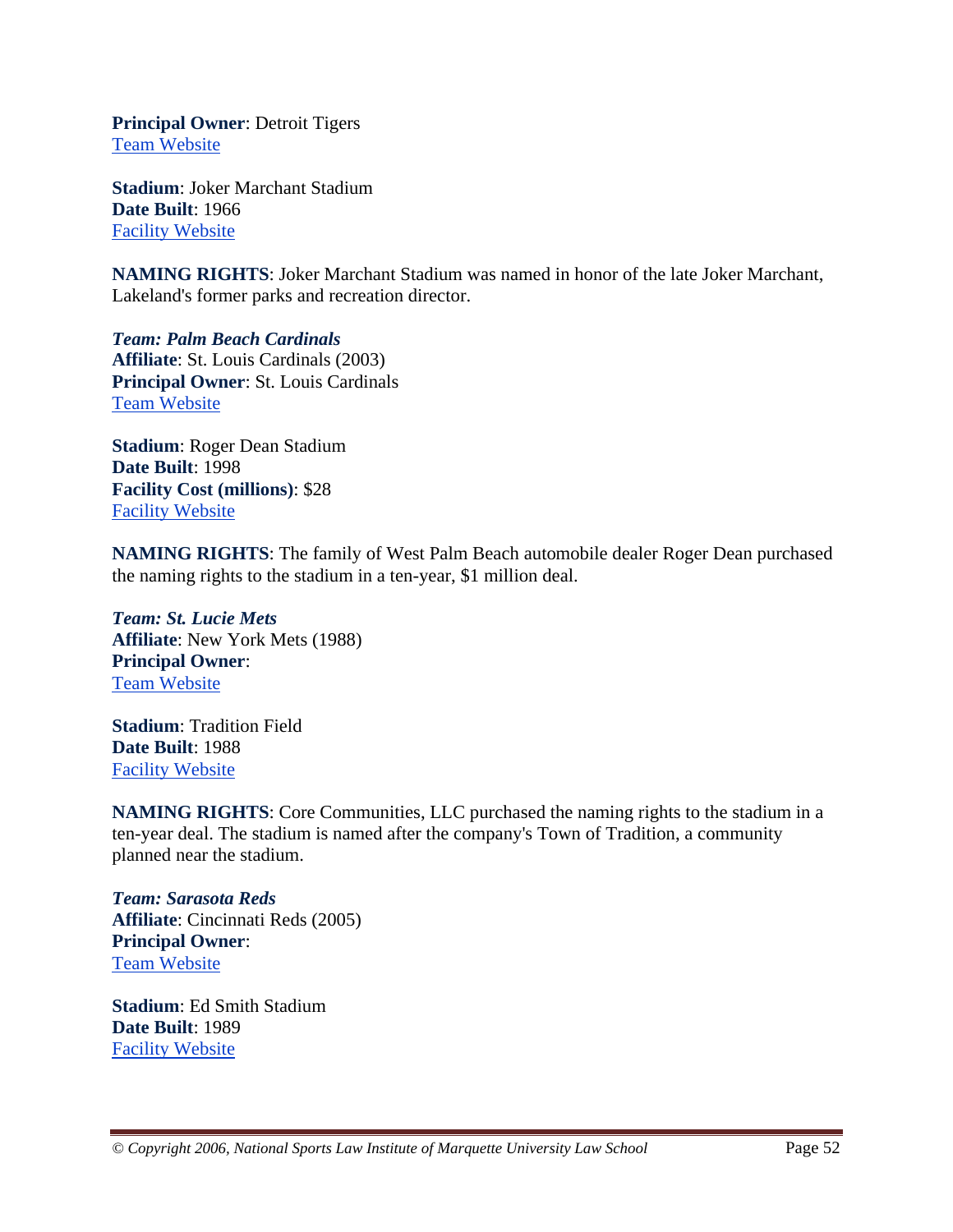**UPDATE**: In February 2008, Sarasota County commissioners approved \$17.6 million toward renovations of Ed Smith Stadium, the home of the Sarasota Reds and the site of the Cincinnati Reds' spring training. This contribution is part of a planned \$41 million renovation. However, the major league club reached an agreement to move their spring training to Goodyear, Arizona, so it is unclear whether the planned renovation will go forward. Sarasota is actively courting another team to replace the Reds, but no agreement has been reached.

**NAMING RIGHTS**: The stadium is named after Ed Smith, a local civic leader and supporter of youth sports.

*Team: Vero Beach Devil Rays* **Affiliate**: Tampa Bay Rays (2007) **Principal Owner**: Team Website

**Stadium**: Holman Stadium **Date Built**: 1953 Facility Website

**NAMING RIGHTS**: Vero Beach Cadillac dealer Bud Holman secured the naming rights to the stadium when the Dodgers initially moved their spring training to Vero Beach in 1953.

*Team: Tampa Yankees* **Affiliate**: New York Yankees **Principal Owner**: New York Yankees Team Website

**Stadium**: George M. Steinbrenner Field **Date Built**: 1996 Facility Website

**UPDATE**: In February 2008, Tampa city officials voted to rename the New York Yankees' spring training facility Steinbrenner Field in honor of Yankees owner George Steinbrenner.

**NAMING RIGHTS**: The stadium is named after New York Yankees owner George **Steinbrenner** 

**Midwest League**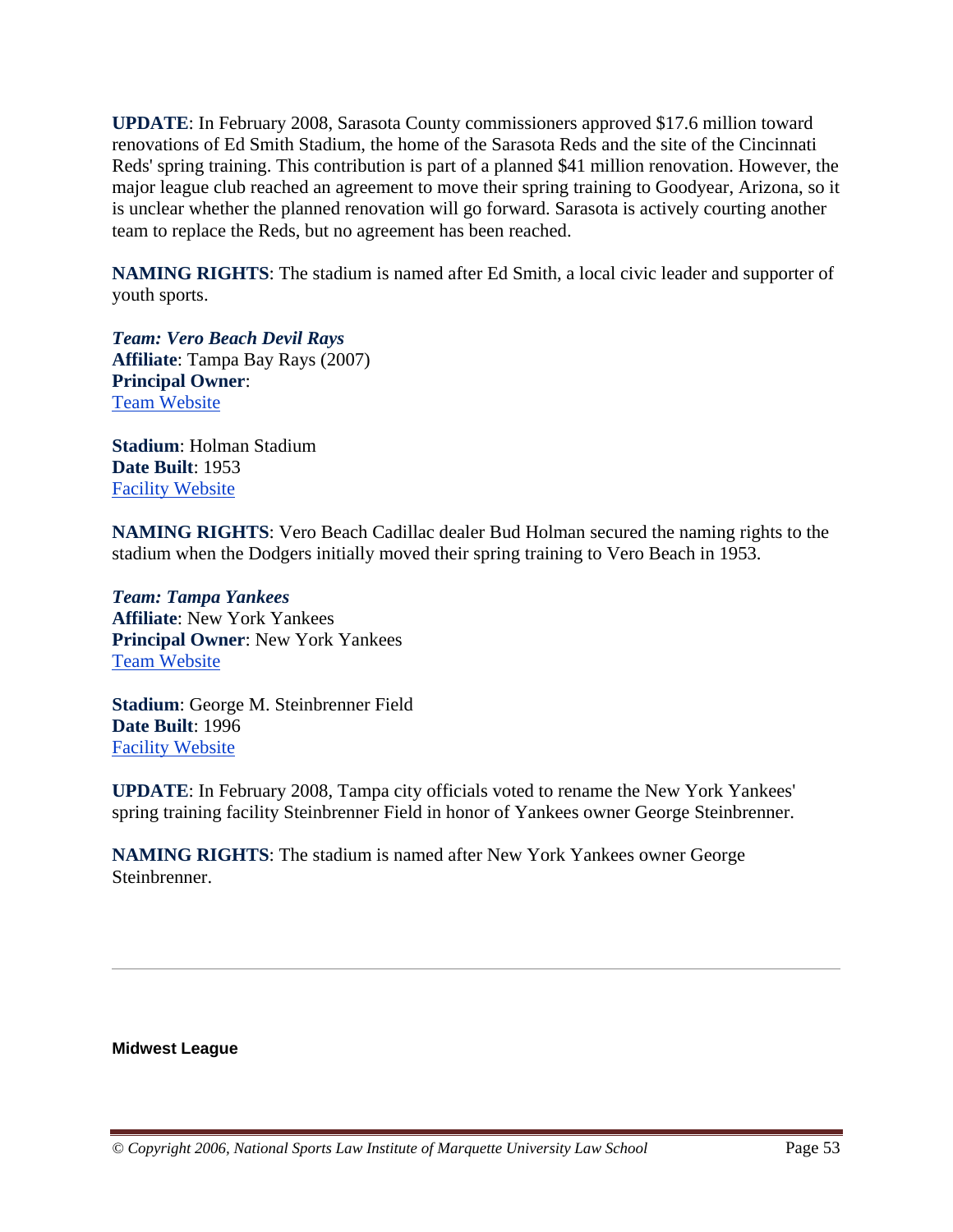*Team: Beloit Snappers* **Affiliate**: Minnesota Twins (2005) **Principal Owner**: Beloit Professional Baseball Association, Inc. Team Website

**Stadium**: Harry C. Pohlman Field **Date Built**: 1982 Facility Website

**NAMING RIGHTS**: The stadium is named after Harry C. Pohlman, who was a long-time coach in the Beloit school system and in American Legion baseball. Pohlman was also an original member of the Beloit Brewers Board of Directors.

*Team: Burlington Bees* **Affiliate**: Kansas City Royals (2001) **Principal Owner**: City of Burlington, Iowa Team Website

**Stadium**: Community Field **Date Built**: 1947 (rebuilt in 1973) Facility Website

*Team: Cedar Rapids Kernels* **Affiliate**: Los Angeles Angels of Anaheim **Principal Owner**: Cedar Rapids Baseball Club, Inc. Team Website

**Stadium**: Dale and Thomas Popcorn Field at Veterans Memorial Stadium **Date Built**: 2002 **Facility Cost (millions)**: \$16.49 Facility Website

**UPDATE**: In March 2008, the Kernels entered into a four year naming rights agreement with Dale & Thomas Popcorn to rename the stadium's playing field Dale and Thomas Popcorn Field at Veterans Memorial Stadium. The terms of the agreement that will run through 2012 were not disclosed.

**NAMING RIGHTS**: The city of Cedar Rapids owns Veterans Memorial Stadium and chose its name to honor veterans of all wars. In 2008, Dale and Thomas Popcorn purchased naming rights for the playing field.

*Team: Clinton LumberKings* **Affiliate**: Texas Rangers (2003) **Principal Owner**: Team Website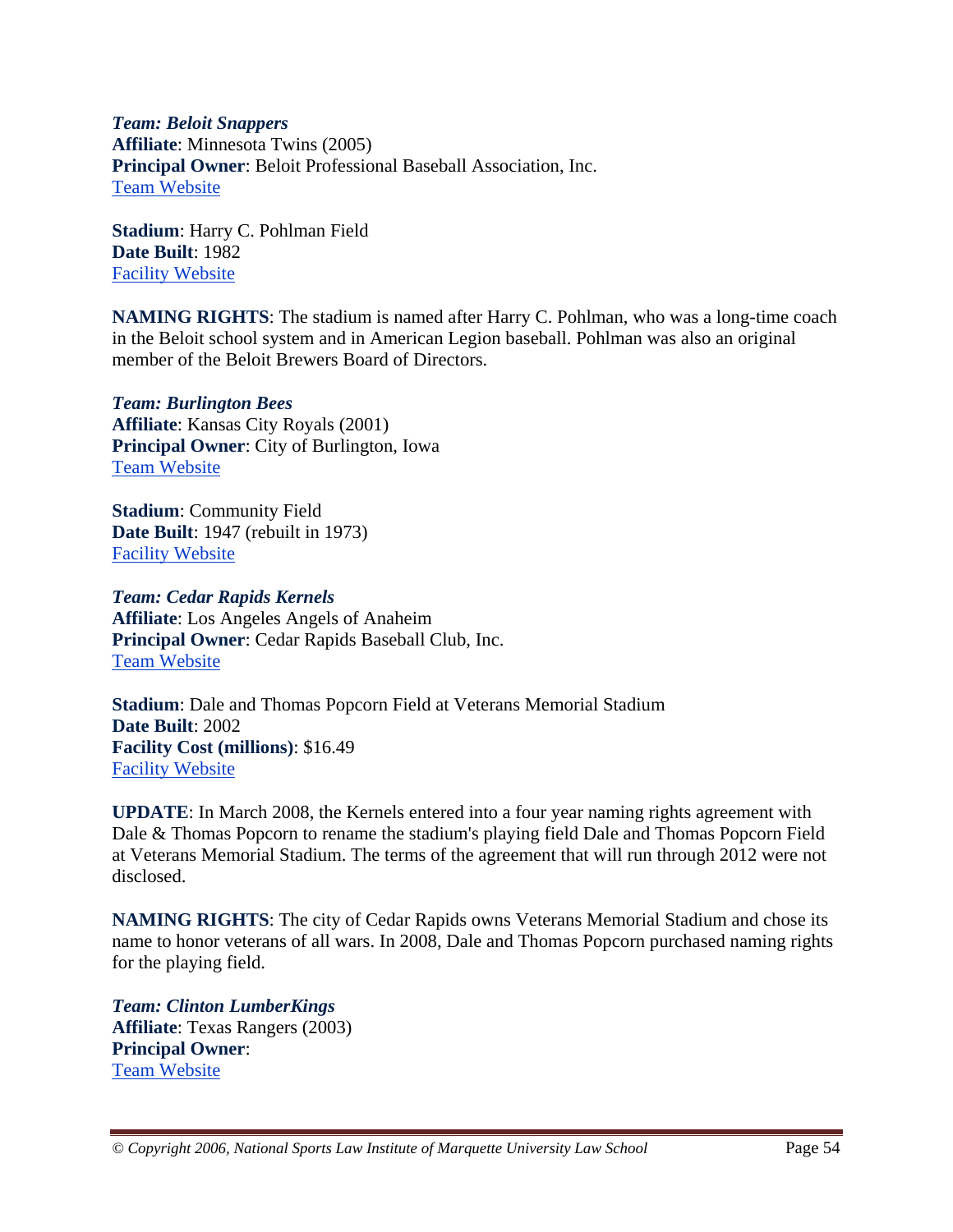**Stadium**: Alliant Energy Field **Date Built**: 1937 Facility Website

**NAMING RIGHTS**: In 2002, Alliant Energy paid \$450,000 for the naming rights to what was formerly Riverview Stadium in a ten-year agreement.

*Team: Dayton Dragons* **Affiliate**: Cincinnati Reds (2000) **Principal Owner**: Mandalay Sports Entertainment Team Website

**Stadium**: Fifth Third Field **Date Built**: 2000 **Facility Cost (millions)**: \$22 Facility Website

**NAMING RIGHTS**: Ohio-based Fifth Third bank purchased the naming rights to the Dragons' home stadium for twenty years for a total of \$4.5 million.

*Team: Fort Wayne Wizards* **Affiliate**: San Diego Padres (1999) **Principal Owner**: Hardball Capital Team Website

**Stadium**: Memorial Stadium **Date Built**: 1993 Facility Website

**UPDATE**: The Wizards will play in a new stadium beginning in the 2009 season. The stadium is part of a \$125 million public-private partnership that also includes a new downtown hotel, condominiums, and a shopping district. The cost of the stadium alone is estimated at \$30 million. Also, in June 2008, the club announced that a name change may accompany the move to the new stadium. The club will give fans the opportunity to submit suggestions and then club executives will evaluate the submissions to determine the club's name for the 2009 season.

*Team: Great Lakes Loons* **Affiliate**: Los Angeles Dodgers (2006) **Principal Owner**: Michigan Baseball Foundation Team Website

**Stadium**: Dow Diamond **Date Built**: 2007 **Facility Cost (millions)** \$33 Facility Website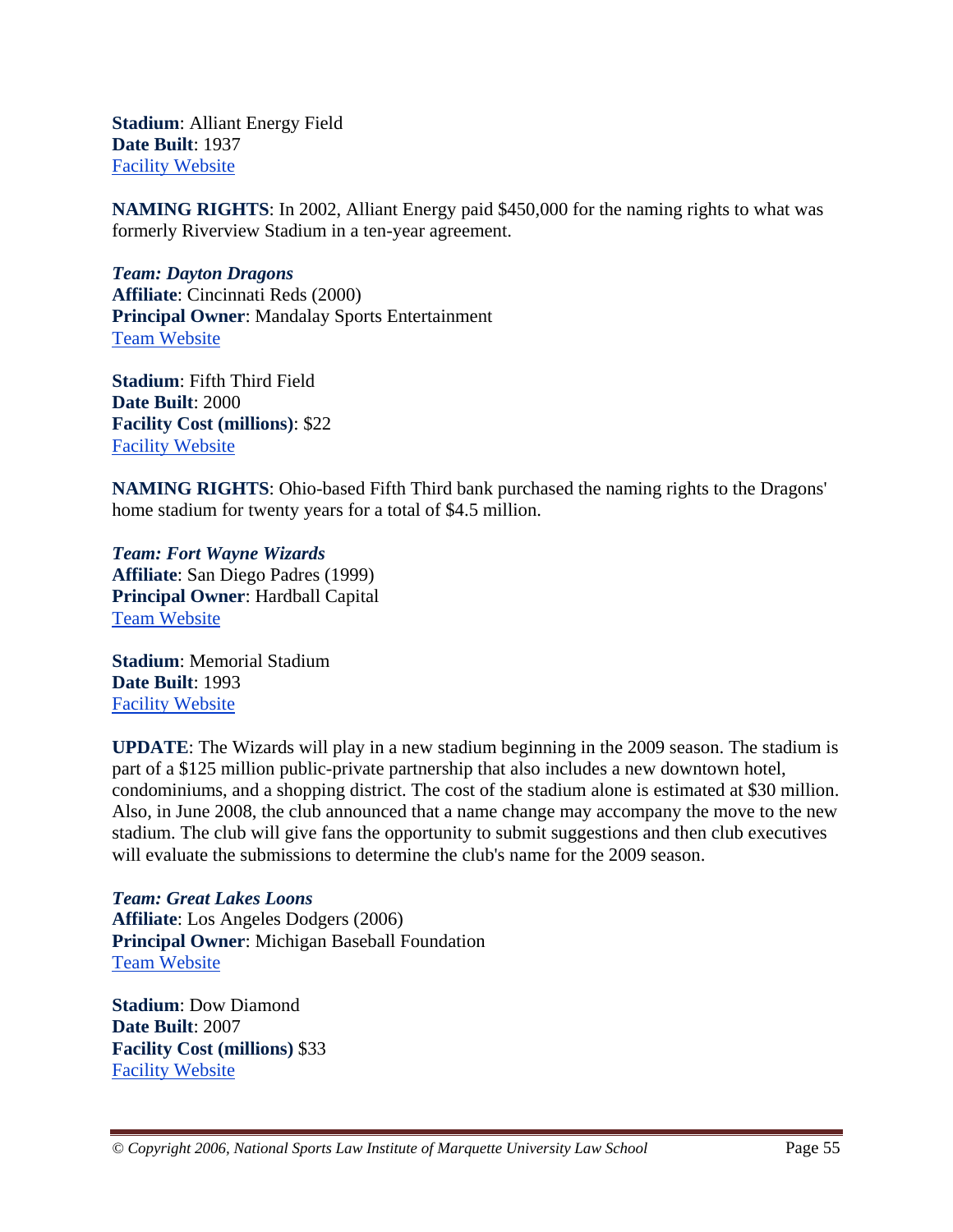**NAMING RIGHTS**: Dow Chemical donated the land for the stadium and also purchased naming rights. The name Dow Diamond refers both to the slang for the playing surface and the red diamond in Dow's logo.

*Team: Kane County Cougars* **Affiliate**: Oakland Athletics (2003) **Principal Owner**: Cougar Baseball Partnership/American Sports Enterprises, Inc. Team Website

**Stadium**: Philip B. Elfstrom Stadium **Date Built**: 1991 Facility Website

**UPDATE**: In January 2009, the Kane County Forest Preserve District, which owns Elfstrom stadium, agreed to allow the Cougars to sell the naming rights to Elfstrom Stadium. Any agreement reached is expected to help pay for a stadium expansion and renovation that is estimated to cost \$10.5 million. The construction would include the addition of sky box-type suites, a covered concourse, additional general seating and concession areas, and new administrative offices and ticket booths. Furthermore, several bids on the project have been rejected for being too costly, which led to the sale of naming rights being included in the project.

**NAMING RIGHTS**: Elfstrom Stadium is named after Philip B. Elfstrom, the former Kane County Forest Preserve President, and the person most responsible for bringing minor league baseball to Kane County.

*Team: Lansing Lugnuts* **Affiliate**: Toronto Blue Jays (2005) **Principal Owner**: Tom Dickson (Take Me Out to the Ballgame, LLC) Team Website

**Stadium**: Oldsmobile Park **Date Built**: 1996 **Facility Cost (millions)**: \$12.8 Facility Website

*Team: Peoria Chiefs* **Affiliate**: Chicago Cubs (2005) **Principal Owner**: Peoria Chiefs Community Baseball Club, LLC Team Website

**Stadium**: O'Brien Field **Date Built**: 2002 **Facility Cost (millions)**: \$16 Facility Website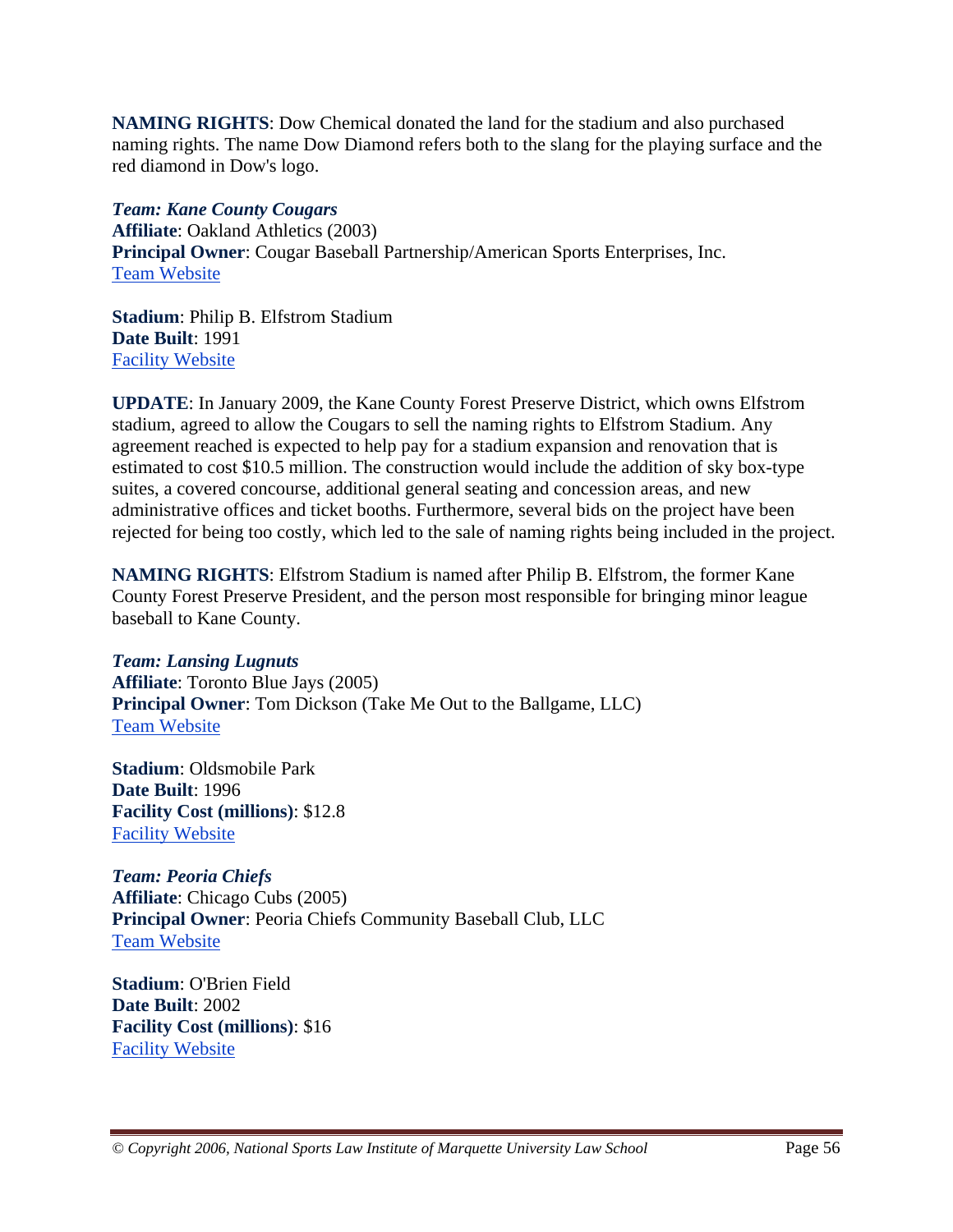**NAMING RIGHTS**: In 2001, O'Brien Automotive Group agreed to a seven-year deal, with an option for five additional years, for \$150,000 a year.

*Team: Quad Cities River Bandits* **Affiliate**: St. Louis Cardinals **Principal Owner**: Main Street Iowa Team Website

**Stadium**: Modern Woodmen Park **Date Built**: 1931 (renovated in 2004) Facility Website

**UPDATE**: During the summer of 2008, many areas in Iowa were victims of flooding, including the Quad Cities area. While the team lost two games because of flooding, Woodmen Park did not sustain any permanent damage.

**NAMING RIGHTS**: In December 2007, Modern Woodmen of America purchased the naming rights to the facility for ten years at a total of \$2 million.

*Team: South Bend Silver Hawks* **Affiliate**: Arizona Diamondback (1997) **Principal Owner**: South Bend Professional Baseball Club, LLC Team Website

**Stadium**: Stanley Coveleski Regional Stadium **Date Built**: 1987 **Facility Cost (millions)**: \$11 Facility Website

**UPDATE**: In October 2007, the city of South Bend hired HOK Sport to prepare a master plan for the ballpark district near Stanley Coveleski Regional Stadium and the adjacent blocks as well as a plan for improvements for the stadium itself.

**NAMING RIGHTS**: The stadium is named for Stan Coveleski, the hall of fame pitcher who once lived in South Bend.

*Team: West Michigan Whitecaps* **Affiliate**: Detroit Tigers **Principal Owner**: Lew Chamberlin and Denny Baxter (Whitecaps Professional Baseball, LLP) Team Website

**Stadium**: Fifth Third Ballpark **Date Built**: 1994 **Facility Cost (millions)** \$6 Facility Website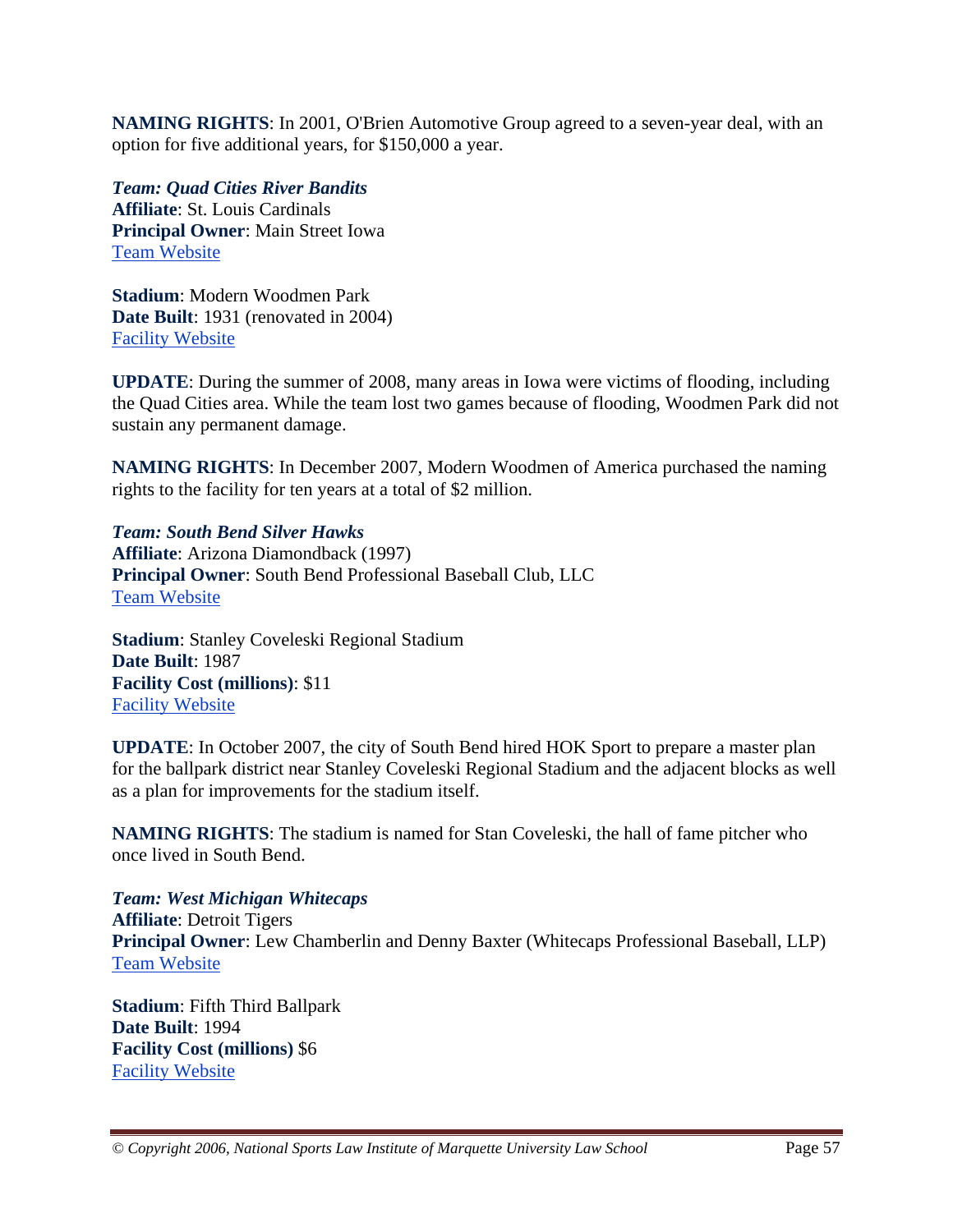**NAMING RIGHTS**: Fifth Third Bank purchased the stadium and acquired the naming rights in 2001.

*Team: Wisconsin Timber Rattlers* **Affiliate**: Seattle Mariners (1995) **Principal Owner**: Craig Dickman Team Website

**Stadium**: Time Warner Cable Field at Fox Cities Stadium **Date Built**: 1995 Facility Website

**NAMING RIGHTS**: In March 2007, Time Warner Cable entered into a ten-year agreement for the naming rights to the Wisconsin Timber Rattlers' home playing field. Financial terms of the agreement were not available.

**South Atlantic League (A)** 

*Team: Asheville Tourists* **Affiliate**: Colorado Rockies (1994) **Principal Owner**: Palace Sports and Entertainment Team Website

**Stadium**: McCormick Field **Date Built**: 1924 Facility Website

**NAMING RIGHTS**: The stadium is named after Dr. Lewis McCormick, Asheville's former city bacteriologist who was the first man in the United States to make a scientific fight against the house fly.

*Team: Augusta GreenJackets* **Affiliate**: San Francisco Giants (2005) **Principal Owner**: Ripken Baseball (Cal Ripken Jr.) Team Website

**Stadium**: Lake Olmstead Stadium **Date Built**: 1995 Facility Website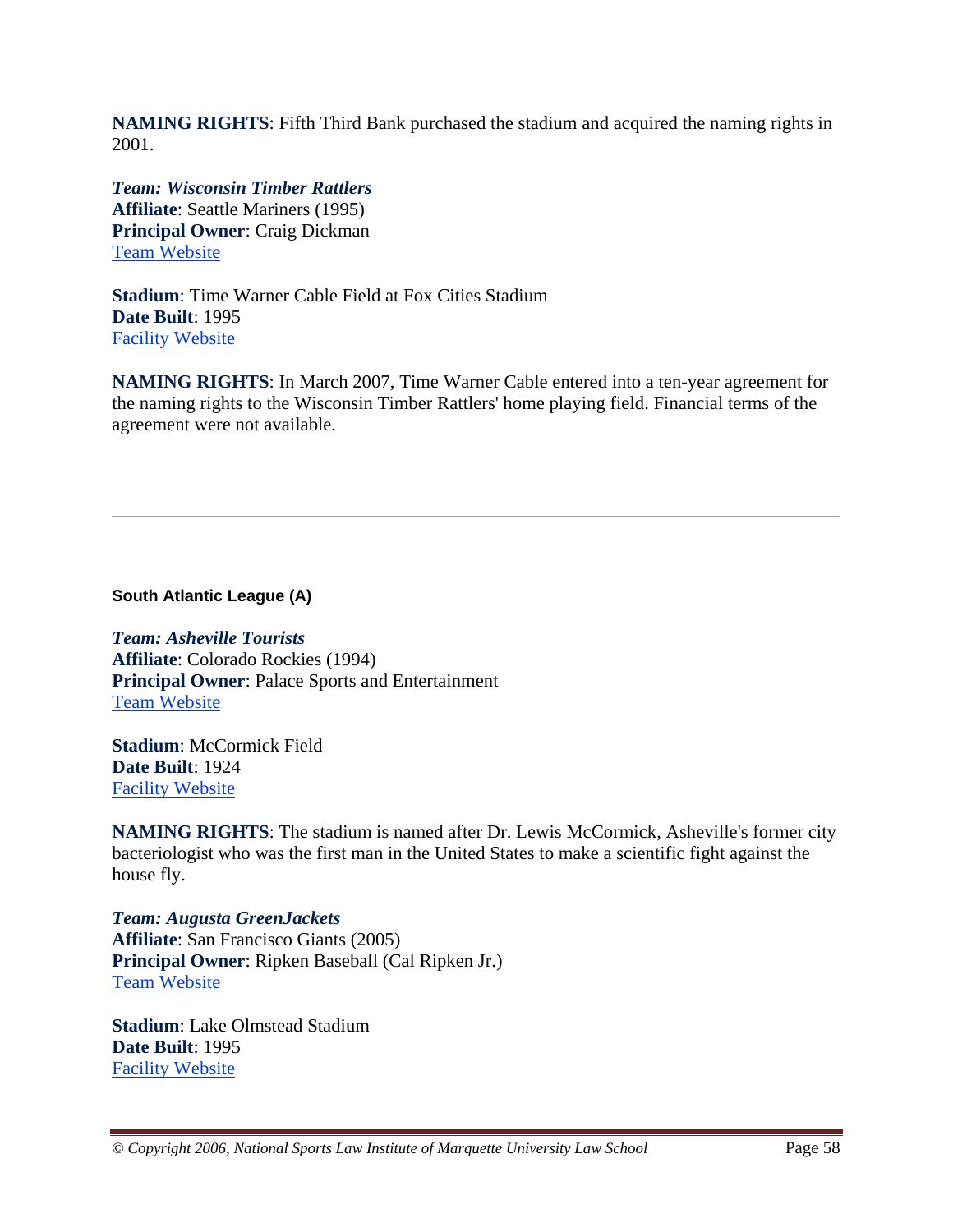**UPDATE**: City officials and Ripken Baseball have proposed a new, \$20 to \$25 million mixeduse stadium to replace the twelve-year-old Lake Olmstead Stadium. The proposal is currently in the preliminary stages.

*Team: Charleston RiverDogs* **Affiliate**: New York Yankees (2005) **Principal Owner**: Marv Goldklang (South Carolina Baseball Group, LP) Team Website

**Stadium**: Joseph P. Riley, Jr. Park **Date Built**: 1997 **Facility Cost (millions)**: \$19.5 Facility Website

**UPDATE**: In June 2008, RiverDogs co-owner Mike Veeck announced that he will sell his ownership interest in the team but planned to remain as club president.

## *Team: Columbus Catfish* **Affiliate**: Tampa Bay Rays **Principal Owner**: Arthur Solomon Team Website

**Stadium**: Golden Park **Date Built**: 1926 Facility Website

**UPDATE**: Art Solomon purchased the club in April 2008 and will move the team to a Bowling Green Kentucky beginning in the 2009 season. The team will also play in a new stadium in its first city in Bowling Green.

*Team: Delmarva Shorebirds* **Affiliate**: Baltimore Orioles (1997) **Principal Owner**: 7th Inning Stretch, LP Team Website

**Stadium**: Arthur W. Perdue Stadium **Date Built**: 1996 Facility Website

*Team: Greensboro Grasshoppers* **Affiliate**: Florida Marlins (2003) **Principal Owner**: Cooper Brantley, Len White, and Wes Elingburg (Greensboro Baseball, LLC) Team Website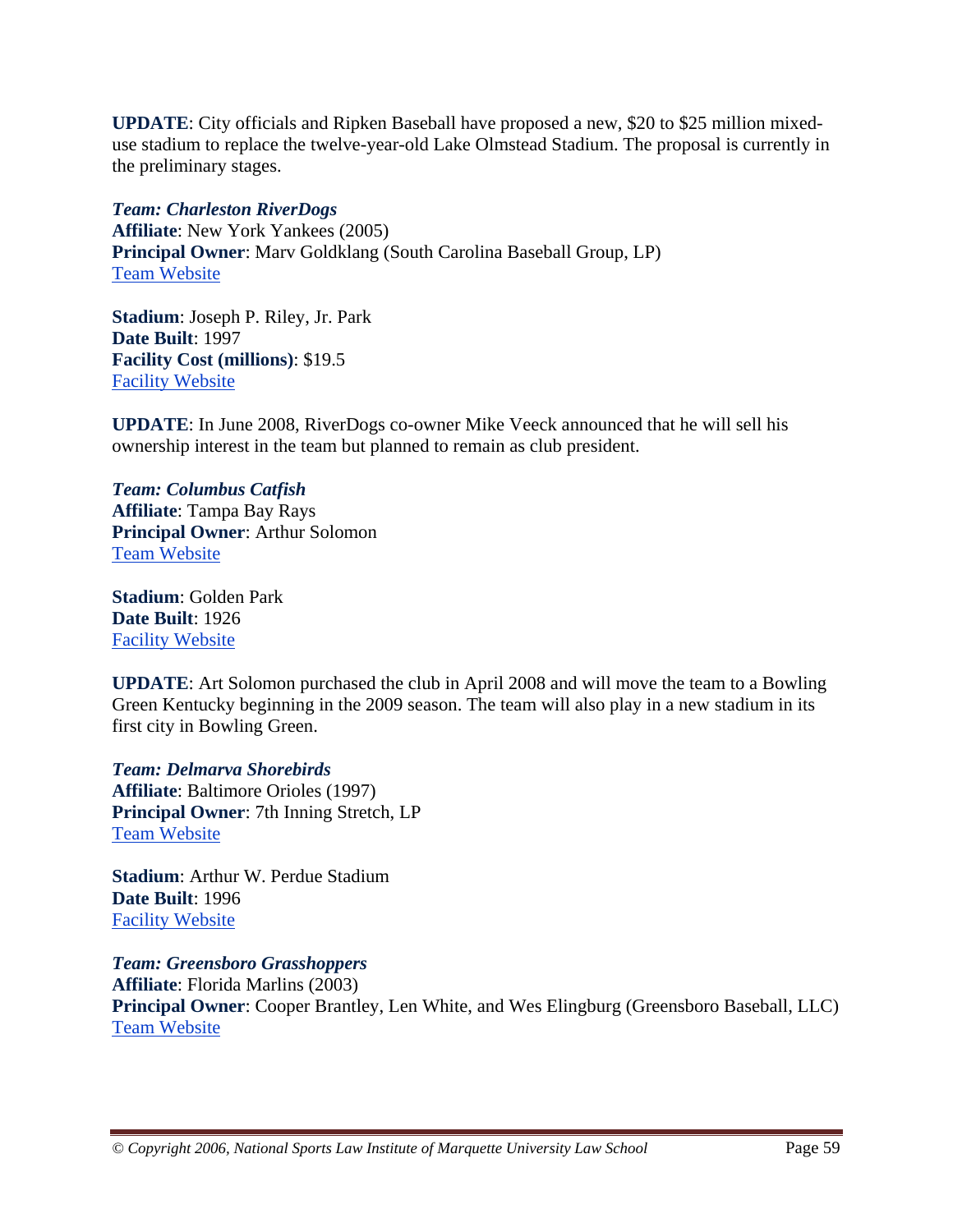**Stadium**: NewBridge Bank Park **Date Built**: 2005 Facility Website

**NAMING RIGHTS**: In November 2007, NewBridge Bank signed a ten-year naming rights deal for the Greensboro Grasshoppers' home stadium. The deal is estimated to total nearly \$3 million.

*Team: Greenville Drive* **Affiliate**: Boston Red Sox (2005) **Principal Owner**: RB3, LLC Team Website

**Stadium**: Fluor Field at the West End **Date Built**: 2006 Facility Website

**UPDATE**: In February 2009, the Red Sox and the Drive announced a new four-year player development deal that runs through 2012. Also, the club entered into a ten year naming rights deal with the Fluor Corporation that changed the name of the stadium to Fluor Field at the West End beginning with the 2009 season. Financial terms of the agreement were not disclosed.

*Team: Hagerstown Suns* **Affiliate**: Washington Nationals (2007) **Principal Owner**: Hank Stickney, Ken Stickney, Peter Guber, and Paul Schaeffer Team Website

**Stadium**: Municipal Stadium **Date Built**: 1931 Facility Website

*Team: Hickory Crawdads* **Affiliate**: Pittsburgh Pirates (1999) **Principal Owner**: Don Beaver, Luther Beaver, Charles Young (Hickory Baseball, Inc.) Team Website

**Stadium**: L.P. Frans Stadium **Date Built**: 1993 Facility Website

*Team: Kannapolis Intimidators* **Affiliate**: Chicago White Sox (2001) **Principal Owner**: Smith Family Baseball, Inc. Team Website

**Stadium**: Fieldcrest Cannon Stadium **Date Built**: 1995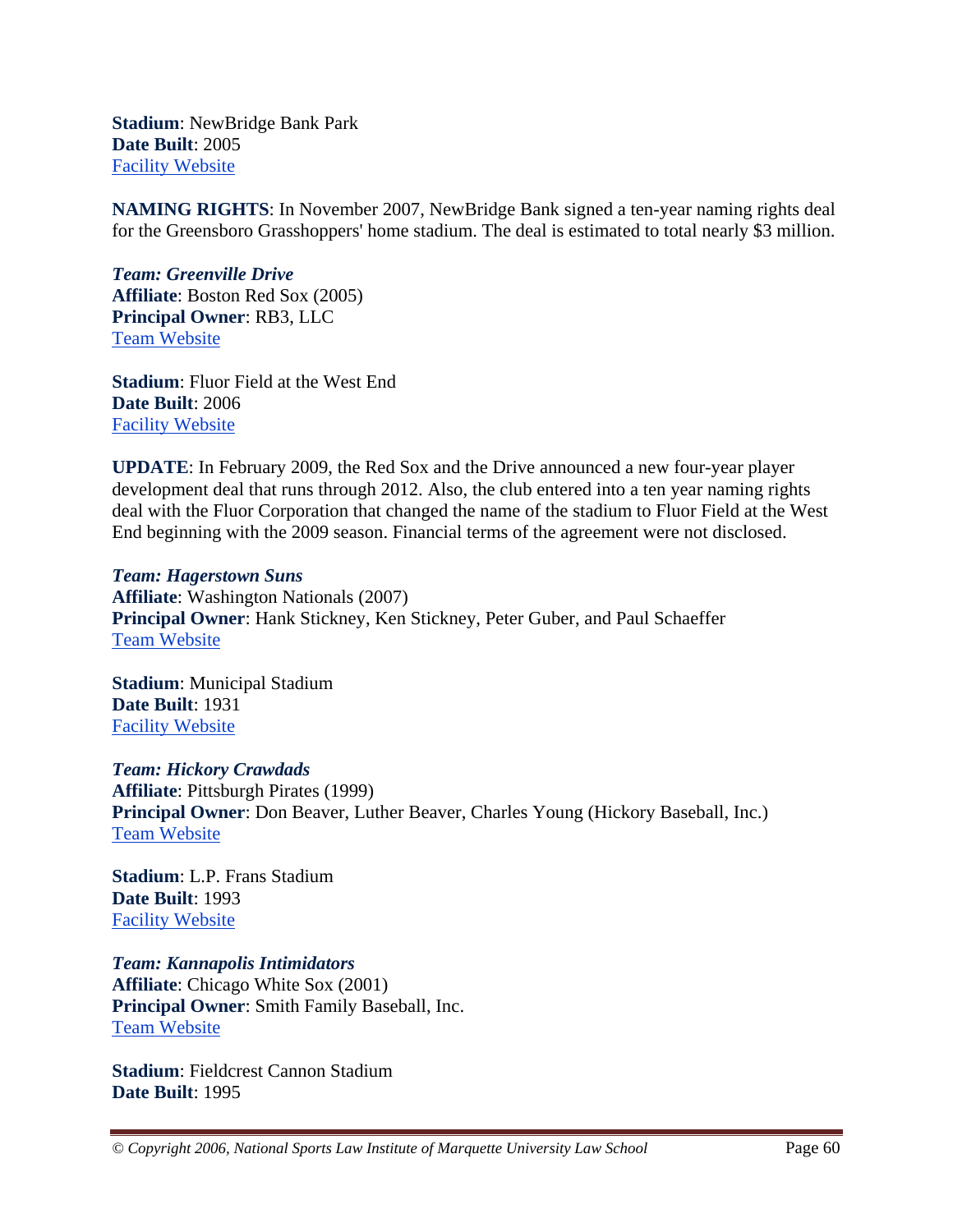**Facility Cost (millions)**: \$6.8 Facility Website

*Team: Lake County Captains* **Affiliate**: Cleveland Indians (1991) **Principal Owner**: Team Website

**Stadium**: Classic Park **Date Built**: 2003 **Facility Cost (millions)**: \$20 Facility Website

# *Team: Lakewood BlueClaws*

**Affiliate**: Philadelphia Phillies (2001) **Principal Owner**:American Baseball Company, LLC Team Website

**Stadium**: FirstEnergy Park **Date Built**: 2001 Facility Website

**UPDATE**: In July 2007, the BlueClaws played one game as the BruceClaws in honor of Bruce Springsteen playing Giants Stadium. The club wore special jerseys that depicted a "guitar overlaid atop the state of New Jersey" and played Springsteen's music throughout the contest.

### *Team: Lexington Legends* **Affiliate**: Houston Astros (2001) **Principal Owner**: William Shea Team Website

**Stadium**: Applebee's Park **Date Built**: 2001 Facility Website

*Team: Rome Braves* **Affiliate**: Atlanta Braves **Principal Owner**: Atlanta Braves Team Website

**Stadium**: State Mutual Stadium **Date Built**: 2003 Facility Website

**NAMING RIGHTS**: Rome-based State Mutual Insurance Company purchased the naming rights to the stadium.